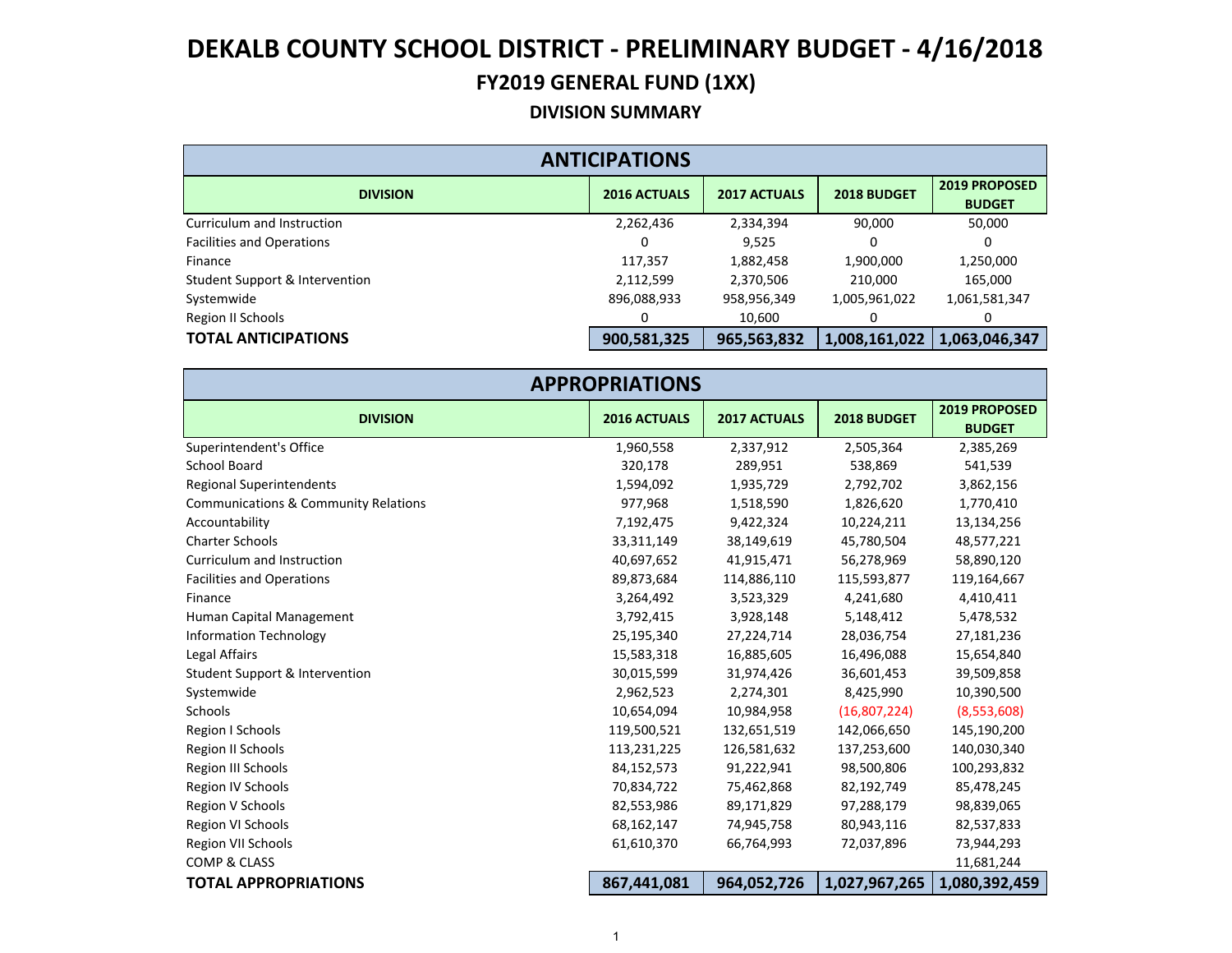|                          | <b>ANTICIPATIONS</b>                                          |                     |                     |               |                                |  |
|--------------------------|---------------------------------------------------------------|---------------------|---------------------|---------------|--------------------------------|--|
| <b>DIVISION</b>          | <b>BUDGET FORM</b>                                            | <b>2016 ACTUALS</b> | <b>2017 ACTUALS</b> | 2018 BUDGET   | 2019 PROPOSED<br><b>BUDGET</b> |  |
|                          | <b>Curriculum and Instruction</b>                             | 2,262,436           | 2,334,394           | 90,000        | 50,000                         |  |
|                          | (142101)all - PROFESSIONAL DEVELOPMENT-STATE                  | 2,262,436           | 2,334,394           | U             | 0                              |  |
|                          | (692101)all - PLANETARIUM PROCEEDS-GENERAL OPNS               |                     |                     | 90,000        | 50,000                         |  |
|                          | <b>Facilities and Operations</b>                              | $\mathbf{0}$        | 9,525               | $\bf{0}$      | 0                              |  |
|                          | (000101)752 - DEPARTMENT OF FACILITIES MANAGEMENT             | 0                   | 9,525               | $\Omega$      | 0                              |  |
| <b>Finance</b>           |                                                               | 117,357             | 1,882,458           | 1,900,000     | 1,250,000                      |  |
|                          | (665101) all - INDIRECT COST PROJECT                          | 117,357             | 1,882,458           | 1,900,000     | 1,250,000                      |  |
|                          | <b>Student Support &amp; Intervention</b>                     | 159,200             | 375,040             | 210,000       | 165,000                        |  |
|                          | (000101)702 - DEPUTY CHIEF SUPERINTENDENT OF SUPPORT SERVICES | 0                   | 194,957             |               | 0                              |  |
|                          | (112101)all - 4-H CLUB SPONSORS                               |                     | <sup>0</sup>        | 45,000        |                                |  |
|                          | (302101)all - FINGERPRINTING-BACKGROUND CHECK                 | 159,200             | 180,083             | 165,000       | 165,000                        |  |
| Systemwide               |                                                               | 898,042,332         | 960,951,815         | 1,005,961,022 | 1,061,581,347                  |  |
|                          | (000101)SYS - SYSTEMWIDE                                      | 897,997,032         | 960,904,989         | 1,005,916,022 | 1,061,536,347                  |  |
|                          | (315101)all - DCBOE ADMINISTRATIVE FEES                       | 45,300              | 46,826              | 45,000        | 45,000                         |  |
| <b>Region II Schools</b> |                                                               | 0                   | 10,600              | 0             | o                              |  |
|                          | sch_350 - SAGAMORE HILLS ELEM                                 | 0                   | 10,600              | $\Omega$      | 0                              |  |
|                          | <b>TOTAL ANTICIPATIONS</b>                                    | 900,581,325         | 965,563,832         |               | 1,008,161,022   1,063,046,347  |  |

| <b>APPROPRIATIONS</b> |                                                           |                     |                     |             |                                |  |
|-----------------------|-----------------------------------------------------------|---------------------|---------------------|-------------|--------------------------------|--|
| <b>DIVISION</b>       | <b>BUDGET FORM</b>                                        | <b>2016 ACTUALS</b> | <b>2017 ACTUALS</b> | 2018 BUDGET | 2019 PROPOSED<br><b>BUDGET</b> |  |
|                       | <b>Superintendent's Office</b>                            | 1,960,558           | 2,337,912           | 2,505,364   | 2,385,269                      |  |
|                       | (000101)700 - SUPERINTENDENT'S OFFICE                     | 1,353,002           | 1,558,500           | 1,659,723   | 1,491,868                      |  |
|                       | (000101)723 - DEPARTMENT OF INTERNAL AUDITS               | 607.556             | 779.412             | 845.641     | 893,401                        |  |
| <b>School Board</b>   |                                                           | 320,178             | 289,951             | 538,869     | 541,539                        |  |
|                       | (000101)708 - SCHOOL BOARD MEMBERS                        | 320.178             | 289.951             | 538,869     | 541,539                        |  |
|                       | <b>Regional Superintendents</b>                           | 1,594,092           | 1,935,729           | 2,792,702   | 3,862,156                      |  |
|                       | (336101)841 - STUDENT ACHIEVEMENT INITIATIVE - REGION V   | 407,709             | 554,288             | 643,057     | 652,661                        |  |
|                       | (336101)844 - STUDENT ACHIEVEMENT INITIATIVE - REGION III | 305.204             | 320.171             | 391.254     | 486,759                        |  |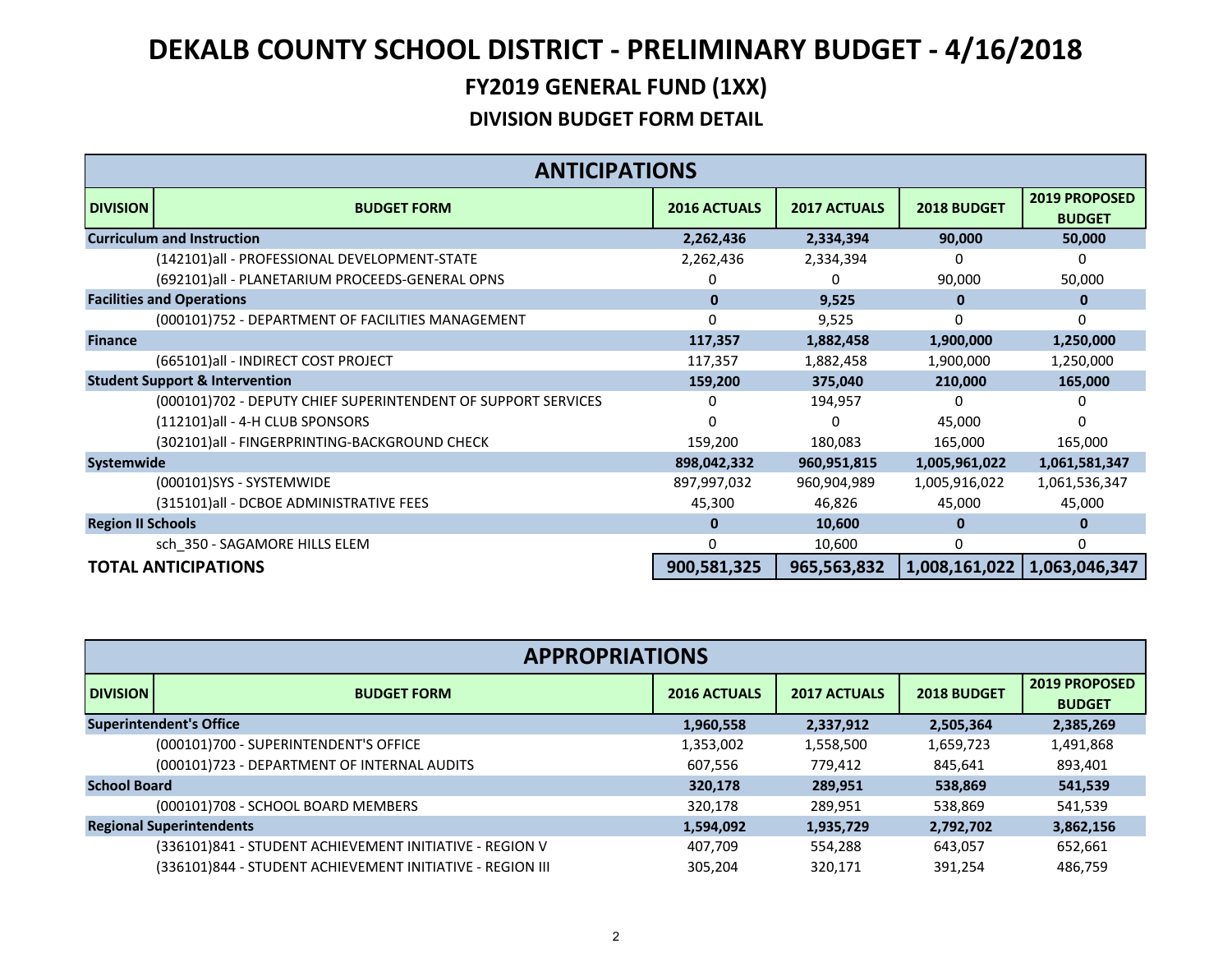|                        | <b>APPROPRIATIONS</b>                                          |                     |                     |             |                                |  |
|------------------------|----------------------------------------------------------------|---------------------|---------------------|-------------|--------------------------------|--|
| <b>DIVISION</b>        | <b>BUDGET FORM</b>                                             | <b>2016 ACTUALS</b> | <b>2017 ACTUALS</b> | 2018 BUDGET | 2019 PROPOSED<br><b>BUDGET</b> |  |
|                        | (336101)853 - STUDENT ACHIEVEMENT INITIATIVE - REGION IV       | 346,444             | 388,866             | 462,204     | 551,971                        |  |
|                        | (336101)854 - STUDENT ACHIEVEMENT INITIATIVE - REGION II       | 348,332             | 365,383             | 443,258     | 532,287                        |  |
|                        | (336101)855 - STUDENT ACHIEVEMENT INITIATIVE - REGION I        | 186,403             | 307,021             | 344,181     | 573,394                        |  |
|                        | (336101)856 - STUDENT ACHIEVEMENT INITIATIVE - REGION VI       | 0                   | 0                   | 254,375     | 532,542                        |  |
|                        | (336101)857 - STUDENT ACHIEVEMENT INITIATIVE - REGION VII      | $\Omega$            | $\Omega$            | 254,373     | 532,542                        |  |
|                        | <b>Communications &amp; Community Relations</b>                | 977,968             | 1,518,590           | 1,826,620   | 1,770,410                      |  |
|                        | (000101)780 - DEPARTMENT OF COMMUNICATIONS                     | 977,968             | 1,518,590           | 1,826,620   | 1,770,410                      |  |
| <b>Accountability</b>  |                                                                | 7,192,475           | 9,422,324           | 10,224,211  | 13,134,256                     |  |
|                        | (000101)703 - OFFICE OF ACCOUNTABILITY                         |                     |                     |             | 639,247                        |  |
|                        | (000101)704 - STUDENT ADVANCEMENT                              | 292,477             | 1,460,891           | 1,535,664   | 2,093,835                      |  |
|                        | (000101)705 - CHARTER SCHOOLS-SCHOOL GOVERNANCE & FLEXABILITY  | 103,872             | 478,114             | 505,022     | 521,479                        |  |
|                        | (000101)745 - DEPARTMENT OF CAREER EDUCATION                   | 450,659             | 147,741             | 177,759     | 221,759                        |  |
|                        | (000101)754 - DEPARTMENT OF RESEARCH, ASSESSMENTS, AND GRANTS  | 2,441,324           | 3,089,303           | 3,143,467   | 4,472,653                      |  |
|                        | (000101)766 - BUSINESS OPERATIONS                              | 186,591             | 308,976             | 386,950     | 789,455                        |  |
|                        | (000101)794 - VOCATIONAL EDUCATION OPERATIONS                  | 1,642,463           | 1,728,734           | 1,670,955   | 1,656,863                      |  |
|                        | (029101)all - DISTRICT WIDE PARENTAL ENGAGEMENT                | $\Omega$            | 0                   | 366,097     | 349,690                        |  |
|                        | (037101)all - ROTC NAVY (BOARD)                                | 1,035,653           | 1,104,706           | 1,104,590   | 1,153,991                      |  |
|                        | (038101)all - ROTC AIR FORCE (BOARD)                           | 754,003             | 801,114             | 1,014,576   | 905,195                        |  |
|                        | (039101)all - ROTC ARMY (BOARD)                                | 235,041             | 252,119             | 271,297     | 282,255                        |  |
|                        | (365101)all - CAREER TECH IN MIDDLE SCHOOLS                    | 32,211              | 31,804              | 30,009      | 30,009                         |  |
|                        | (599101)all - TRADE & INDUSTRY                                 | 18,182              | 18,823              | 17,825      | 17,825                         |  |
| <b>Charter Schools</b> |                                                                | 33,311,149          | 38,149,619          | 45,780,504  | 48,577,221                     |  |
|                        | (497101)all - DEKALB ACADEMY OF TECHNOLOGY AND THE ENVIRONMENT | 5,959,428           | 6,161,344           | 7,350,378   | 7,673,667                      |  |
|                        | (569101)all - PATH CHARTER SCHOOL                              | 3,323,060           | 3,324,079           | 3,553,497   | 4,281,269                      |  |
|                        | (576101)all - LEADERSHIP PREPARATORY ACADEMY                   | 3,498,028           | 4,296,094           | 4,037,608   | 5,320,984                      |  |
|                        | (577101)all - THE MUSEUM SCHOOL OF AVONDALE                    | 4,350,622           | 4,874,931           | 6,584,214   | 6,527,221                      |  |
|                        | (578101)all - CHAMBLEE CHARTER HS                              | 0                   | 166,426             | 181,835     | 171,467                        |  |
|                        | (580101)all - DEKALB PREPARATORY ACADEMY                       | 3,639,789           | 4,554,818           | 5,298,835   | 5,851,445                      |  |
|                        | (588101)all - INTERNATIONAL CHARTER SCHOOL                     | 3,789,398           | 3,914,755           | 4,430,380   | 4,746,736                      |  |
|                        | (762101)all - GLOBE CHARTER SCHOOL                             | 4,255,089           | 6,231,195           | 7,807,025   | 9,617,579                      |  |
|                        | (763101) all - TAPESTRY CHARTER SCHOOL                         | 1,767,860           | 2,214,067           | 3,236,147   | 4,386,853                      |  |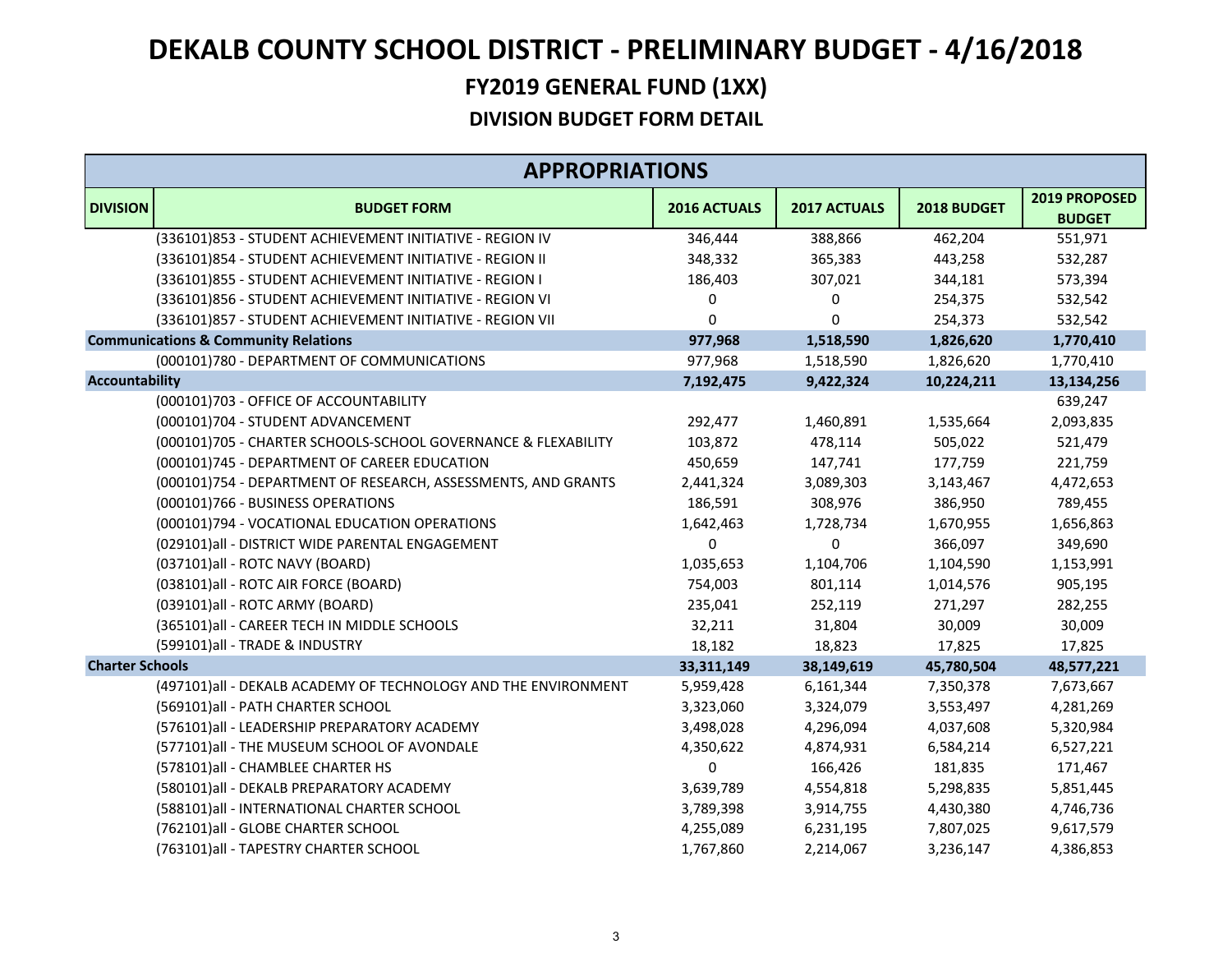| <b>APPROPRIATIONS</b> |                                                        |              |              |             |                                |  |
|-----------------------|--------------------------------------------------------|--------------|--------------|-------------|--------------------------------|--|
| <b>DIVISION</b>       | <b>BUDGET FORM</b>                                     | 2016 ACTUALS | 2017 ACTUALS | 2018 BUDGET | 2019 PROPOSED<br><b>BUDGET</b> |  |
|                       | <b>Curriculum and Instruction</b>                      | 40,697,652   | 41,915,471   | 56,278,969  | 58,890,120                     |  |
|                       | (000101)660 - FERNBANK SCIENCE CENTER                  | 2,882,117    | 3,276,238    | 3,531,461   | 3,787,193                      |  |
|                       | (000101)713 - INTERNATIONAL STUDENT SCREENING          | 0            | 2,186        | $\mathbf 0$ | 0                              |  |
|                       | (000101)718 - PROFESSIONAL DEVELOPMENT                 | 821,915      | 1,535,484    | 1,978,042   | 2,725,547                      |  |
|                       | (000101)721 - CHIEF ACADEMIC OFFICER'S OFFICE          | 889,608      | 794,460      | 1,005,086   | 1,053,586                      |  |
|                       | (000101)725 - LEADERSHIP DEVELOPMENT                   | 372,392      | 355,120      | 381,079     | 0                              |  |
|                       | (000101)730 - ADVANCED ACADEMICS                       | 26           | 0            | 0           | 0                              |  |
|                       | (000101)733 - HOSPITAL HOMEBOUND                       | $\Omega$     | 457          | 336,993     | 333,845                        |  |
|                       | (000101)734 - DEPARTMENT OF SPECIAL EDUCATION          | 16,515,894   | 21,556,480   | 26,977,205  | 29,719,220                     |  |
|                       | (000101)741 - DEPARTMENT OF EDUCATIONAL MEDIA          | 817,122      | 871,461      | 906,975     | 947,617                        |  |
|                       | (000101)744 - DEPARTMENT OF HIGH SCHOOL EDUCATION      | 97           | 0            | 0           | 0                              |  |
|                       | (000101)748 - DEPARTMENT OF CURRICULUM AND INSTRUCTION | 1,970,993    | 1,425,355    | 2,369,559   | 2,185,830                      |  |
|                       | (000101)758 - DEPARTMENT OF INSTRUCTIONAL MATERIALS    | 5,580,348    | 3,487,736    | 7,767,127   | 6,768,211                      |  |
|                       | (000101)759 - TITLE I PROGRAM                          | 0            | 142,124      | 227,301     | 247,921                        |  |
|                       | (000101)796 - ELEMENTARY SCHOOL OPERATIONS             | 113,446      | 93,247       | 143,450     | 143,450                        |  |
|                       | (009101)660 - MEDIA-FERNBANK SCIENCE CENTER            | 4,895        | 8,179        | 11,400      | 11,400                         |  |
|                       | (009101)all - INSTRUCTIONAL MEDIA                      | 385,206      | 119,027      | 310,726     | 309,534                        |  |
|                       | (095101)all - K-12 SPECIAL PROGRAMS                    | $\mathbf 0$  | 268,400      | 370,130     | 205,005                        |  |
|                       | (142101)all - PROFESSIONAL DEVELOPMENT-STATE           | 631,453      | 610,390      | 755,888     | 1,081,013                      |  |
|                       | (145101)all - EARLY LEARNING CENTER                    |              |              |             | 2,077,213                      |  |
|                       | (227101)all - SECTION 504 SERVICES FOR STUDENTS        | 188,412      | 253,164      | 382,533     | 0                              |  |
|                       | (344101) all - AP & GIFTED                             | 162,785      | 182,834      | 364,074     | 371,371                        |  |
|                       | (378101)all - C&I PROFESSIONAL DEVELOPMENT             | 0            | 483,764      | 549,729     | 554,202                        |  |
|                       | (400101)all - JOHN LEWIS ELEM STARTUP                  | $\mathbf 0$  | 258,458      | 0           | 0                              |  |
|                       | (491101) all - UHS OF LAUREL HEIGHTS                   | 671,718      | 700,931      | 728,523     | $\mathbf 0$                    |  |
|                       | (533101)all - INTERNATIONAL BACCALAUREATE              | 167,027      | 293,453      | 226,366     | 226,557                        |  |
|                       | (566101)all - HORIZON SCHOOLS                          | 214,826      | 1,462,262    | 1,808,304   | 187,171                        |  |
|                       | (631101)all - K-12 INSTRUMENTAL MUSIC                  | 467,128      | 169,781      | 560,000     | 300,000                        |  |
|                       | (632101)all - K-12 CURRICULUM AND INSTRUCTION          | 764,346      | 513,530      | 667,054     | 467,054                        |  |
|                       | (633101)all - BIZTOWN & JR ACHIEVEMENT                 | 148,749      | 143,237      | 137,180     | 137,180                        |  |
|                       | (639101)all - CIA2                                     | 0            | 1,382,466    | 1,726,678   | 1,448,695                      |  |
|                       | (640101)all - SUMMER SCHOOL                            | 550,853      | 1,469,763    | 2,000,926   | 3,546,125                      |  |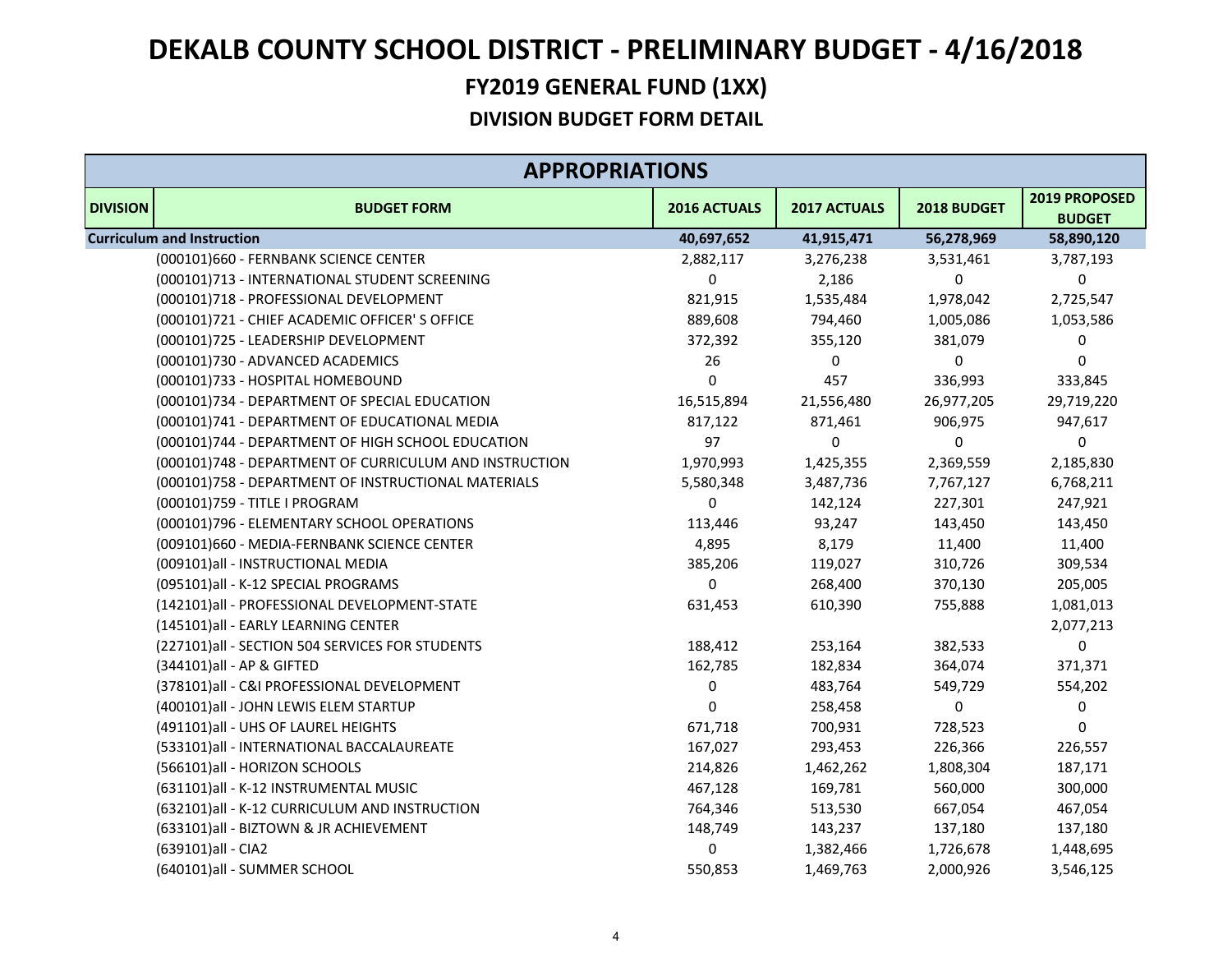|                 | <b>APPROPRIATIONS</b>                             |              |              |             |                                |  |  |
|-----------------|---------------------------------------------------|--------------|--------------|-------------|--------------------------------|--|--|
| <b>DIVISION</b> | <b>BUDGET FORM</b>                                | 2016 ACTUALS | 2017 ACTUALS | 2018 BUDGET | 2019 PROPOSED<br><b>BUDGET</b> |  |  |
|                 | (748101)all - C&I INSTRUCTIONAL BUDGET SWEEP      | 6,359,975    | 29,146       | $\mathbf 0$ | 0                              |  |  |
|                 | (764101)all - SUSTAINMENT OF DUAL IMMERSION       | 16,320       | 26,338       | 55,180      | 55,180                         |  |  |
|                 | <b>Facilities and Operations</b>                  | 89,873,684   | 114,886,110  | 115,593,877 | 119,164,667                    |  |  |
|                 | (000101)710 - DEPARTMENT OF TRANSPORTATION        | 3,860,680    | 3,920,897    | 5,055,488   | 5,955,255                      |  |  |
|                 | (000101)712 - BUS DRIVERS                         | 32,279,735   | 35,511,102   | 35,187,285  | 35,494,266                     |  |  |
|                 | (000101)719 - DEPARTMENT OF FLEET SERVICES        | 11,861,120   | 13,574,780   | 14,472,528  | 14,945,234                     |  |  |
|                 | (000101)752 - DEPARTMENT OF FACILITIES MANAGEMENT | 35,701,899   | 54,116,673   | 53,151,156  | 53,936,166                     |  |  |
|                 | (000101)762 - DEPARTMENT OF BUSINESS SERVICES     | 4,379,883    | 4,514,155    | 5,580,836   | 6,623,283                      |  |  |
|                 | (016101)all - BLDG-PORTABLE CLASSROOMS            | 1,730,808    | 3,164,832    | 1,968,875   | 1,968,875                      |  |  |
|                 | (196101)all - REIMBURSABLE SCHOOL BUS REPAIRS     | (45, 221)    | (67, 020)    | 18,050      | 18,050                         |  |  |
|                 | (225101)all - TRANSPORTATION-HEALTH & SAFETY      | 15,976       | 7,665        | 14,534      | 14,534                         |  |  |
|                 | (334101)all - HAIRSTON-MEMORIAL SHOPPING CENTER   | 63,942       | 57,832       | 0           | 63,879                         |  |  |
|                 | (363101)all - NON-REIMBURSABLE SCHOOL BUS REPAIRS | 24,861       | 19,116       | 45,125      | 45,125                         |  |  |
|                 | (712101)all - COMMERCIAL TRANSPORTATION SUPPORT   | 0            | 66,078       | 100,000     | 100,000                        |  |  |
| <b>Finance</b>  |                                                   | 3,264,492    | 3,523,329    | 4,241,680   | 4,410,411                      |  |  |
|                 | (000101)720 - DEPARTMENT OF FINANCE               | 2,850,094    | 3,095,523    | 3,798,865   | 3,946,070                      |  |  |
|                 | (665101)all - INDIRECT COST PROJECT               | 414,398      | 427,806      | 442,815     | 464,341                        |  |  |
|                 | <b>Human Capital Management</b>                   | 3,792,415    | 3,928,148    | 5,148,412   | 5,478,532                      |  |  |
|                 | (000101)739 - PERSONNEL-SICK LEAVE                | 358,621      | 415,394      | 513,250     | 487,588                        |  |  |
|                 | (000101)740 - DEPARTMENT OF EMPLOYMENT            | 1,934,428    | 2,010,628    | 2,600,659   | 2,800,260                      |  |  |
|                 | (000101)742 - TOTAL REWARDS                       | 1,423,329    | 1,416,215    | 1,925,416   | 2,090,436                      |  |  |
|                 | (000101)799 - INSTRUCTIONAL OPERATIONS            | 30,147       | 13,346       | 21,239      | 16,792                         |  |  |
|                 | (406101)all - RECRUITMENT                         | 45,889       | 72,565       | 87,848      | 83,456                         |  |  |
|                 | <b>Information Technology</b>                     | 25,195,340   | 27,224,714   | 28,036,754  | 27,181,236                     |  |  |
|                 | (000101)602 - FLEX ACADEMY OF EXCELLENCE          | 0            | 744,532      | 1,438,827   | 1,332,053                      |  |  |
|                 | (000101)753 - EDUCATIONAL INFORMATION SYSTEMS     | (1)          | 23           | 0           | $\Omega$                       |  |  |
|                 | (000101)760 - DEPARTMENT OF INFORMATION SYSTEMS   | 20,151,083   | 22,549,777   | 22,713,804  | 22,141,216                     |  |  |
|                 | (000101)tel - TELECOMMUNICATIONS                  | 2,016,835    | 1,690,911    | 1,900,000   | 1,805,000                      |  |  |
|                 | (026101)all - WIDE AREA NETWORK                   | 717,013      | 802,329      | 707,169     | 671,811                        |  |  |
|                 | (401101) all - MICRO COMPUTER MAINTENANCE         | 246,311      | 288,216      | 244,638     | 232,406                        |  |  |
|                 | (677101)all - TECHNOLOGY & SUPPORT SERVICES       | 207,690      | 0            | 187,439     | 178,067                        |  |  |
|                 | (747101)all - ERP PROJECT                         | $\pmb{0}$    | 575,836      | 361,000     | 361,000                        |  |  |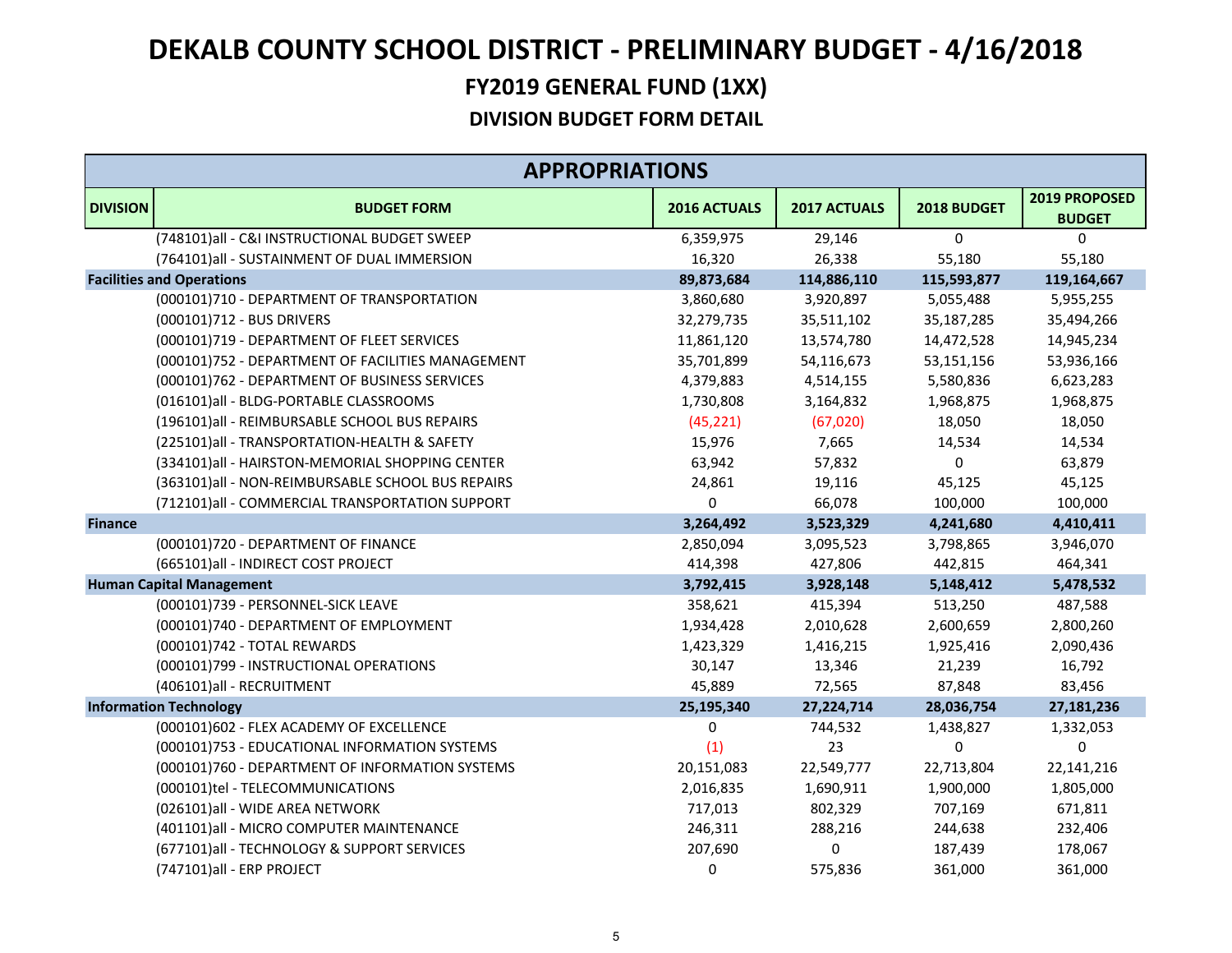|                      | <b>APPROPRIATIONS</b>                                          |              |                     |             |                                |  |  |
|----------------------|----------------------------------------------------------------|--------------|---------------------|-------------|--------------------------------|--|--|
| <b>DIVISION</b>      | <b>BUDGET FORM</b>                                             | 2016 ACTUALS | <b>2017 ACTUALS</b> | 2018 BUDGET | 2019 PROPOSED<br><b>BUDGET</b> |  |  |
|                      | (753101)all - ENTERPRISE SYSTEMS                               | 300,283      | 354,751             | 321,985     | 305,886                        |  |  |
|                      | sch 597 - VIRTUAL ACADEMY                                      | 1,385,525    | 57,781              | 0           | 0                              |  |  |
|                      | (676101)all - INSTRUCTIONAL TECHNOLOGY                         | 170,600      | 160,560             | 161,892     | 153,797                        |  |  |
| <b>Legal Affairs</b> |                                                                | 15,583,318   | 16,885,605          | 16,496,088  | 15,654,840                     |  |  |
|                      | (000101)746 - OFFICE OF LEGAL UNIT                             | 876,414      | 1,051,524           | 1,111,958   | 1,240,049                      |  |  |
|                      | (000101)747 - LEGAL EXPENSE BUDGET                             | 4,446,384    | 5,297,688           | 4,464,531   | 3,266,379                      |  |  |
|                      | (000101)749 - DIVISION OF INSURANCE SERVICES                   | 2,007,544    | 2,307,537           | 2,544,601   | 2,935,941                      |  |  |
|                      | (153101)all - WORKERS' COMPENSATION                            | 7,415,594    | 7,188,933           | 7,388,904   | 7,188,346                      |  |  |
|                      | (690101)all - D AND O PLAN - LIABILITY INSURANCE               | 837,383      | 1,039,924           | 986,094     | 1,024,125                      |  |  |
|                      | <b>Student Support &amp; Intervention</b>                      | 30,015,599   | 31,974,426          | 36,601,453  | 39,509,858                     |  |  |
|                      | (000101)701 - STUDENT ASSIGNMENT                               | 910,963      | 660,673             | 731,478     | 716,543                        |  |  |
|                      | (000101)702 - DEPUTY CHIEF SUPERINTENDENT OF SUPPORT SERVICES  | 822,107      | 811,432             | 648,160     | 722,127                        |  |  |
|                      | (000101)709 - DEPARTMENT OF ATHLETICS                          | 1,227,532    | 1,520,192           | 1,338,113   | 1,214,440                      |  |  |
|                      | (000101)735 - DEPARTMENT OF SOCIAL WORK                        | 3,462,586    | 3,698,661           | 3,715,272   | 3,851,098                      |  |  |
|                      | (000101)737 - DEPARTMENT OF STUDENT SUPPORT SERVICES           | 1,116,317    | 601,828             | 1,432,264   | 1,241,146                      |  |  |
|                      | (000101)738 - DEPARTMENT OF SCHOOL PSYCHOLOGISTS               | 3,885,005    | 4,139,456           | 4,397,019   | 4,724,111                      |  |  |
|                      | (000101)756 - DEPARTMENT OF SAFE SCHOOLS AND STUDENT RELATIONS | 713,982      | 732,537             | 928,738     | 958,093                        |  |  |
|                      | (020101)all - DISTRICT GRADUATION                              | 0            | 0                   | 300,000     | 350,000                        |  |  |
|                      | (031101)all - MENTORING                                        | 0            | $\mathbf 0$         | 1,950       | 1,950                          |  |  |
|                      | (077101)all - ESOL AND INTERNATIONAL STUDENT SERVICES          | 1,642,607    | 2,070,505           | 2,502,502   | 3,287,771                      |  |  |
|                      | (108101)all - MAGNET OPERATIONS                                | 5,953        | 1,315               | 15,525      | 15,525                         |  |  |
|                      | (112101)all - 4-H CLUB SPONSORS                                | 12,409       | 7,702               | 0           | 0                              |  |  |
|                      | (138101)all - RISING SCHOLARS-ELEMENTARY                       | 16,145       | 5,494               | 0           | $\Omega$                       |  |  |
|                      | (139101)all - HOUSE BILL 91                                    | 76,138       | $\Omega$            | 92,163      | 92,163                         |  |  |
|                      | (237101)all - SUPPORT PROJECT SERVICES                         | 47,374       | 79,599              | 103,525     | 196,684                        |  |  |
|                      | (238101)all - ONLINE REGISTRATION                              | 0            | $\Omega$            | 176,260     | 192,811                        |  |  |
|                      | (302101)all - FINGERPRINTING-BACKGROUND CHECK                  | 320,647      | 235,531             | 282,419     | 290,071                        |  |  |
|                      | (402101)all - CAMPUS SECURITY                                  | 11,975,396   | 12,665,043          | 13,689,051  | 14,276,556                     |  |  |
|                      | (456101)all - NURSES                                           | 3,748,208    | 4,723,698           | 6,222,678   | 7,339,433                      |  |  |
|                      | (637101)all - COUNSELING                                       | 31,789       | 20,758              | 24,336      | 39,336                         |  |  |
|                      | (721101)all - WALLACE GRANT - MATCHING                         | 440          | $\mathbf{0}$        | 0           | 0                              |  |  |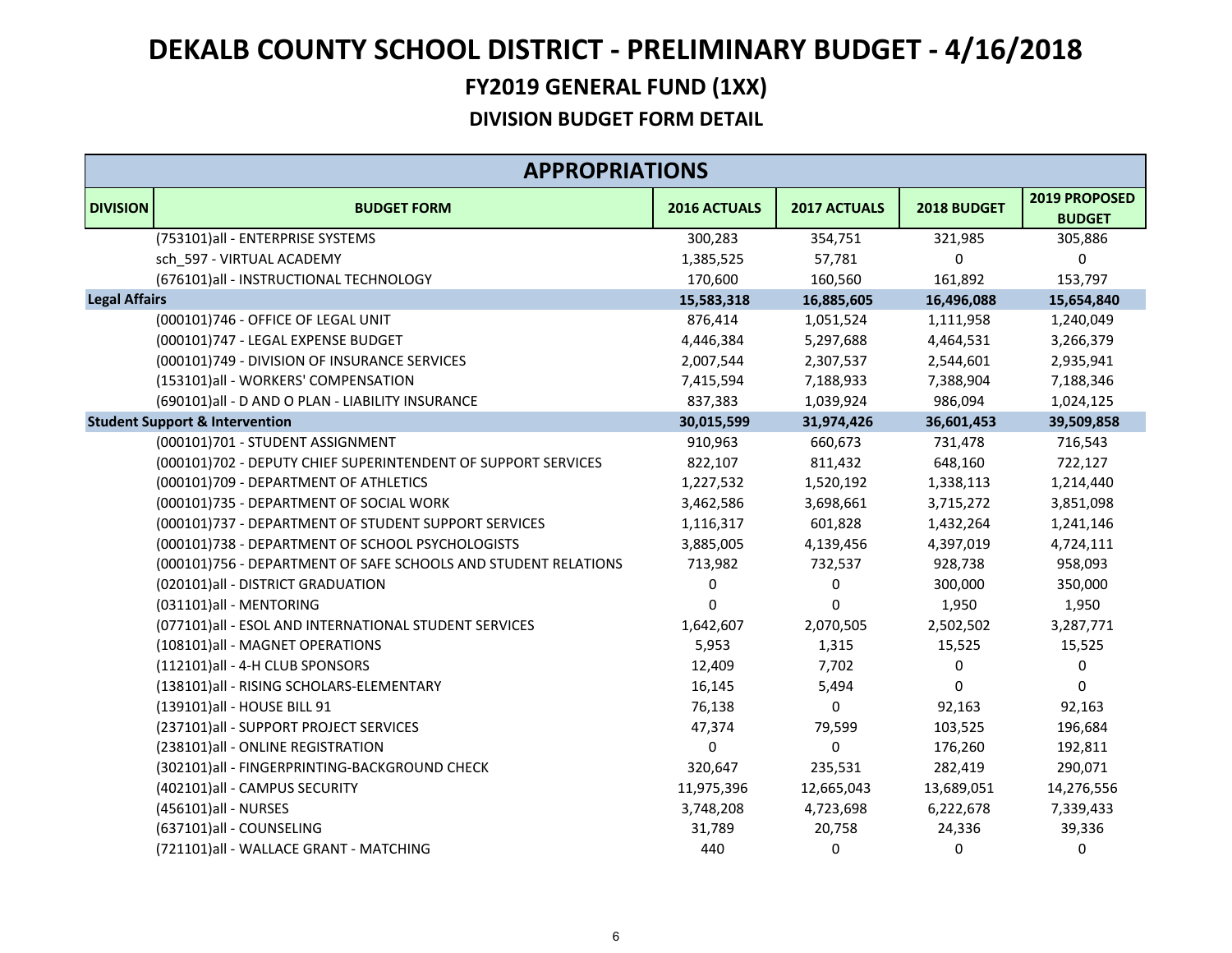|                         | <b>APPROPRIATIONS</b>                   |              |              |              |                                |  |  |
|-------------------------|-----------------------------------------|--------------|--------------|--------------|--------------------------------|--|--|
| <b>DIVISION</b>         | <b>BUDGET FORM</b>                      | 2016 ACTUALS | 2017 ACTUALS | 2018 BUDGET  | 2019 PROPOSED<br><b>BUDGET</b> |  |  |
| Systemwide              |                                         | 2,962,523    | 2,274,301    | 8,425,990    | 10,390,500                     |  |  |
|                         | (000101)SYS - SYSTEMWIDE                | 2,886,443    | 2,201,695    | 5,537,274    | 7,907,000                      |  |  |
|                         | (152101)all - UNEMPLOYMENT COMPENSATION | 76,080       | 72,606       | 80,000       | 75,500                         |  |  |
|                         | (315101)all - DCBOE ADMINISTRATIVE FEES | 0            | 0            | 10,000       | 10,000                         |  |  |
|                         | (722101)all - CONTINGENCY               | 0            | 0            | 2,798,716    | 2,398,000                      |  |  |
| <b>Schools</b>          |                                         | 10,654,094   | 10,984,958   | (16,807,224) | (8,553,608)                    |  |  |
|                         | (000101)798 - HIGH SCHOOL OPERATIONS    | 3,515,141    | 3,452,450    | 3,641,701    | 3,816,992                      |  |  |
|                         | (000101)999 - SUPPLY TEACHERS           | 7,138,954    | 7,532,508    | 7,051,075    | 7,104,900                      |  |  |
|                         | (746101)all - SALARY SAVINGS            | 0            | 0            | (27,500,000) | (19, 475, 500)                 |  |  |
| <b>Region I Schools</b> |                                         | 119,500,521  | 132,651,519  | 142,066,650  | 145,190,200                    |  |  |
|                         | sch 015 - MARGARET HARRIS COMPREHENSIVE | 2,494,746    | 2,730,950    | 2,877,112    | 2,835,161                      |  |  |
|                         | sch_113 - ASHFORD PARK ELEM             | 3,173,074    | 3,787,503    | 4,043,095    | 3,474,916                      |  |  |
|                         | sch 118 - AUSTIN ELEM                   | 3,709,058    | 3,983,958    | 4,160,439    | 4,081,869                      |  |  |
|                         | sch_140 - JOHN R. LEWIS ELEM            | 12,529       | 3,025,222    | 3,182,398    | 3,170,662                      |  |  |
|                         | sch 152 - CHESNUT ELEM                  | 2,687,760    | 3,282,059    | 3,857,745    | 3,641,878                      |  |  |
|                         | sch 176 - DRESDEN ELEM                  | 5,967,151    | 5,778,435    | 5,871,630    | 6,857,391                      |  |  |
|                         | sch 180 - DUNWOODY ELEM                 | 5,720,209    | 6,155,090    | 6,498,285    | 6,577,006                      |  |  |
|                         | sch 218 - HIGHTOWER ELEM                | 4,813,980    | 5,312,800    | 5,484,148    | 5,374,267                      |  |  |
|                         | sch_220 - HUNTLEY HILLS ELEM            | 3,908,585    | 4,371,134    | 4,568,715    | 4,588,271                      |  |  |
|                         | sch_236 - KINGSLEY ELEM                 | 3,375,088    | 3,830,725    | 4,167,557    | 4,068,704                      |  |  |
|                         | sch_237 - KITTREDGE MAGNET SCH          | 3,249,806    | 3,569,298    | 3,735,375    | 3,808,874                      |  |  |
|                         | sch 278 - MONTCLAIR ELEM                | 6,354,962    | 5,718,684    | 6,342,850    | 6,434,730                      |  |  |
|                         | sch 284 - MONTGOMERY ELEM               | 3,695,409    | 4,088,974    | 4,583,063    | 4,030,901                      |  |  |
|                         | sch_300 - OAKCLIFF ELEM                 | 3,967,875    | 4,380,528    | 4,688,427    | 4,862,006                      |  |  |
|                         | sch 325 - CARY REYNOLDS ELEM            | 6,850,715    | 6,420,203    | 6,614,215    | 6,018,361                      |  |  |
|                         | sch_484 - VANDERLYN ELEM                | 3,805,264    | 4,192,733    | 4,454,035    | 4,144,037                      |  |  |
|                         | sch_496 - WOODWARD ELEM                 | 5,406,053    | 5,690,899    | 5,943,852    | 6,302,189                      |  |  |
|                         | sch_521 - CHAMBLEE MIDDLE               | 5,157,902    | 5,649,435    | 6,132,050    | 6,922,735                      |  |  |
|                         | sch_522 - CHAMBLEE HIGH                 | 7,871,802    | 9,076,106    | 9,698,092    | 10,849,369                     |  |  |
|                         | sch 529 - CROSS KEYS HIGH               | 8,232,427    | 8,537,255    | 9,878,657    | 10,153,103                     |  |  |
|                         | sch 535 - DUNWOODY HIGH                 | 9,502,565    | 10,770,577   | 11,769,148   | 10,733,215                     |  |  |
|                         | sch 565 - PEACHTREE MIDDLE              | 8,703,011    | 9,681,900    | 10,152,773   | 12,113,544                     |  |  |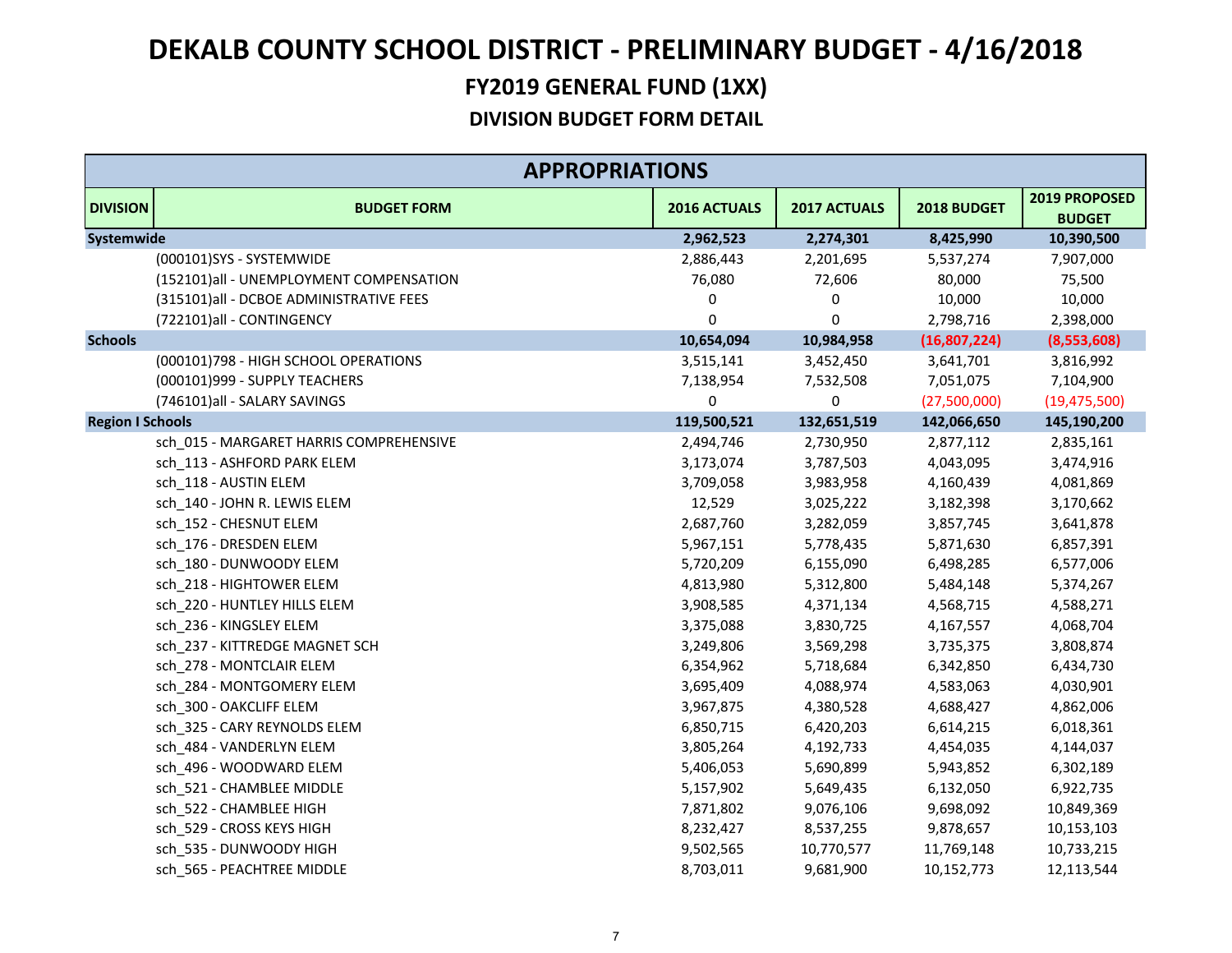|                           | <b>APPROPRIATIONS</b>          |              |              |             |                                |  |  |
|---------------------------|--------------------------------|--------------|--------------|-------------|--------------------------------|--|--|
| <b>DIVISION</b>           | <b>BUDGET FORM</b>             | 2016 ACTUALS | 2017 ACTUALS | 2018 BUDGET | 2019 PROPOSED<br><b>BUDGET</b> |  |  |
|                           | sch 570 - SEQUOYAH MIDDLE      | 8,010,243    | 9,400,775    | 10,021,173  | 10,558,004                     |  |  |
|                           | sch_624 - WARREN TECHNICAL     | 2,830,305    | 3,216,276    | 3,341,816   | 3,589,007                      |  |  |
| <b>Region II Schools</b>  |                                | 113,231,225  | 126,581,632  | 137,253,600 | 140,030,340                    |  |  |
|                           | sch_022 - CORALWOOD CENTER     | 1,998,944    | 2,068,447    | 2,285,129   | 2,800,878                      |  |  |
|                           | sch_120 - AVONDALE ELEM        | 3,449,270    | 3,760,480    | 4,489,760   | 4,247,384                      |  |  |
|                           | sch_132 - BRIARLAKE ELEM       | 2,613,405    | 3,330,342    | 3,277,902   | 3,200,971                      |  |  |
|                           | sch 133 - BRIAR VISTA ELEM     | 3,671,426    | 4,037,573    | 4,190,172   | 4,429,639                      |  |  |
|                           | sch 136 - BROCKETT ELEM        | 3,439,525    | 3,724,610    | 3,782,139   | 3,997,553                      |  |  |
|                           | sch_185 - EVANSDALE ELEM       | 4,073,867    | 4,305,595    | 4,467,349   | 4,607,544                      |  |  |
|                           | sch_190 - FERNBANK ELEM        | 3,700,323    | 6,083,042    | 6,273,379   | 6,871,431                      |  |  |
|                           | sch 213 - HAWTHORNE ELEM       | 2,503,701    | 3,312,356    | 3,716,881   | 4,558,518                      |  |  |
|                           | sch_215 - HENDERSON MILL ELEM  | 3,693,395    | 4,262,685    | 4,309,063   | 4,507,037                      |  |  |
|                           | sch_225 - IDLEWOOD ELEM        | 5,125,164    | 5,451,534    | 6,263,226   | 6,899,207                      |  |  |
|                           | sch_250 - LAUREL RIDGE ELEM    | 3,096,185    | 3,326,744    | 3,717,975   | 3,608,154                      |  |  |
|                           | sch 256 - LIVSEY ELEM          | 2,462,872    | 2,909,455    | 2,901,677   | 3,586,435                      |  |  |
|                           | sch_260 - MCLENDON ELEM        | 3,409,790    | 3,724,864    | 4,067,703   | 3,916,615                      |  |  |
|                           | sch 270 - MIDVALE ELEM         | 3,821,684    | 4,313,394    | 4,608,191   | 4,595,018                      |  |  |
|                           | sch 305 - OAK GROVE ELEM       | 3,753,658    | 4,030,722    | 3,970,707   | 3,861,458                      |  |  |
|                           | sch_315 - PLEASANTDALE ELEM    | 4,736,433    | 5,402,686    | 5,958,185   | 5,270,395                      |  |  |
|                           | sch_350 - SAGAMORE HILLS ELEM  | 3,104,072    | 3,294,317    | 4,032,034   | 3,279,560                      |  |  |
|                           | sch 398 - SMOKE RISE ELEM      | 3,347,850    | 3,612,926    | 3,997,326   | 3,981,460                      |  |  |
|                           | sch 533 - DRUID HILLS HIGH     | 7,848,077    | 8,387,303    | 9,056,647   | 9,367,003                      |  |  |
|                           | sch_549 - HENDERSON MIDDLE     | 8,869,068    | 9,479,339    | 9,986,913   | 9,722,308                      |  |  |
|                           | sch 555 - LAKESIDE HIGH        | 10,637,585   | 11,708,002   | 12,991,254  | 13,906,912                     |  |  |
|                           | sch 573 - DRUID HILLS MIDDLE   | 6,393,719    | 7,090,077    | 7,733,636   | 8,148,347                      |  |  |
|                           | sch_592 - TUCKER MIDDLE        | 7,095,900    | 7,847,699    | 9,043,310   | 8,404,508                      |  |  |
|                           | sch_593 - TUCKER HIGH          | 10,385,314   | 11,117,441   | 12,133,042  | 12,262,005                     |  |  |
| <b>Region III Schools</b> |                                | 84,152,573   | 91,222,941   | 98,500,806  | 100,293,832                    |  |  |
|                           | sch 257 - ELDRIDGE MILLER ELEM | 3,774,401    | 4,261,833    | 4,780,450   | 4,427,866                      |  |  |
|                           | sch_261 - MARBUT ELEM          | 4,153,495    | 4,704,571    | 5,045,724   | 4,623,397                      |  |  |
|                           | sch 312 - PINE RIDGE ELEM      | 4,266,929    | 4,916,953    | 5,208,986   | 4,932,590                      |  |  |
|                           | sch 320 - REDAN ELEM           | 3,545,149    | 3,848,137    | 4,406,757   | 4,768,262                      |  |  |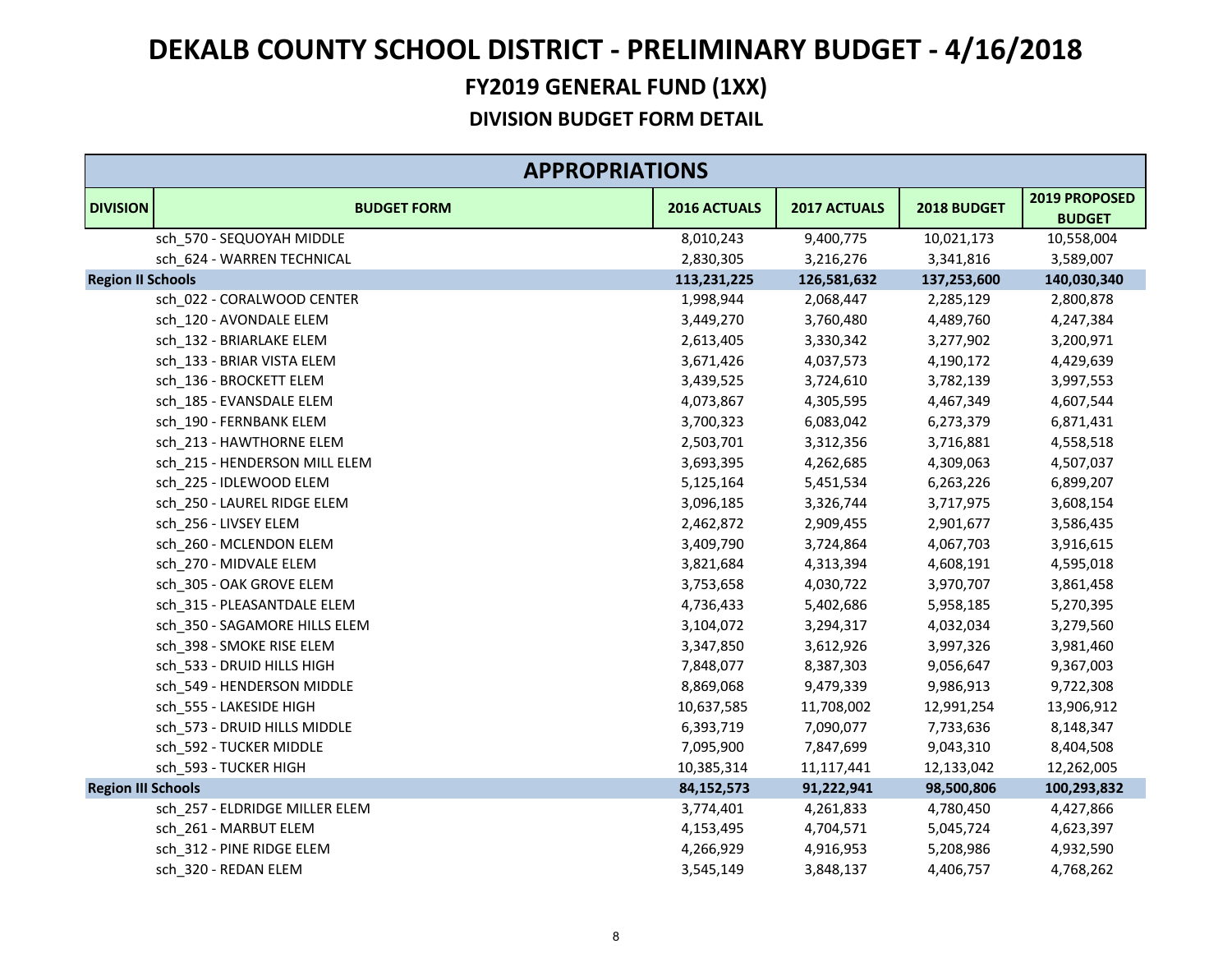|                          | <b>APPROPRIATIONS</b>                  |              |              |             |                                |  |  |
|--------------------------|----------------------------------------|--------------|--------------|-------------|--------------------------------|--|--|
| <b>DIVISION</b>          | <b>BUDGET FORM</b>                     | 2016 ACTUALS | 2017 ACTUALS | 2018 BUDGET | 2019 PROPOSED<br><b>BUDGET</b> |  |  |
|                          | sch_340 - ROCK CHAPEL ELEM             | 3,520,944    | 3,772,884    | 4,161,037   | 4,166,781                      |  |  |
|                          | sch_345 - PRINCETON ELEM               | 4,966,673    | 5,383,211    | 5,286,541   | 5,385,342                      |  |  |
|                          | sch_362 - SHADOW ROCK ELEM             | 3,900,627    | 4,209,404    | 4,450,176   | 4,479,302                      |  |  |
|                          | sch 425 - STONEVIEW ELEM               | 4,693,038    | 4,731,028    | 5,636,103   | 6,094,131                      |  |  |
|                          | sch 498 - WYNBROOKE ELEM               | 4,363,425    | 5,191,725    | 5,454,048   | 5,568,239                      |  |  |
|                          | sch 502 - ARABIA MOUNTAIN MIDDLE SCH   | 408          | 0            | 0           | 0                              |  |  |
|                          | sch_503 - ARABIA MOUNTAIN HIGH         | 6,767,752    | 7,363,755    | 8,808,035   | 8,712,278                      |  |  |
|                          | sch_557 - LITHONIA HIGH                | 7,304,337    | 7,966,945    | 8,717,692   | 9,992,549                      |  |  |
|                          | sch 558 - LITHONIA MIDDLE SCH          | 6,919,837    | 6,907,603    | 7,462,013   | 7,620,832                      |  |  |
|                          | sch_566 - REDAN MIDDLE                 | 5,038,694    | 5,247,679    | 5,699,538   | 5,747,781                      |  |  |
|                          | sch 567 - REDAN HIGH                   | 6,187,895    | 6,739,134    | 6,945,269   | 6,777,578                      |  |  |
|                          | sch_578 - STEPHENSON HIGH              | 8,531,437    | 9,240,084    | 9,514,288   | 9,929,857                      |  |  |
|                          | sch 579 - STEPHENSON MIDDLE            | 6,217,530    | 6,737,997    | 6,924,149   | 7,067,047                      |  |  |
| <b>Region IV Schools</b> |                                        | 70,834,722   | 75,462,868   | 82,192,749  | 85,478,245                     |  |  |
|                          | sch_011 - SHADOW ROCK PSYCHED          | 527,327      | 328,354      | 407,305     | 190,717                        |  |  |
|                          | sch_024 - EAGLE WOODS ACADEMY          | 645,993      | 692,362      | 591,286     | 791,544                        |  |  |
|                          | sch 108 - ALLGOOD ELEM                 | 3,807,884    | 4,006,879    | 4,414,922   | 4,529,092                      |  |  |
|                          | sch 178 - DUNAIRE ELEM                 | 4,649,859    | 4,786,201    | 5,035,677   | 5,565,404                      |  |  |
|                          | sch_212 - HAMBRICK ELEM                | 3,849,372    | 4,001,242    | 4,634,659   | 4,779,415                      |  |  |
|                          | sch_230 - INDIAN CREEK ELEM            | 5,957,730    | 6,626,027    | 7,095,996   | 7,733,621                      |  |  |
|                          | sch 232 - JOLLY ELEM                   | 5,269,718    | 5,438,625    | 5,726,156   | 5,859,726                      |  |  |
|                          | sch_344 - ROCKBRIDGE ELEM              | 2,594,409    | 2,871,584    | 3,035,487   | 3,023,832                      |  |  |
|                          | sch_415 - STONE MILL ELEM              | 3,354,051    | 3,830,044    | 4,189,542   | 4,301,156                      |  |  |
|                          | sch 420 - STONE MTN ELEM               | 3,408,331    | 3,805,303    | 4,077,161   | 4,170,403                      |  |  |
|                          | sch 506 - DEKALB EARLY COLLEGE ACADEMY | 1,966,286    | 2,163,733    | 2,958,498   | 3,407,758                      |  |  |
|                          | sch 524 - FREEDOM MIDDLE               | 8,116,759    | 8,836,467    | 9,492,541   | 9,697,316                      |  |  |
|                          | sch_525 - CLARKSTON HIGH               | 9,710,708    | 10,113,012   | 11,272,013  | 11,982,664                     |  |  |
|                          | sch 580 - STONE MTN HIGH               | 6,699,144    | 7,032,359    | 7,663,979   | 7,341,133                      |  |  |
|                          | sch_581 - STONE MTN. MIDDLE            | 6,055,256    | 6,385,401    | 6,716,145   | 6,922,041                      |  |  |
|                          | sch 582 - CHAMPION THEME MIDDLE        | 4,221,894    | 4,545,275    | 4,881,382   | 5,182,423                      |  |  |
| <b>Region V Schools</b>  |                                        | 82,553,986   | 89,171,829   | 97,288,179  | 98,839,065                     |  |  |
|                          | sch 011 - SHADOW ROCK PSYCHED          |              |              |             | 190,717                        |  |  |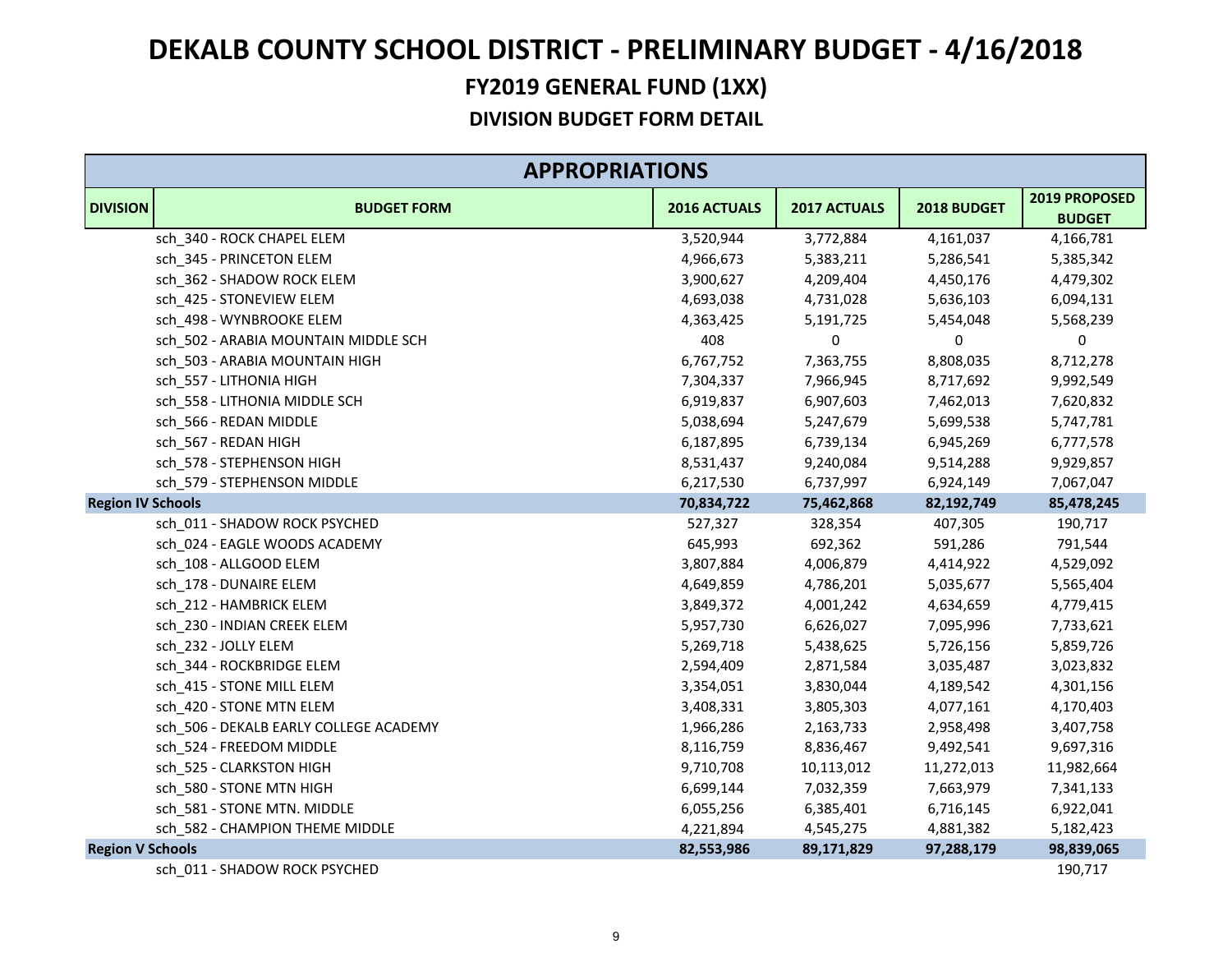|                          | <b>APPROPRIATIONS</b>                                |              |              |             |                                |  |  |
|--------------------------|------------------------------------------------------|--------------|--------------|-------------|--------------------------------|--|--|
| <b>DIVISION</b>          | <b>BUDGET FORM</b>                                   | 2016 ACTUALS | 2017 ACTUALS | 2018 BUDGET | 2019 PROPOSED<br><b>BUDGET</b> |  |  |
|                          | sch_024 - EAGLE WOODS ACADEMY                        |              |              |             | 791,544                        |  |  |
|                          | sch_138 - BROWNS MILL ELEM                           | 3,821,899    | 4,150,493    | 4,278,806   | 4,450,699                      |  |  |
|                          | sch_146 - MURPHEY CANDLER ELEM                       | 3,337,611    | 3,719,979    | 3,832,764   | 4,224,355                      |  |  |
|                          | sch 147 - CHAPEL HILL ELEM                           | 3,890,689    | 4,144,157    | 4,430,934   | 4,778,762                      |  |  |
|                          | sch_186 - FLAT ROCK ELEM                             | 5,745,409    | 6,034,425    | 7,060,455   | 6,864,343                      |  |  |
|                          | sch 187 - FAIRINGTON ELEM                            | 3,921,676    | 4,273,041    | 4,627,389   | 4,712,026                      |  |  |
|                          | sch 259 - BOB MATHIS ELEM                            | 3,439,397    | 3,831,563    | 4,396,878   | 4,592,258                      |  |  |
|                          | sch_309 - PANOLA WAY ELEM                            | 5,391,280    | 6,118,028    | 6,611,408   | 6,447,873                      |  |  |
|                          | sch 332 - RAINBOW ELEM                               | 3,471,786    | 4,038,392    | 4,340,450   | 4,329,943                      |  |  |
|                          | sch_342 - E.L. BOUIE, SR. ELEM                       | 4,293,107    | 4,576,739    | 4,948,727   | 4,913,376                      |  |  |
|                          | sch 492 - WOODRIDGE ELEM                             | 3,582,232    | 3,833,360    | 4,138,049   | 4,217,192                      |  |  |
|                          | sch_523 - CHAPEL HILL MIDDLE                         | 5,332,389    | 5,979,229    | 6,359,289   | 6,607,752                      |  |  |
|                          | sch_564 - MILLER GROVE HIGH                          | 7,865,539    | 8,680,224    | 9,638,764   | 9,278,414                      |  |  |
|                          | sch_568 - MILLER GROVE MIDDLE                        | 5,756,547    | 6,346,704    | 6,910,783   | 6,757,476                      |  |  |
|                          | sch_569 - SALEM MIDDLE                               | 6,094,666    | 6,260,918    | 6,863,661   | 7,365,783                      |  |  |
|                          | sch_574 - MARTIN LUTHER KING, JR. HIGH               | 8,832,804    | 8,776,382    | 10,012,971  | 9,635,252                      |  |  |
|                          | sch_576 - SOUTHWEST DEKALB H S                       | 7,776,955    | 8,408,195    | 8,836,851   | 8,681,300                      |  |  |
| <b>Region VI Schools</b> |                                                      | 68,162,147   | 74,945,758   | 80,943,116  | 82,537,833                     |  |  |
|                          | sch_139 - WADSWORTH MAGNET SCHOOL FOR HIGH ACHEIVERS | 2,083,930    | 2,040,601    | 2,121,119   | 1,995,634                      |  |  |
|                          | sch_145 - CANBY LANE ELEM                            | 3,634,731    | 4,202,636    | 4,516,075   | 4,000,024                      |  |  |
|                          | sch 156 - COLUMBIA ELEM                              | 3,899,066    | 4,386,551    | 4,722,813   | 4,824,998                      |  |  |
|                          | sch_240 - KNOLLWOOD ELEM                             | 922          | 0            | 0           | 0                              |  |  |
|                          | sch_275 - MIDWAY ELEM                                | 7,903        | 0            | 0           | 0                              |  |  |
|                          | sch 311 - PEACHCREST ELEM                            | 6,592,725    | 7,121,404    | 7,776,610   | 7,787,370                      |  |  |
|                          | sch 348 - ROWLAND ELEM                               | 4,327,153    | 4,705,328    | 5,006,669   | 5,623,546                      |  |  |
|                          | sch_400 - SNAPFINGER ELEM                            | 4,642,066    | 4,948,276    | 4,977,165   | 5,416,413                      |  |  |
|                          | sch_465 - TONEY ELEM                                 | 3,165,916    | 3,400,295    | 3,619,901   | 3,357,083                      |  |  |
|                          | sch_526 - COLUMBIA MIDDLE                            | 5,755,925    | 6,119,989    | 6,833,172   | 6,709,177                      |  |  |
|                          | sch_527 - COLUMBIA HIGH                              | 6,891,635    | 7,516,142    | 8,161,171   | 7,756,658                      |  |  |
|                          | sch_546 - DEKALB ALT.                                | 4,049,639    | 4,068,905    | 4,371,569   | 4,810,662                      |  |  |
|                          | sch 584 - M.M. BETHUNE MIDDLE                        | 4,906,328    | 5,213,228    | 5,968,002   | 6,430,085                      |  |  |
|                          | sch 585 - TOWERS HIGH                                | 6,005,425    | 6,488,320    | 7,175,616   | 6,935,499                      |  |  |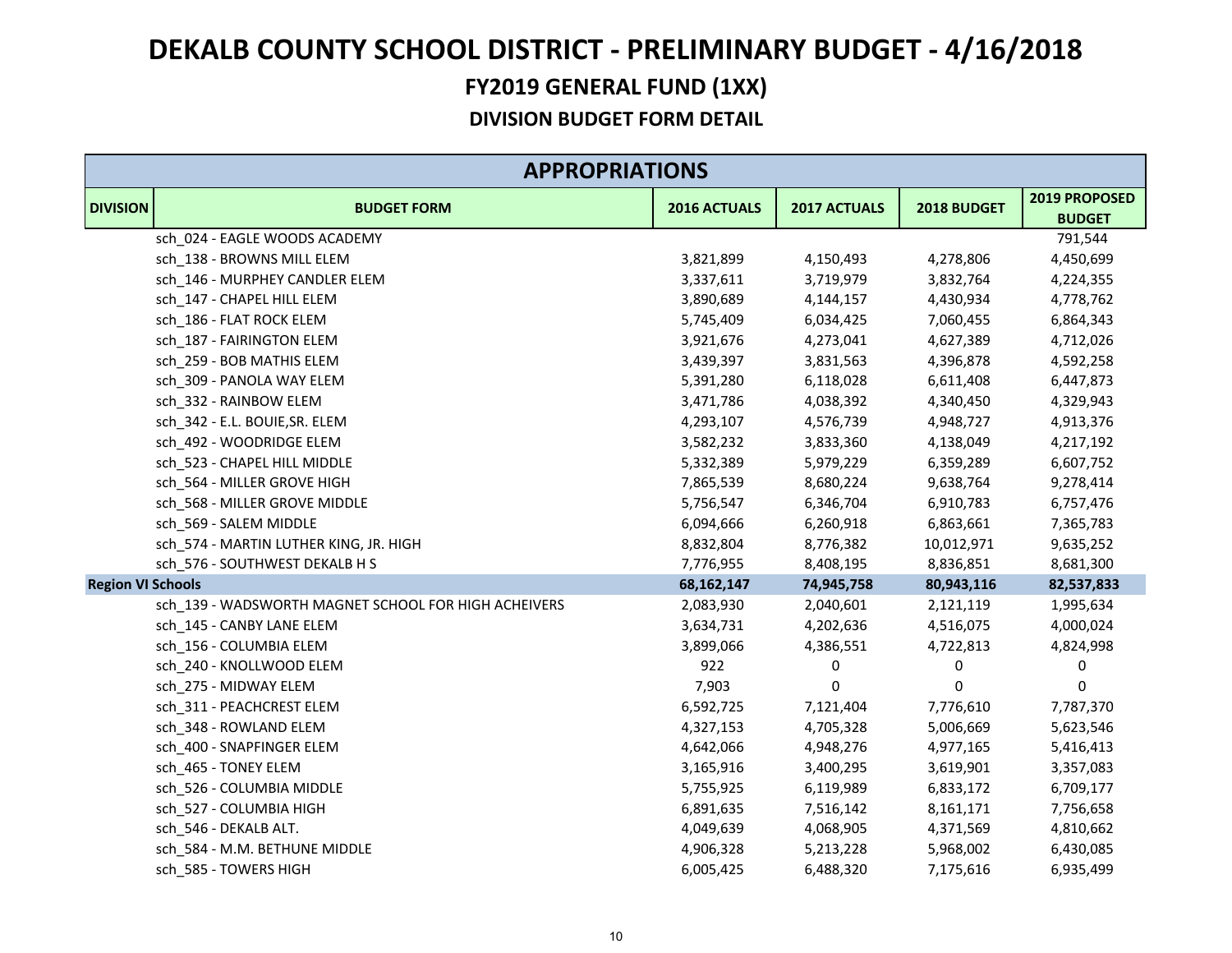|                           | <b>APPROPRIATIONS</b>                            |                     |                     |               |                                       |  |
|---------------------------|--------------------------------------------------|---------------------|---------------------|---------------|---------------------------------------|--|
| <b>DIVISION</b>           | <b>BUDGET FORM</b>                               | <b>2016 ACTUALS</b> | <b>2017 ACTUALS</b> | 2018 BUDGET   | <b>2019 PROPOSED</b><br><b>BUDGET</b> |  |
|                           | sch_621 - ELIZABETH ANDREWS HIGH                 | 5,890,064           | 6,150,901           | 7,152,481     | 7,445,922                             |  |
|                           | sch_623 - DEKALB HIGH SCHOOL OF TECHNOLOGY-SOUTH | 1,732,743           | 3,312,960           | 3,229,970     | 3,904,531                             |  |
|                           | sch 716 - INTERNATIONAL STUDENT CENTER           | 4,575,978           | 5,270,222           | 5,310,783     | 5,540,231                             |  |
| <b>Region VII Schools</b> |                                                  | 61,610,370          | 66,764,993          | 72,037,896    | 73,944,293                            |  |
|                           | sch 102 - DEKALB ELEM SCHOOL OF THE ARTS         | 3,768,210           | 4,261,602           | 4,311,839     | 4,296,863                             |  |
|                           | sch 148 - CEDAR GROVE ELEM                       | 4,107,267           | 4,226,266           | 4,552,522     | 4,583,304                             |  |
|                           | sch 154 - CLIFTON ELEM                           | 2,792,688           | 10,699              | 0             | 0                                     |  |
|                           | sch 160 - BARACK H. OBAMA ELEM                   | 316                 | 5,519,184           | 6,330,316     | 6,048,940                             |  |
|                           | sch 194 - NARVIE J HARRIS ELEM                   | 4,584,998           | 4,793,903           | 5,453,777     | 4,699,816                             |  |
|                           | sch 195 - FLAT SHOALS ELEM                       | 3,590,089           | 4,290,665           | 4,329,737     | 4,730,032                             |  |
|                           | sch 235 - KELLEY LAKE ELEM                       | 2,951,891           | 3,146,094           | 3,430,544     | 3,723,645                             |  |
|                           | sch 262 - MCNAIR DISCOVERY LEARNING ACAD         | 4,468,709           | 4,876,039           | 5,307,587     | 5,320,012                             |  |
|                           | sch 266 - MEADOWVIEW ELEM                        | 2,876,013           | 21,752              | 0             | 0                                     |  |
|                           | sch 306 - OAK VIEW ELEM                          | 4,681,730           | 5,355,582           | 6,132,715     | 6,806,250                             |  |
|                           | sch 370 - ROBERT SHAW THEME                      | 3,044,679           | 3,232,602           | 3,166,853     | 4,095,426                             |  |
|                           | sch 501 - DEKALB SCH OF ARTS                     | 2,894,111           | 3,372,253           | 3,430,528     | 3,761,624                             |  |
|                           | sch 518 - CEDAR GROVE MIDDLE                     | 5,180,305           | 5,644,464           | 6,045,974     | 6,546,666                             |  |
|                           | sch 519 - CEDAR GROVE HIGH                       | 6,126,211           | 6,769,413           | 7,179,969     | 7,424,712                             |  |
|                           | sch 544 - MCNAIR MIDDLE                          | 5,098,370           | 5,341,151           | 6,365,886     | 5,643,636                             |  |
|                           | sch 595 - MCNAIR HIGH                            | 5,444,782           | 5,903,322           | 5,999,649     | 6,263,367                             |  |
| <b>COMP &amp; CLASS</b>   |                                                  | $\mathbf{0}$        | $\mathbf{0}$        | $\mathbf 0$   | 11,681,244                            |  |
|                           | (999101)all - COMP & CLASS                       |                     |                     |               | 11,681,244                            |  |
|                           | <b>TOTAL APPROPRIATIONS</b>                      | 867,441,081         | 964,052,726         | 1,027,967,265 | 1,080,392,459                         |  |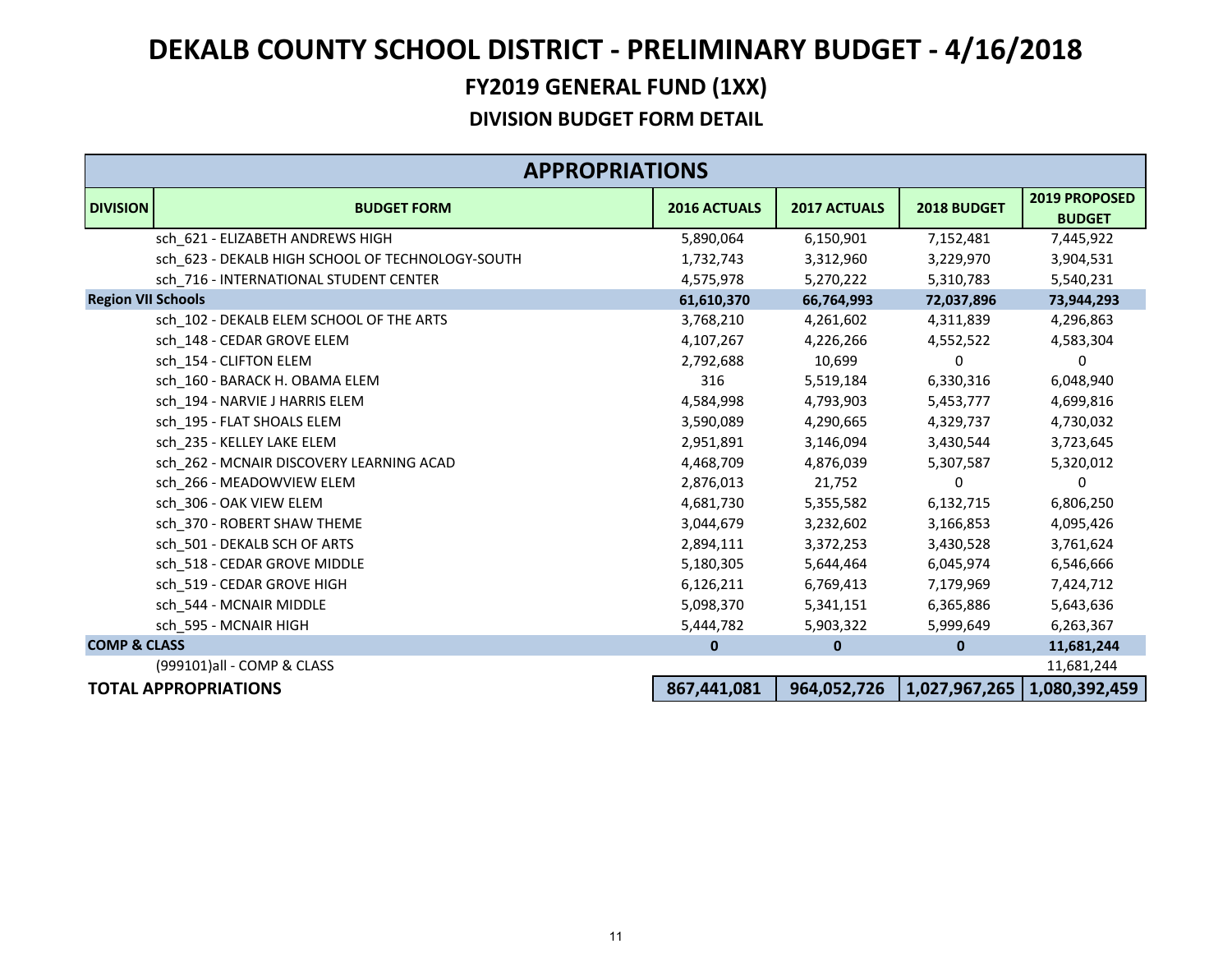#### **FY2019 SPECIAL REVENUE FUNDS (2XX)**

#### **DIVISION SUMMARY**

| <b>ANTICIPATIONS</b>             |                     |                     |             |                                       |  |  |  |  |
|----------------------------------|---------------------|---------------------|-------------|---------------------------------------|--|--|--|--|
| <b>DIVISION</b>                  | <b>2016 ACTUALS</b> | <b>2017 ACTUALS</b> | 2018 BUDGET | <b>2019 PROPOSED</b><br><b>BUDGET</b> |  |  |  |  |
| Accountability                   | 3,258,023           | 3,488,354           | 3,753,860   | 4,199,874                             |  |  |  |  |
| <b>Charter Schools</b>           | 347,457             | 173,015             | 0           |                                       |  |  |  |  |
| Curriculum and Instruction       | 87,433,285          | 65,434,454          | 102,414,763 | 71,544,231                            |  |  |  |  |
| <b>Facilities and Operations</b> | 2,393,820           | 0                   | 541,237     | 541,237                               |  |  |  |  |
| Finance                          | 79,282              | 41,353              | 2,575,000   | 2,542,300                             |  |  |  |  |
| Human Capital Management         | 1,040,070           | 1,077,084           | 955,224     | 955,224                               |  |  |  |  |
| <b>Information Technology</b>    | 1,973,108           | 1,171,736           | 0           |                                       |  |  |  |  |
| Student Support & Intervention   | 11,002,228          | 10,200,103          | 16,591,611  | 12,736,290                            |  |  |  |  |
| <b>Schools</b>                   | 68,341              | (1,502)             |             |                                       |  |  |  |  |
| <b>TOTAL ANTICIPATIONS</b>       | 107,595,612         | 81,584,597          | 126,831,695 | 92,519,156                            |  |  |  |  |

| <b>APPROPRIATIONS</b>            |                     |                     |             |                                       |  |  |  |  |
|----------------------------------|---------------------|---------------------|-------------|---------------------------------------|--|--|--|--|
| <b>DIVISION</b>                  | <b>2016 ACTUALS</b> | <b>2017 ACTUALS</b> | 2018 BUDGET | <b>2019 PROPOSED</b><br><b>BUDGET</b> |  |  |  |  |
| Accountability                   | 3,743,823           | 4,005,618           | 3,781,426   | 4,197,874                             |  |  |  |  |
| <b>Charter Schools</b>           | 349,448             | 173,015             | 0           | 0                                     |  |  |  |  |
| Curriculum and Instruction       | 88,454,468          | 81,022,720          | 96,273,723  | 70,600,335                            |  |  |  |  |
| <b>Facilities and Operations</b> | 2,393,820           | 1,312,676           | 541,237     | 541,237                               |  |  |  |  |
| Finance                          | 43,593              | 52,991              | 75,000      | 42,300                                |  |  |  |  |
| Human Capital Management         | 981,977             | 1,033,335           | 955,224     | 955,224                               |  |  |  |  |
| Information Technology           | 5,519,357           | 66,583              |             |                                       |  |  |  |  |
| Student Support & Intervention   | 11,288,587          | 9,868,451           | 15,974,510  | 11,955,361                            |  |  |  |  |
| <b>Schools</b>                   | 31,528              | 11,590              |             |                                       |  |  |  |  |
| <b>TOTAL APPROPRIATIONS</b>      | 112,806,600         | 97,546,980          | 117,601,121 | 88,292,331                            |  |  |  |  |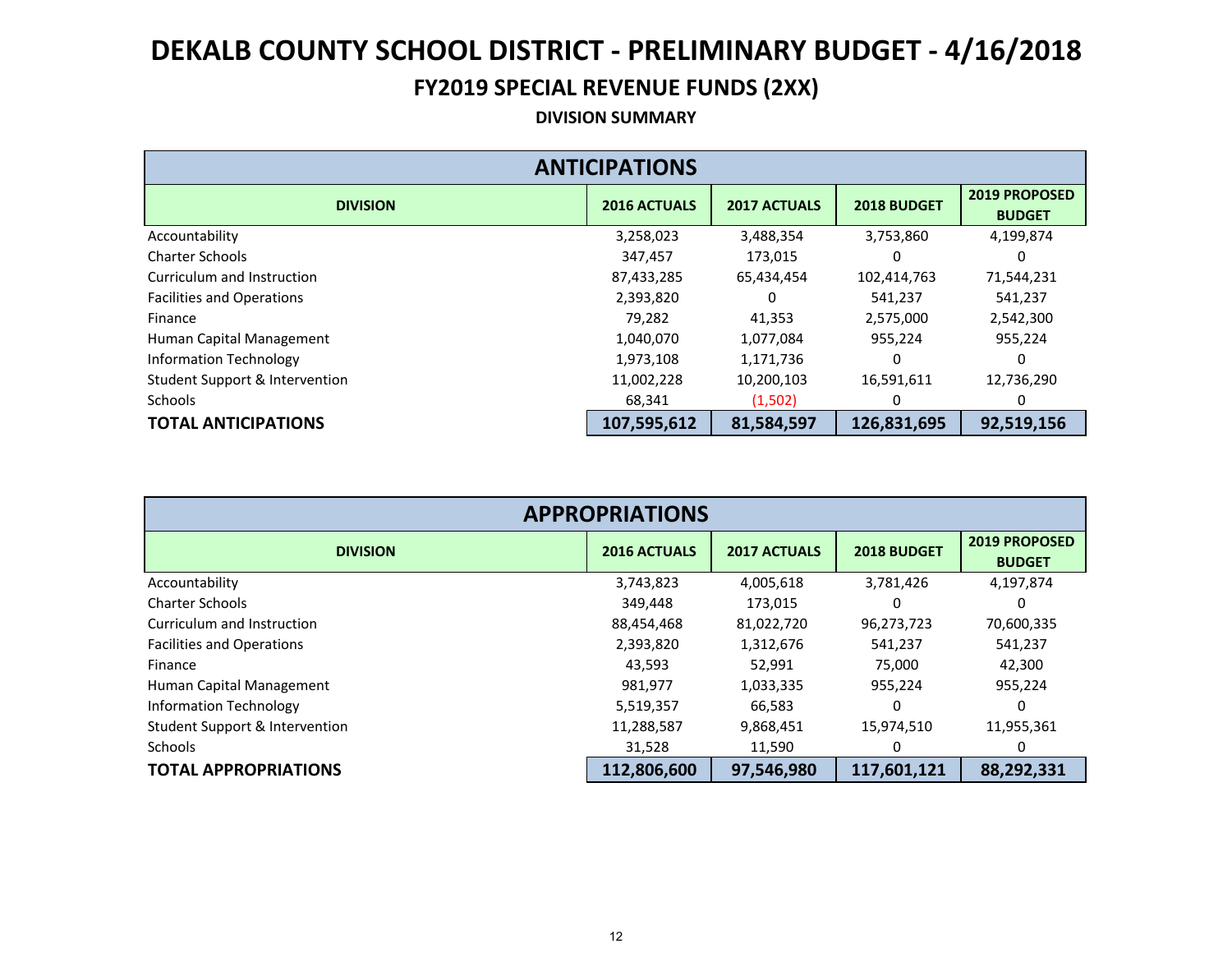#### **FY2019 SPECIAL REVENUE FUNDS (2XX)**

|                        | <b>ANTICIPATIONS</b>                                       |              |              |              |                                |  |
|------------------------|------------------------------------------------------------|--------------|--------------|--------------|--------------------------------|--|
| <b>DIVISION</b>        | <b>BUDGET FORM</b>                                         | 2016 ACTUALS | 2017 ACTUALS | 2018 BUDGET  | 2019 PROPOSED<br><b>BUDGET</b> |  |
| <b>Accountability</b>  |                                                            | 3,258,023    | 3,488,354    | 3,753,860    | 4,199,874                      |  |
|                        | (185201) all - AIR FORCE ROTC(FEDERAL)                     | 422,586      | 521,483      | 692,039      | 934,264                        |  |
|                        | (186201)all - NAVY ROTC (FEDERAL)                          | 705,847      | 1,059,863    | 1,072,044    | 1,136,533                      |  |
|                        | (194201)all - ARMY ROTC (FEDERAL)                          | 170,610      | 169,877      | 179,621      | 190,189                        |  |
|                        | (220201)all - CTE APPRENTICESHIP GRANT                     | 37,275       | 34,336       | 36,066       | 36,066                         |  |
|                        | (383201)all - VOCATIONAL 85% GRANTS-PROGRAM IMPROVEMENT    | 1,068,838    | 893,811      | 959,792      | 960,852                        |  |
|                        | (421201) all - CTAE-CTE INDUSTRY CERTIFICATION             | 15,000       | 28,980       | 25,000       | 25,000                         |  |
|                        | (651201)all - CTAE - CTE EXTENDED DAY                      | 775,699      | 719,238      | 710,973      | 869,529                        |  |
|                        | (671201) all - CTAE - AG TEACHER ASSIST                    | 0            | $\mathbf 0$  | 2,000        | 2,000                          |  |
|                        | (674201)all - CTAE - EXTENDED YEAR                         | 29,277       | 26,566       | 41,657       | 0                              |  |
|                        | (740201)all - CTAE-AG-EXTENDED DAY                         | 5,954        | 6,480        | 6,741        | 14,253                         |  |
|                        | (741201)all - CTAE-AG-EXTENDED YEAR                        | 2,786        | 2,729        | 2,927        | 6,188                          |  |
|                        | (744201)all - CTAE-Perkins IV-Perkins Plus                 | 24,151       | 24,991       | 25,000       | 25,000                         |  |
| <b>Charter Schools</b> |                                                            | 347,457      | 173,015      | $\bf{0}$     | $\pmb{0}$                      |  |
|                        | (566201) all - CHARTER SCHOOLS-FACILITIES                  | 345,463      | 173,015      | 0            | 0                              |  |
|                        | (640201) all - CHARTER SCHOOLS-IMPLEMENTATION              | 1,994        | $\mathbf 0$  | $\mathbf{0}$ | $\Omega$                       |  |
|                        | <b>Curriculum and Instruction</b>                          | 87,433,285   | 65,434,454   | 102,414,763  | 71,544,231                     |  |
|                        | (000203) all - FUND 203 - TITLE I                          | 29,860,775   | 6,040,705    | 39,429,053   | 0                              |  |
|                        | (000204) all - FUND 204 - TITLE I                          | 9,078,296    | 23,083,522   | 21,330,712   | 30,998,220                     |  |
|                        | (029203) all - SCHOOL IMPROVEMENT 2009-2010                | 0            | 509,966      | $\Omega$     | 0                              |  |
|                        | (031203)all - SCHOOL IMPROVEMENT (10003A)                  | 1,475,145    | (111, 806)   | 1,973,000    | $\Omega$                       |  |
|                        | (031204) all - SCHOOL IMPROVEMENT (10003A)                 | 281,906      | 1,029,157    | 943,843      | 943,843                        |  |
|                        | (042201)all - SP ED CAPACITY-IMPROVEMENT                   | 14,077       | 48,889       | 90,000       | 70,000                         |  |
|                        | (046201)all - SPEC ED-SPI                                  | 32,986       | 2,438        | 0            | 0                              |  |
|                        | (048201) all - SED FEDERAL VIB SPECIAL PROJECT             | 343,727      | 388,519      | 357,867      | 457,960                        |  |
|                        | (049201)all - HIGH COST FUND POOL                          | 144,205      | 96,054       | 0            | 0                              |  |
|                        | (050201)all - SPECIAL EDUCATION-VIB FLOWTHROUGH            | 27,199,367   | 17,166,871   | 17,705,897   | 18,059,591                     |  |
|                        | (054201)all - SED STATE GRANT                              | 3,365,826    | 2,787,708    | 3,098,118    | 3,294,012                      |  |
|                        | (055201)all - RESIDENTAL TREATMENT CENTER GR               | 292,870      | 213,578      | 213,578      | 213,578                        |  |
|                        | (057201)all - GLRS FEDERAL VIB SPECIAL PROJECT             | 421,328      | 383,939      | 719,797      | 679,679                        |  |
|                        | (058201) all - SPECIAL EDUCATION-PRESCHOOL-REGULAR PROJECT | 779,052      | 500,180      | 523,780      | 469,063                        |  |
|                        | (078201)all - HB 1404 SUPPORT GRANT                        | 180,000      | 145,233      | 196,964      | 206,334                        |  |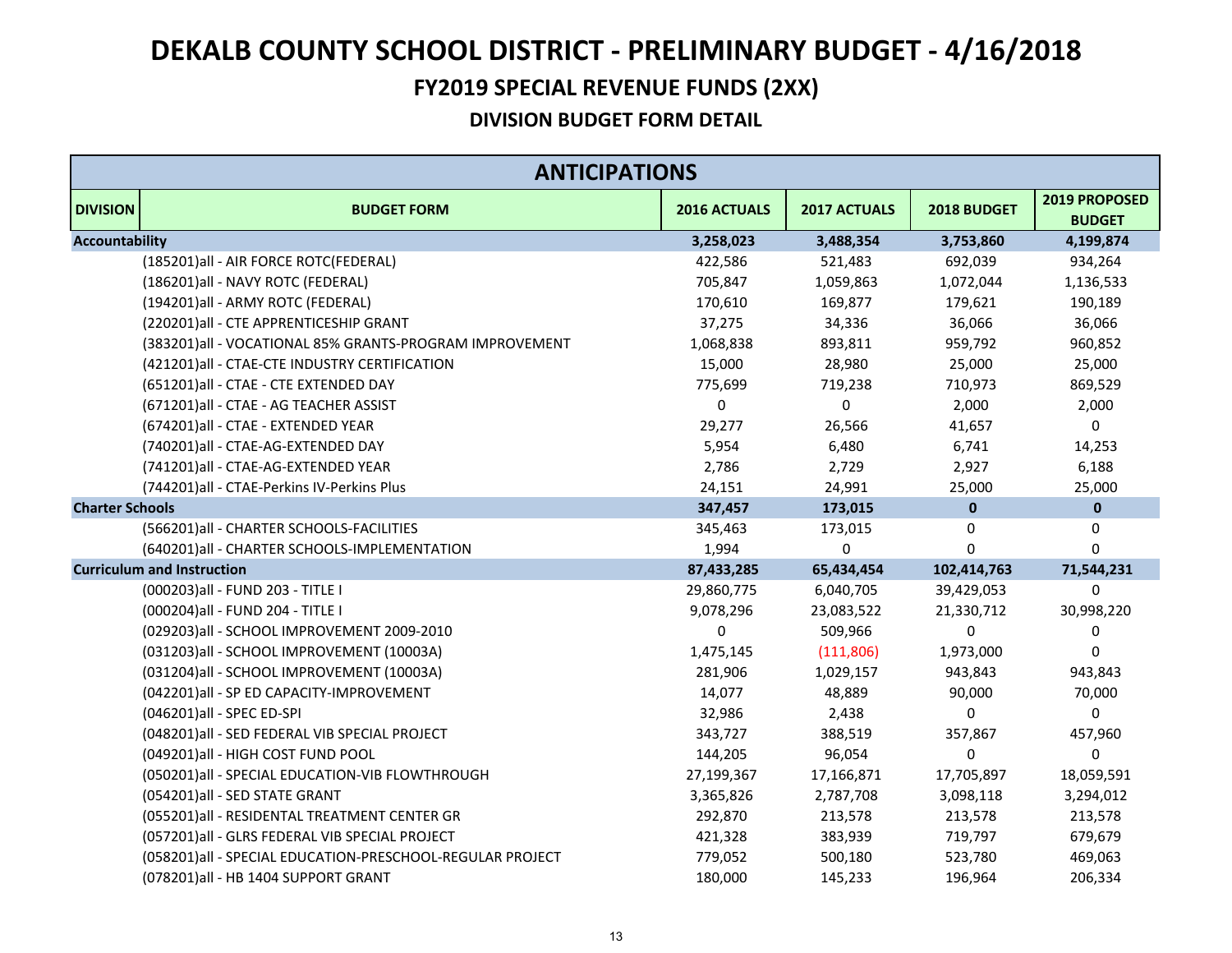#### **FY2019 SPECIAL REVENUE FUNDS (2XX)**

|                 | <b>ANTICIPATIONS</b>                                           |              |                     |                |                                |  |
|-----------------|----------------------------------------------------------------|--------------|---------------------|----------------|--------------------------------|--|
| <b>DIVISION</b> | <b>BUDGET FORM</b>                                             | 2016 ACTUALS | <b>2017 ACTUALS</b> | 2018 BUDGET    | 2019 PROPOSED<br><b>BUDGET</b> |  |
|                 | (106201) all - TEACHER QUALITY PARTNERSHIPS GRANT (NET-Q)      | 20,800       | $\mathbf 0$         | $\mathbf 0$    | 0                              |  |
|                 | (111204)all - DISTINGUISHED SCHOOLS 10-11                      | 52           | $\Omega$            | $\overline{0}$ | 0                              |  |
|                 | (126201)all - PRESCHOOL HANDICAPPED STATE GRANT                | 2,270,061    | 1,827,352           | 2,492,138      | 2,394,477                      |  |
|                 | (151201)all - GA CAMPAIGN FOR ADOLESCENT POWER & POTENTIAL     | 0            | 0                   | 4,500          | 0                              |  |
|                 | (178201)all - PRE-KINDERGARTEN (LOTTERY)                       | 7,864,400    | 8,591,416           | 9,702,217      | 10,636,725                     |  |
|                 | (251201) all - F.A.C.E.                                        | 0            | 2,000               | 0              | 0                              |  |
|                 | (344201)all - UNACCOMPANIED CHILD & YOUTH GRANT                | 82,666       | $\Omega$            | $\Omega$       | 0                              |  |
|                 | (351201)all - STEM CENTER                                      | 0            | $\Omega$            | 36,931         | 0                              |  |
|                 | (378201) all - TITLE II-A, IMPROVING TEACHER QUALITY           | 3,531,432    | 2,492,506           | 2,940,440      | 2,542,672                      |  |
|                 | (386201) all - TITLE II-A, ADVANCE PLACEMENT                   | 12,305       | 0                   | 4,200          | 0                              |  |
|                 | (546201) all - MENTORING-RHAME FAMILY GRANT                    | 1,250        | 0                   | 0              | 0                              |  |
|                 | (615201) all - TAPP - TEACHER ACADEMY FOR PREPARATION PEDAGOGY | 39,425       | 50,175              | 171,769        | 171,769                        |  |
|                 | (635201) all - TRANSITION TO TEACHING                          | 38,695       | 0                   | 0              | 0                              |  |
|                 | (664201) all - PLANETARIUM PROCEEDS                            | 0            | 25,000              | 35,000         | 35,000                         |  |
|                 | (673201)all - TODOS JUNTOS (CFDA 84.365)                       | 0            | $\mathbf 0$         | 10,000         | 0                              |  |
|                 | (679201) all - SUMMER ENRICHMENT PROGRAM                       | 800          | 7,700               | 4,658          | 4,658                          |  |
|                 | (723201)all - SCIENCE FUND TRAKING                             | 1,840        | 1,225               | 42,050         | 2,900                          |  |
|                 | (766200) all - DCBOH-RAC ETH COMM HLTH                         | 0            | $\mathbf 0$         | 24,500         | 0                              |  |
|                 | (766201)all - CREST ED                                         | 100,000      | 152,129             | 363,750        | 363,750                        |  |
|                 | <b>Facilities and Operations</b>                               | 2,393,820    | $\mathbf 0$         | 541,237        | 541,237                        |  |
|                 | (411201)all - PUPIL TRANSPORTATION - STATE BONDS               | 2,393,820    | 0                   | 541,237        | 541,237                        |  |
| <b>Finance</b>  |                                                                | 79,282       | 41,353              | 2,575,000      | 2,542,300                      |  |
|                 | (706201)all - COKE PROJECT                                     | 79,282       | 41,353              | 75,000         | 42,300                         |  |
|                 | (761201) all - UNANTICIPATED REVENUE REQUIREMENTS              | $\Omega$     | $\Omega$            | 2,500,000      | 2,500,000                      |  |
|                 | <b>Human Capital Management</b>                                | 1,040,070    | 1,077,084           | 955,224        | 955,224                        |  |
|                 | (718201) all - STATE MATH & SCIENCE SUPPLEMENTS                | 1,040,070    | 1,077,084           | 955,224        | 955,224                        |  |
|                 | <b>Information Technology</b>                                  | 1,973,108    | 1,171,736           | $\mathbf{0}$   | $\mathbf 0$                    |  |
|                 | (016201)all - CONNECTIONS FOR CLASSROOMS                       | 1,973,108    | 1,171,736           | $\mathbf 0$    | 0                              |  |
|                 | <b>Student Support &amp; Intervention</b>                      | 11,002,228   | 10,200,103          | 16,591,611     | 12,736,290                     |  |
|                 | (001201)all - EMPLOYEE-STUDENT ID CARD SYS                     | 2,505        | 7,852               | 2,277          | 5,000                          |  |
|                 | (004203) all - TITLE I-C, MIGRANT EDUCATION                    | 0            | $\mathbf 0$         | 35,487         | 0                              |  |
|                 | (004204) all - TITLE I-C, MIGRANT EDUCATION                    | 0            | 45                  | 35,389         | 22,560                         |  |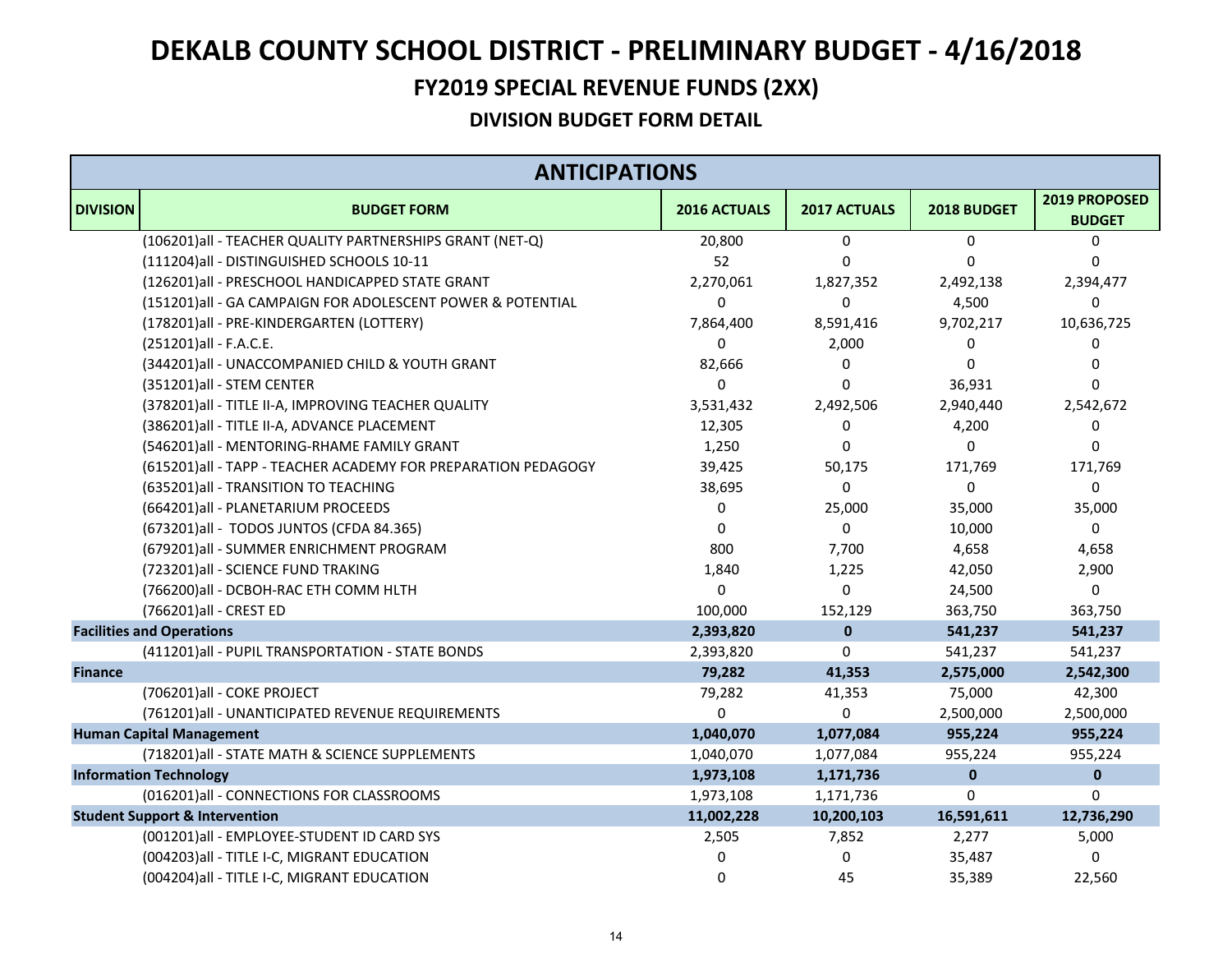#### **FY2019 SPECIAL REVENUE FUNDS (2XX)**

|                 | <b>ANTICIPATIONS</b>                                                   |              |              |             |                                |  |  |
|-----------------|------------------------------------------------------------------------|--------------|--------------|-------------|--------------------------------|--|--|
| <b>DIVISION</b> | <b>BUDGET FORM</b>                                                     | 2016 ACTUALS | 2017 ACTUALS | 2018 BUDGET | 2019 PROPOSED<br><b>BUDGET</b> |  |  |
|                 | (012201)all - DHR-VOC EVALUATION                                       | 4,982        | 0            | 0           | 0                              |  |  |
|                 | (021201)all - MY BROTHERS KEEPER                                       | 0            | 0            | 7,500       | 7,500                          |  |  |
|                 | (032201) all - TITLE IV - STUDENT SUPPORT & ACADEMIC ENRICHMENT (SSAE) | 0            | $\mathbf 0$  | 1,044,851   | 421,835                        |  |  |
|                 | (072201) all - TITLE IIIA                                              | 2,549,991    | 1,511,579    | 2,308,746   | 2,165,798                      |  |  |
|                 | (079201) all - TEACHER OF THE YEAR PROGRAM                             | 0            | 507          | 513         | 513                            |  |  |
|                 | (088201) all - EDUCATION FOR HOMELESS CHILDREN & YOUTH                 | 54,853       | 38,373       | 71,188      | 60,854                         |  |  |
|                 | (104201)all - PROFESSIONAL DEVELOPMENT SCHOOL CFDA #34.336b            | 26,809       | $\mathbf 0$  | 0           | 0                              |  |  |
|                 | (105201)all - BOH SCH-BASED HEALTH CTR PROGRAM                         | 1,750        | $\mathbf 0$  | $\mathbf 0$ | 0                              |  |  |
|                 | (110201)all - MCNAIR DISCOVERY-SSEDP                                   | 0            | 1,165        | 24,409      | 13,750                         |  |  |
|                 | (206201)all - RT3 (RA) Grnt Teacher & Ldr                              | 57,144       | 0            | 0           | 0                              |  |  |
|                 | (210201)all - RT3 SUMMER LEADERSHIP ACADEMY                            | (59, 611)    | 0            | 0           | 0                              |  |  |
|                 | (474201)all - GA GEAR UP GRANT CFDA#84.334S                            | 0            | 0            | 131,139     | 0                              |  |  |
|                 | (495201) all - DEKALB ELEM SCHOOL OF THE ARTS-SSEDP                    | 0            | 0            | 8,000       | $\mathbf 0$                    |  |  |
|                 | (500201)all - ALLGOOD ELEMENTARY-ASEDP                                 | 0            | 0            | 64,800      | 64,800                         |  |  |
|                 | (501201)all - MIDVALE ELEMENTARY-ASEDP                                 | 128,496      | 128,363      | 151,241     | 151,241                        |  |  |
|                 | (502201)all - ROBERT SHAW ELEMENTARY-ASEDP                             | 87,148       | 74,678       | 122,457     | 122,457                        |  |  |
|                 | (504201)all - SHADOW ROCK ELEMENTARY-ASEDP                             | 80,756       | 72,573       | 207,257     | 75,600                         |  |  |
|                 | (505201)all - SMOKE RISE ELEM-ASEDP                                    | 77,972       | 86,462       | 86,400      | 86,400                         |  |  |
|                 | (506201)all - STONE MOUNTAIN ELEMENTARY-ASEDP                          | 57,400       | 38,491       | 40,512      | 40,512                         |  |  |
|                 | (507201)all - SYSTEMWIDE-AFTER SCHOOL EXTENDED DAY PROGRAM             | 735,936      | 777,309      | 881,936     | 902,606                        |  |  |
|                 | (508201)all - KINGSLEY ELEMENTARY-ASEDP                                | 122,373      | 97,476       | 86,400      | 86,400                         |  |  |
|                 | (509201)all - HAWTHORNE ELEMENTARY-ASEDP                               | 139,789      | 156,401      | 245,664     | 172,000                        |  |  |
|                 | (510201)all - OAKCLIFF ELEMENTARY-ASEDP                                | 29,767       | 28,888       | 65,280      | 65,280                         |  |  |
|                 | (512201)all - BOUIE ELEMENTARY-ASEDP                                   | 125,326      | 215,068      | 464,491     | 298,640                        |  |  |
|                 | (513201)all - NARVIE J HARRIS ELEMENTARY-ASEDP                         | 321,179      | 362,716      | 597,550     | 421,515                        |  |  |
|                 | (514201)all - BROWNS MILL ELEMENTARY-ASEDP                             | 88,076       | 90,270       | 112,039     | 99,960                         |  |  |
|                 | (515201)all - WYNBROOKE ELEMENTARY-ASEDP                               | 350,421      | 420,010      | 720,541     | 490,628                        |  |  |
|                 | (516201)all - EL BOUIE ELEMENTARY-SSEDP                                | 21,088       | 41,978       | 51,000      | 39,900                         |  |  |
|                 | (517201)all - RONALD E MCNAIR DISCOVERY LEARNING ACADEMY-ASEDP         | 56,484       | 57,088       | 54,000      | 54,000                         |  |  |
|                 | (518201)all - VANDERLYN ELEMENTARY-ASEDP                               | 214,267      | 227,120      | 613,573     | 281,362                        |  |  |
|                 | (519201)all - MONTGOMERY ELEMENTARY-ASEDP                              | 372,931      | 365,107      | 397,434     | 374,095                        |  |  |
|                 | (520201)all - EVANSDALE ELEMENTARY-ASEDP                               | 201,276      | 188,604      | 270,169     | 220,158                        |  |  |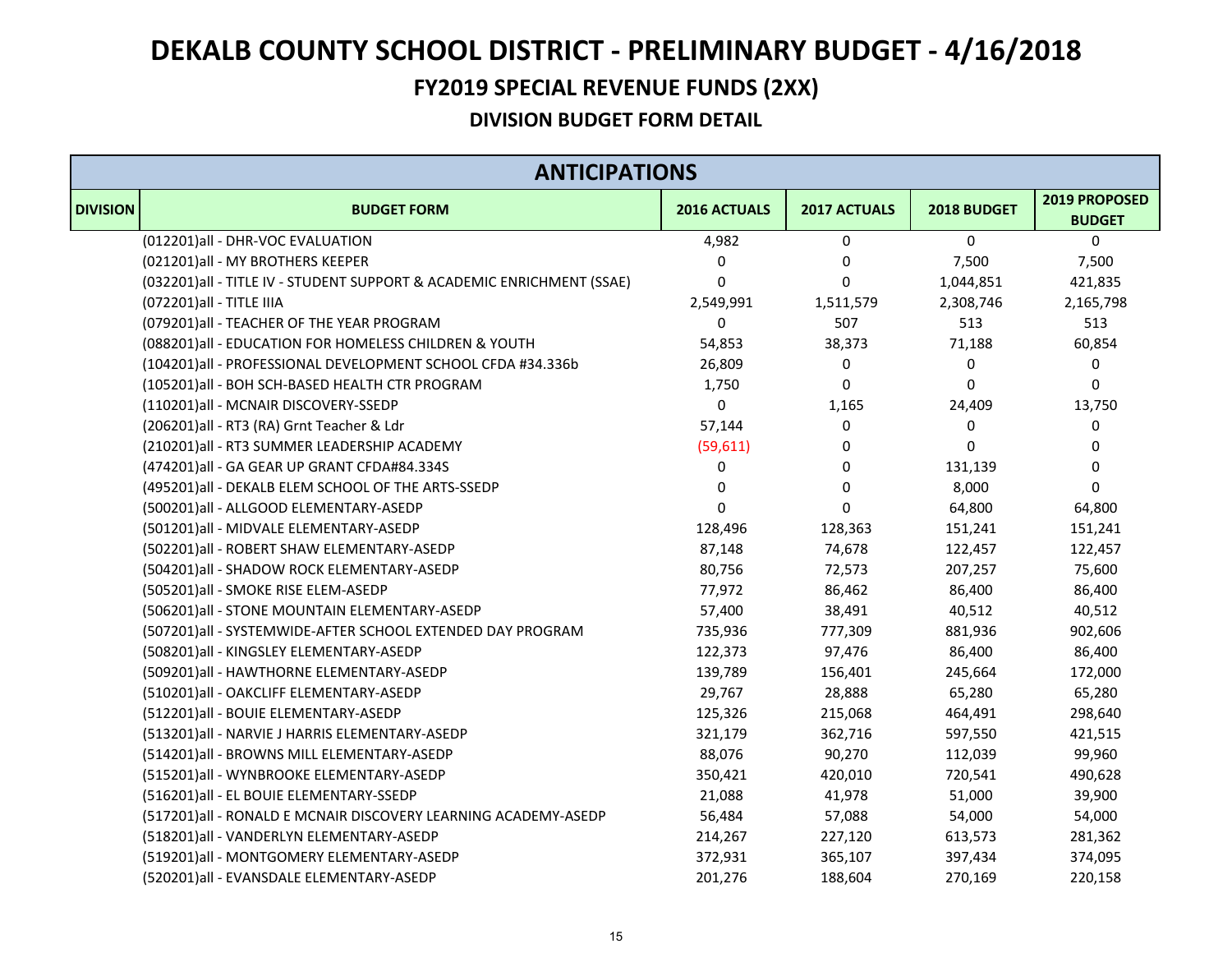#### **FY2019 SPECIAL REVENUE FUNDS (2XX)**

|                 | <b>ANTICIPATIONS</b>                                |              |              |             |                                |  |  |
|-----------------|-----------------------------------------------------|--------------|--------------|-------------|--------------------------------|--|--|
| <b>DIVISION</b> | <b>BUDGET FORM</b>                                  | 2016 ACTUALS | 2017 ACTUALS | 2018 BUDGET | 2019 PROPOSED<br><b>BUDGET</b> |  |  |
|                 | (521201)all - FLAT ROCK ELEMENTARY-ASEDP            | 112,630      | 118,481      | 188,874     | 188,874                        |  |  |
|                 | (525201)all - OAK GROVE ELEMENTARY-ASEDP            | 380,427      | 345,649      | 364,571     | 326,403                        |  |  |
|                 | (527201)all - CHESNUT CHARTER SCHOOL-ASEDP          | 224,634      | 227,494      | 384,858     | 241,921                        |  |  |
|                 | (528201)all - HAWTHORNE ELEMENTARY-SSEDP            | 19,352       | 12,020       | 21,376      | 24,500                         |  |  |
|                 | (530201) all - CHAMPION THEME MIDDLE -- ASEDP       | 60,453       | 41,110       | 135,208     | 74,273                         |  |  |
|                 | (531201)all - PRINCETON ELEMENTARY-ASEDP            | 127,486      | 116,687      | 113,974     | 110,200                        |  |  |
|                 | (532201)all - EVANSDALE ELEMENTARY-SSEDP            | 0            | 0            | 42,000      | 44,800                         |  |  |
|                 | (534201) all - FERNBANK ELEMENTARY-SSEDP            | 79,475       | 53,275       | 96,250      | 96,250                         |  |  |
|                 | (536201)all - KITTREDGE MAGNET-ASEDP                | 190,544      | 218,130      | 285,387     | 200,366                        |  |  |
|                 | (537201)all - WADSWORTH MAGNET-ASEDP                | 110,880      | 93,069       | 147,777     | 64,800                         |  |  |
|                 | (538201) all - HUNTLEY HILLS ELEMENTARY-ASEDP       | 148,774      | 145,815      | 303,271     | 145,554                        |  |  |
|                 | (540201)all - HENDERSON MILL ELEMENTARY-ASEDP       | 158,033      | 145,964      | 191,427     | 162,000                        |  |  |
|                 | (544201)all - ASHFORD PARK ELEMENTARY-ASEDP         | 213,260      | 275,252      | 342,137     | 287,280                        |  |  |
|                 | (549201)all - DUNWOODY ELEMENTARY-ASEDP             | 360,286      | 288,354      | 588,532     | 346,600                        |  |  |
|                 | (550201)all - MCLENDON ELEMENTARY-ASEDP             | 54,011       | 38,325       | 70,322      | 62,640                         |  |  |
|                 | (552201)all - ROCK CHAPEL ELEMENTARY-ASEDP          | 62,001       | 46,276       | 43,200      | 43,200                         |  |  |
|                 | (553201)all - LIVSEY ELEMENTARY -ASEDP              | 183,891      | 221,398      | 188,971     | 184,130                        |  |  |
|                 | (561201)all - PINE RIDGE ES-ASEDP                   | 94,656       | 98,664       | 136,469     | 103,440                        |  |  |
|                 | (562201)all - IDLEWOOD ES-ASEDP                     | 80,013       | 60,814       | 202,221     | 166,320                        |  |  |
|                 | (577201)all - HIGHTOWER ELEMENTARY-ASEDP            | 0            | 0            | 54,000      | $\mathbf 0$                    |  |  |
|                 | (583201)all - CHAPEL HILL ES-ASEDP                  | 105,539      | 107,965      | 86,400      | 86,400                         |  |  |
|                 | (584201)all - STONE MILL ES-ASEDP                   | 26,282       | 42,433       | 75,600      | 75,600                         |  |  |
|                 | (586201) all - SAFE ROUTES TO SCHOOLS               | 0            | 19,956       | 0           | $\pmb{0}$                      |  |  |
|                 | (594201)all - EDWARD BYRNE MEMORIAL JAG             | 35,302       | 0            | $\mathbf 0$ | 0                              |  |  |
|                 | (595201)all - EDWARD BYRNE MEMORIAL JAG #20         | 0            | 31,085       | 31,085      | 31,085                         |  |  |
|                 | (601201)all - SNAPFINGER ELEMENTARY-ASEDP           | 45,310       | 37,985       | 64,800      | 64,800                         |  |  |
|                 | (602201) all - MONTCLAIR ELEMENTARY-ASEDP           | 24,714       | 24,910       | 32,400      | 32,400                         |  |  |
|                 | (603201) all - MURPHY CANDLER ELEMENTARY-ASEDP      | 79,026       | 70,453       | 96,440      | 75,600                         |  |  |
|                 | (604201)all - ROWLAND ELEMENTARY-ASEDP              | 37,845       | 35,591       | 46,038      | 45,360                         |  |  |
|                 | (605201) all - BOB MATHIS ELEMENTARY-ASEDP          | 0            | 0            | 64,800      | 64,800                         |  |  |
|                 | (606201) all - DEKALB ELEM SCHOOL OF THE ARTS-ASEDP | 131,153      | 160,045      | 291,429     | 228,522                        |  |  |
|                 | (607201)all - STONEVIEW ELEMENTARY-ASEDP            | $\mathbf 0$  | 31,110       | 48,545      | 43,200                         |  |  |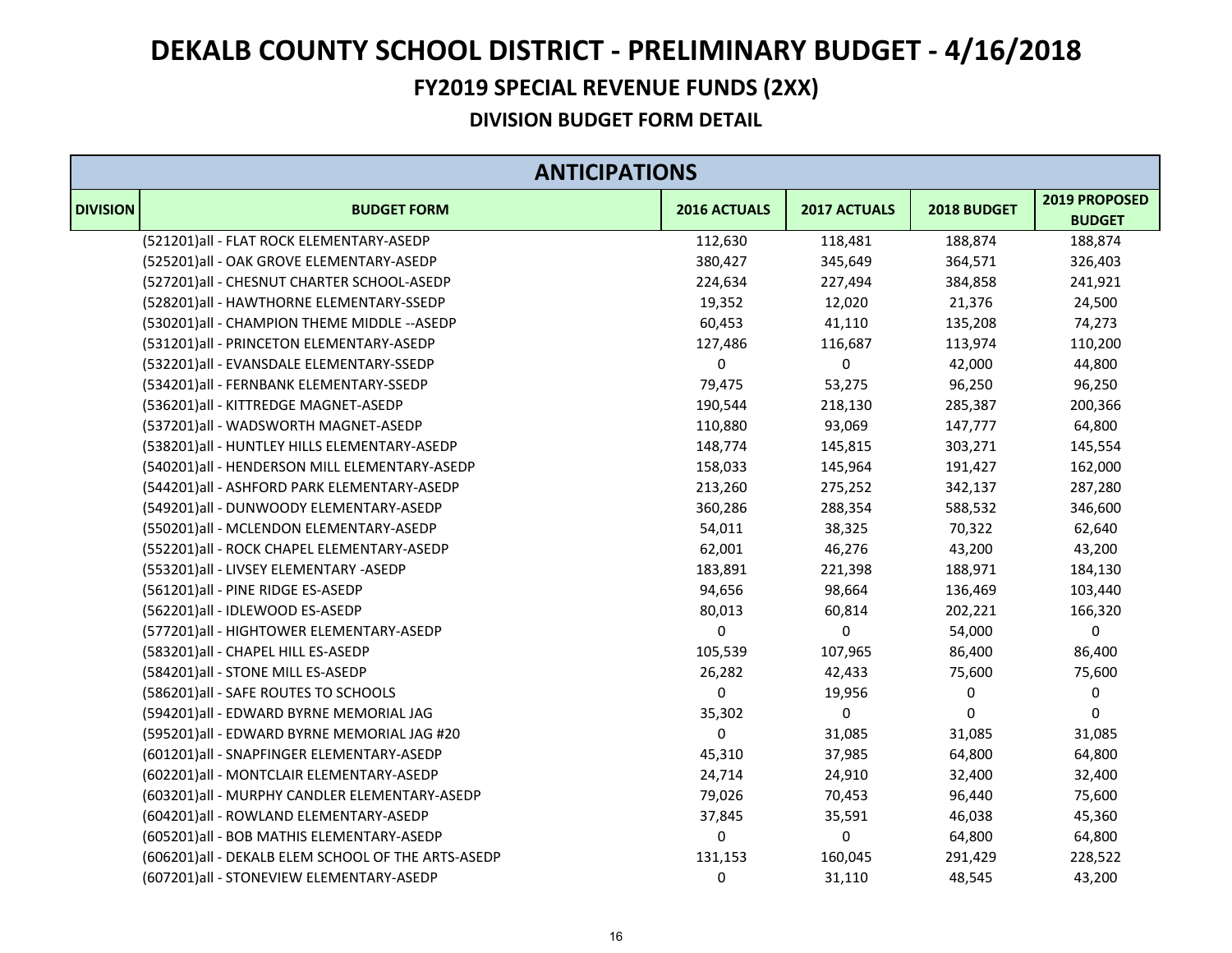#### **FY2019 SPECIAL REVENUE FUNDS (2XX)**

|                 | <b>ANTICIPATIONS</b>                          |                     |                     |              |                                       |  |
|-----------------|-----------------------------------------------|---------------------|---------------------|--------------|---------------------------------------|--|
| <b>DIVISION</b> | <b>BUDGET FORM</b>                            | <b>2016 ACTUALS</b> | <b>2017 ACTUALS</b> | 2018 BUDGET  | <b>2019 PROPOSED</b><br><b>BUDGET</b> |  |
|                 | (608201)all - LAUREL RIDGE ELEM-SSEDP         | 7,730               | $\Omega$            | 33,250       | 30,000                                |  |
|                 | (614201)all - WOODRIDGE ELEMENTARY-ASEDP      | 0                   | $\Omega$            | 41,040       | 41,040                                |  |
|                 | (631201)all - AVONDALE ELEMENTARY-ASEDP       | 67,388              | 75,589              | 95,391       | 85,760                                |  |
|                 | (632201)all - OAKVIEW ELEMENTARY-ASEDP        | 0                   | 75,448              | 61,988       | 54,000                                |  |
|                 | (634201)all - E.L.MILLER ELEMENTARY-SSEDP     | 6,508               | 20,651              | 26,776       | 26,400                                |  |
|                 | (637201) all - GA STATE-THE URBAN ACCEL CERT  | 0                   | 2,465               | 0            | 0                                     |  |
|                 | (649201)all - SAGAMORE HILLS ELEMENTARY-ASEDP | 210,431             | 237,775             | 417,964      | 339,781                               |  |
|                 | (659201) all - EL MILLER ELEMENTARY-ASEDP     | 151,322             | 93,792              | 98,380       | 97,200                                |  |
|                 | (662201) all - BROCKETT ELEMENTARY-ASEDP      | 105,926             | 108,253             | 95,040       | 95,040                                |  |
|                 | (693201)all - BRIAR VISTA ELEMENTARY-SSEDP    | 0                   | 32,161              | 0            | 26,640                                |  |
|                 | (698201) all - NARVIE HARRIS ELEMENTARY-SSEDP | 28,279              | 10,983              | 49,876       | 60,000                                |  |
|                 | (699201)all - BRIAR VISTA ELEMENTARY-ASEDP    | 157,460             | 130,236             | 184,652      | 177,000                               |  |
|                 | (708201) all - PERKINS IV CARRYOVER           | 0                   | 48,088              | 45,804       | 0                                     |  |
|                 | (713201)all - MARBUT ELEMENTARY-ASEDP         | 268,999             | 259,150             | 305,887      | 237,600                               |  |
|                 | (721201)all - WALLACE GRANT FOUNDATION        | 250,000             | 0                   | 0            | 0                                     |  |
|                 | (730201)all - WYNBROOKE ELEMENTARY-SSEDP      | 10,170              | 23,102              | 54,000       | 75,735                                |  |
|                 | (731201)all - BRIARLAKE ELEMENTARY-ASEDP      | 242,880             | 263,131             | 460,770      | 328,812                               |  |
|                 | (732201)all - FERNBANK ELEMENTARY-ASEDP       | 241,126             | 401,404             | 457,807      | 324,000                               |  |
|                 | (733201)all - REDAN ELEMENTARY-ASEDP          | 29,125              | 33,758              | 51,828       | 43,200                                |  |
|                 | (748201)all - ROCKBRIDGE ELEMENTARY-ASEDP     | 25,650              | 42,057              | 47,520       | 47,520                                |  |
|                 | (749201) all - LAUREL RIDGE ELEMENTARY-ASEDP  | 199,437             | 232,729             | 382,033      | 235,000                               |  |
|                 | (751201) all - MIDVALE ELEM-SSEDP             | 4,714               | 12,898              | 41,000       | 44,880                                |  |
| <b>Schools</b>  |                                               | 68,341              | (1,502)             | $\mathbf{0}$ | $\bf{0}$                              |  |
|                 | (705201) all - DEKALB ON-LINE ACADEMY         | 68,341              | (1,502)             | $\Omega$     | 0                                     |  |
|                 | <b>TOTAL ANTICIPATIONS</b>                    | 107,595,612         | 81,584,597          | 126,831,695  | 92,519,156                            |  |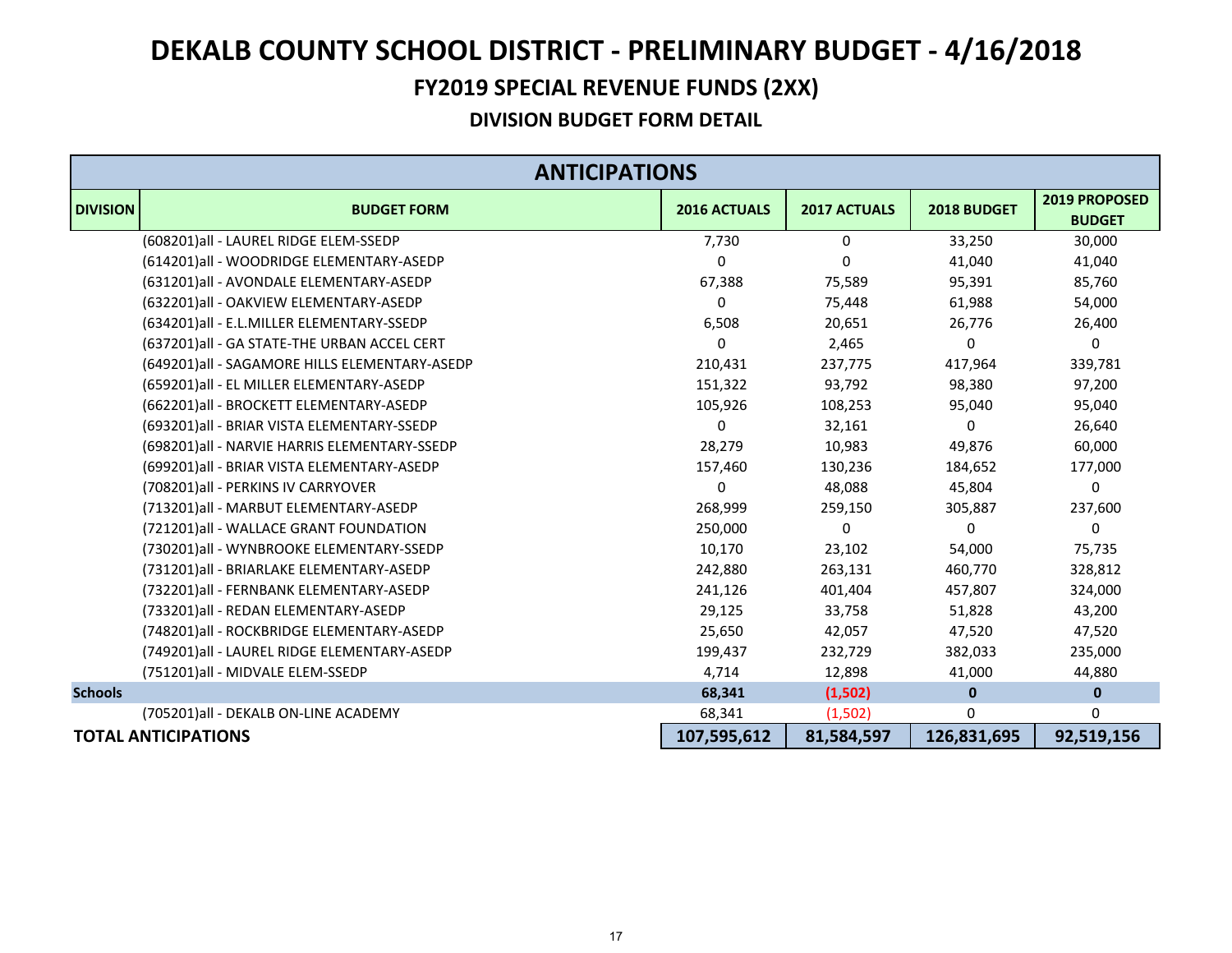#### **FY2019 SPECIAL REVENUE FUNDS (2XX)**

|                        | <b>APPROPRIATIONS</b>                                   |              |              |                |                                |
|------------------------|---------------------------------------------------------|--------------|--------------|----------------|--------------------------------|
| <b>DIVISION</b>        | <b>BUDGET FORM</b>                                      | 2016 ACTUALS | 2017 ACTUALS | 2018 BUDGET    | 2019 PROPOSED<br><b>BUDGET</b> |
| <b>Accountability</b>  |                                                         | 3,743,823    | 4,005,618    | 3,781,426      | 4,197,874                      |
|                        | (185201) all - AIR FORCE ROTC(FEDERAL)                  | 717,471      | 838,590      | 702,081        | 934,264                        |
|                        | (186201)all - NAVY ROTC (FEDERAL)                       | 1,001,188    | 1,118,496    | 1,087,132      | 1,136,533                      |
|                        | (194201) all - ARMY ROTC (FEDERAL)                      | 199,464      | 179,066      | 182,147        | 190,189                        |
|                        | (220201)all - CTE APPRENTICESHIP GRANT                  | 51,377       | 39,501       | 36,066         | 36,066                         |
|                        | (383201)all - VOCATIONAL 85% GRANTS-PROGRAM IMPROVEMENT | 898,301      | 999,953      | 959,792        | 960,852                        |
|                        | (421201)all - CTAE-CTE INDUSTRY CERTIFICATION           | 19,617       | 47,064       | 25,000         | 25,000                         |
|                        | (651201)all - CTAE - CTE EXTENDED DAY                   | 792,007      | 721,171      | 710,973        | 869,529                        |
|                        | (671201)all - CTAE - AG TEACHER ASSIST                  | 0            | 1,000        | 2,000          | 0                              |
|                        | (674201)all - CTAE - EXTENDED YEAR                      | 30,260       | 26,567       | 41,567         | 0                              |
|                        | (740201)all - CTAE-AG-EXTENDED DAY                      | 6,804        | 6,480        | 6,741          | 14,253                         |
|                        | (741201)all - CTAE-AG-EXTENDED YEAR                     | 3,184        | 2,729        | 2,927          | 6,188                          |
|                        | (744201)all - CTAE-Perkins IV-Perkins Plus              | 24,151       | 25,000       | 25,000         | 25,000                         |
| <b>Charter Schools</b> |                                                         | 349,448      | 173,015      | $\mathbf 0$    | $\pmb{0}$                      |
|                        | (566201) all - CHARTER SCHOOLS-FACILITIES               | 345,463      | 173,015      | 0              | 0                              |
|                        | (640201)all - CHARTER SCHOOLS-IMPLEMENTATION            | 1,994        | 0            | $\Omega$       | 0                              |
|                        | (668201)all - CHARTER SCHOOLS FED IMPLEM                | 1,991        | 0            | 0              | 0                              |
|                        | <b>Curriculum and Instruction</b>                       | 88,454,468   | 81,022,720   | 96,273,723     | 70,600,335                     |
|                        | (000203) all - FUND 203 - TITLE I                       | 2,828,521    | 1,800,736    | 4,762,537      | 0                              |
|                        | (000204) all - FUND 204 - TITLE I                       | 694,565      | 2,318,779    | 5,792,235      | 7,949,837                      |
|                        | (003204) all - SUMMER READING                           | 843,397      | 0            | $\overline{0}$ | 0                              |
|                        | (012203)all - TITLE I - PRIVATE-NEGLECTED SCHOOLS       | 159,272      | 21,717       | 331,794        | $\mathbf 0$                    |
|                        | (012204)all - TITLE I - PRIVATE-NEGLECTED SCHOOLS       | 9,443        | 145,215      | 49,219         | 49,734                         |
|                        | (015203)all - FLEXIBLE LEARNING PROGRAMS                | 1,514,565    | 324,038      | (1,653)        | 0                              |
|                        | (015204) all - FLEXIBLE LEARNING PROGRAMS               | 939,476      | 1,453,233    | 582,609        | 585,752                        |
|                        | (016203) all - NO CHILD LEFT BEHIND - PSC               | (52, 816)    | (14, 865)    | 0              | 0                              |
|                        | (018203) all - EQUITABLE PARTICIPATION PRVSCH           | 0            | 0            | 3,352          | 0                              |
|                        | (018204) all - EQUITABLE PARTICIPATION PRVSCH           | 654          | 7,446        | 26,656         | 26,989                         |
|                        | (024203)all - DISTINGUISHED SCHOOLS-FY05-06             | 67,945       | 40,961       | 196,343        | 0                              |
|                        | (024204)all - DISTINGUISHED SCHOOLS-FY05-06             | 0            | 108,641      | 125,020        | 0                              |
|                        | (025203) all - HOMELESS SET ASIDE                       | 2,838        | 8,012        | 250,000        | 0                              |
|                        | (025204) all - HOMELESS SET ASIDE                       | 25,377       | 126,843      | 148,147        | 291,231                        |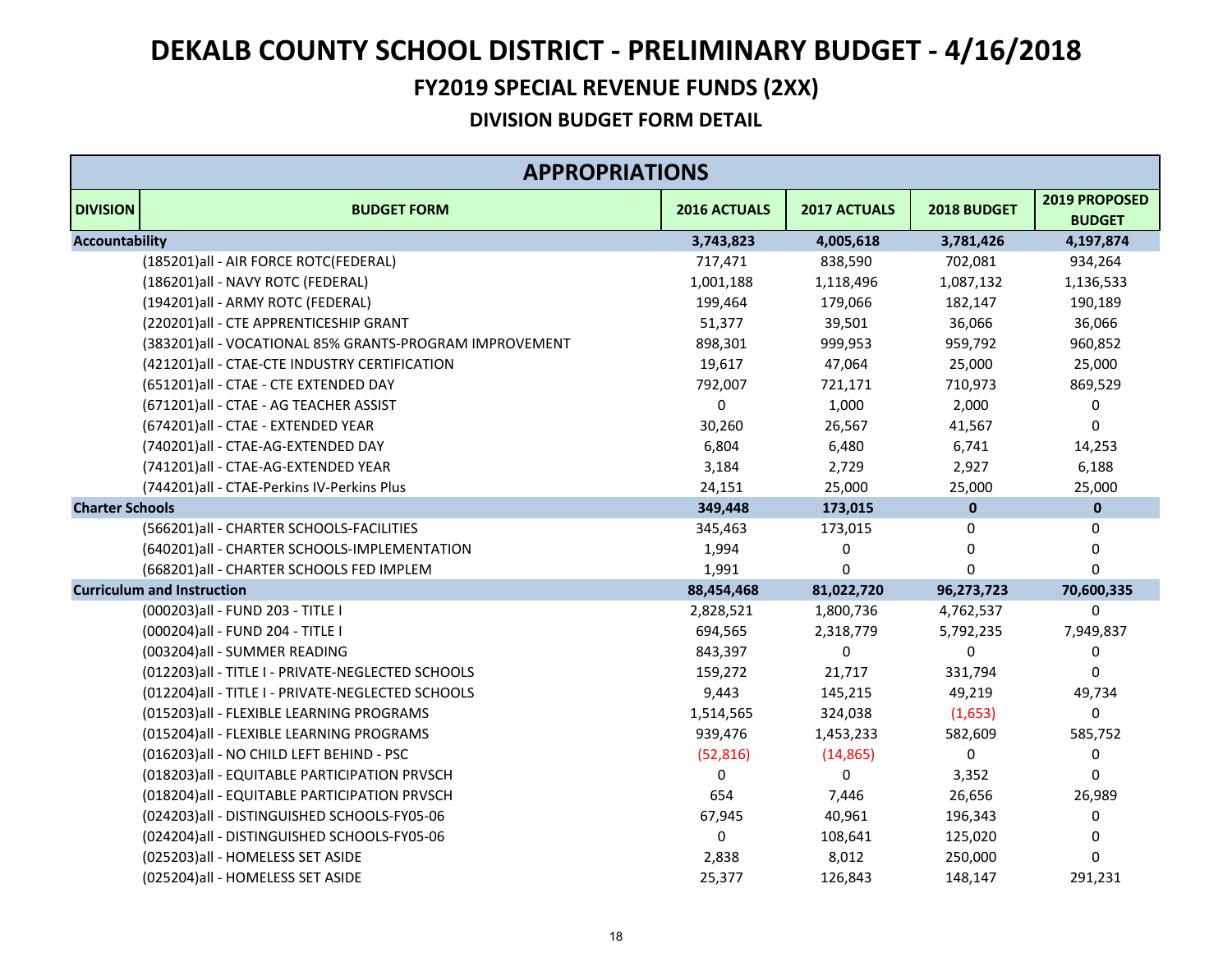#### **FY2019 SPECIAL REVENUE FUNDS (2XX)**

|                 | <b>APPROPRIATIONS</b>                                      |              |                |             |                                |  |
|-----------------|------------------------------------------------------------|--------------|----------------|-------------|--------------------------------|--|
| <b>DIVISION</b> | <b>BUDGET FORM</b>                                         | 2016 ACTUALS | 2017 ACTUALS   | 2018 BUDGET | 2019 PROPOSED<br><b>BUDGET</b> |  |
|                 | (030204)all - SCHOOL IMPROVEMENT G-FUNDS                   | $\mathbf{0}$ | 102            | (102)       | 0                              |  |
|                 | (031203)all - SCHOOL IMPROVEMENT (10003A)                  | 1,474,596    | 407,193        | 1,973,000   | 0                              |  |
|                 | (031204)all - SCHOOL IMPROVEMENT (10003A)                  | 281,586      | 1,231,971      | 752,207     | 689,397                        |  |
|                 | (042201)all - SP ED CAPACITY-IMPROVEMENT                   | 14,077       | 59,781         | 90,000      | 70,000                         |  |
|                 | (043201) all - TUITION FOR MULTIPLE DISABILITIES           | 0            | 98,184         | 0           | 0                              |  |
|                 | (046201)all - SPEC ED-SPI                                  | 32,986       | 2,872          | $\Omega$    | 0                              |  |
|                 | (048201) all - SED FEDERAL VIB SPECIAL PROJECT             | 343,727      | 500,340        | 365,000     | 457,960                        |  |
|                 | (049201)all - HIGH COST FUND POOL                          | 144,205      | 163,353        | 0           | 0                              |  |
|                 | (050201) all - SPECIAL EDUCATION-VIB FLOWTHROUGH           | 27,199,367   | 22,601,314     | 17,705,897  | 18,059,591                     |  |
|                 | (054201)all - SED STATE GRANT                              | 3,600,010    | 3,676,926      | 3,098,118   | 3,294,012                      |  |
|                 | (055201)all - RESIDENTAL TREATMENT CENTER GR               | 292,872      | 213,576        | 213,578     | 213,578                        |  |
|                 | (057201)all - GLRS FEDERAL VIB SPECIAL PROJECT             | 421,328      | 473,864        | 724,248     | 679,679                        |  |
|                 | (058201) all - SPECIAL EDUCATION-PRESCHOOL-REGULAR PROJECT | 779,052      | 656,799        | 523,780     | 469,063                        |  |
|                 | (078201)all - HB 1404 SUPPORT GRANT                        | 186,017      | 194,448        | 200,323     | 206,334                        |  |
|                 | (107201) all - UNIVERSITY MENTOR TEACHER STIPENDS          | (1, 101)     | (4,079)        | 0           | 0                              |  |
|                 | (111204)all - DISTINGUISHED SCHOOLS 10-11                  | 52           | 0              | $\Omega$    | 0                              |  |
|                 | (126201)all - PRESCHOOL HANDICAPPED STATE GRANT            | 2,305,463    | 2,423,098      | 2,535,394   | 2,394,477                      |  |
|                 | (151201)all - GA CAMPAIGN FOR ADOLESCENT POWER & POTENTIAL | 0            | $\overline{0}$ | 4,500       | $\Omega$                       |  |
|                 | (178201) all - PRE-KINDERGARTEN (LOTTERY)                  | 8,595,330    | 9,162,489      | 9,854,195   | 10,636,725                     |  |
|                 | (300203) all - TITLE I LOCAL FUNDS                         | 558,842      | 37,729         | $\Omega$    | 0                              |  |
|                 | (300204) all - TITLE I LOCAL FUNDS                         | 86,505       | 1,025,197      | 731,757     | 0                              |  |
|                 | (301203)all - PARENTAL INVOLVEMENT                         | 351,246      | 63,715         | 1,931,593   | 0                              |  |
|                 | (301204)all - PARENTAL INVOLVEMENT                         | 212,304      | 284,372        | 706,870     | 0                              |  |
|                 | (302203) all - DISTRICT PARENTAL INVOLVEMENT               | 5,977        | 527,947        | $\Omega$    | 0                              |  |
|                 | (302204) all - DISTRICT PARENTAL INVOLVEMENT               | 0            | 2,289          | 17,835      | 17,835                         |  |
|                 | (344201)all - UNACCOMPANIED CHILD & YOUTH GRANT            | 82,666       | 0              | 0           | 0                              |  |
|                 | (351201)all - STEM CENTER                                  | 19,168       | 16,951         | 36,931      | 0                              |  |
|                 | (378201) all - TITLE II-A, IMPROVING TEACHER QUALITY       | 3,531,432    | 2,684,599      | 2,628,572   | 2,542,672                      |  |
|                 | (386201) all - TITLE II-A, ADVANCE PLACEMENT               | 5,880        | 850            | 4,200       | 0                              |  |
|                 | (400203)all - SCHOOLWIDE PROGRAMS                          | 24,541,470   | 2,467,889      | 31,953,434  | 0                              |  |
|                 | (400204)all - SCHOOLWIDE PROGRAMS                          | 6,149,985    | 25,462,199     | 6,960,474   | 21,387,445                     |  |
|                 | (546201)all - MENTORING-RHAME FAMILY GRANT                 | 577          | 0              | $\Omega$    | $\mathbf 0$                    |  |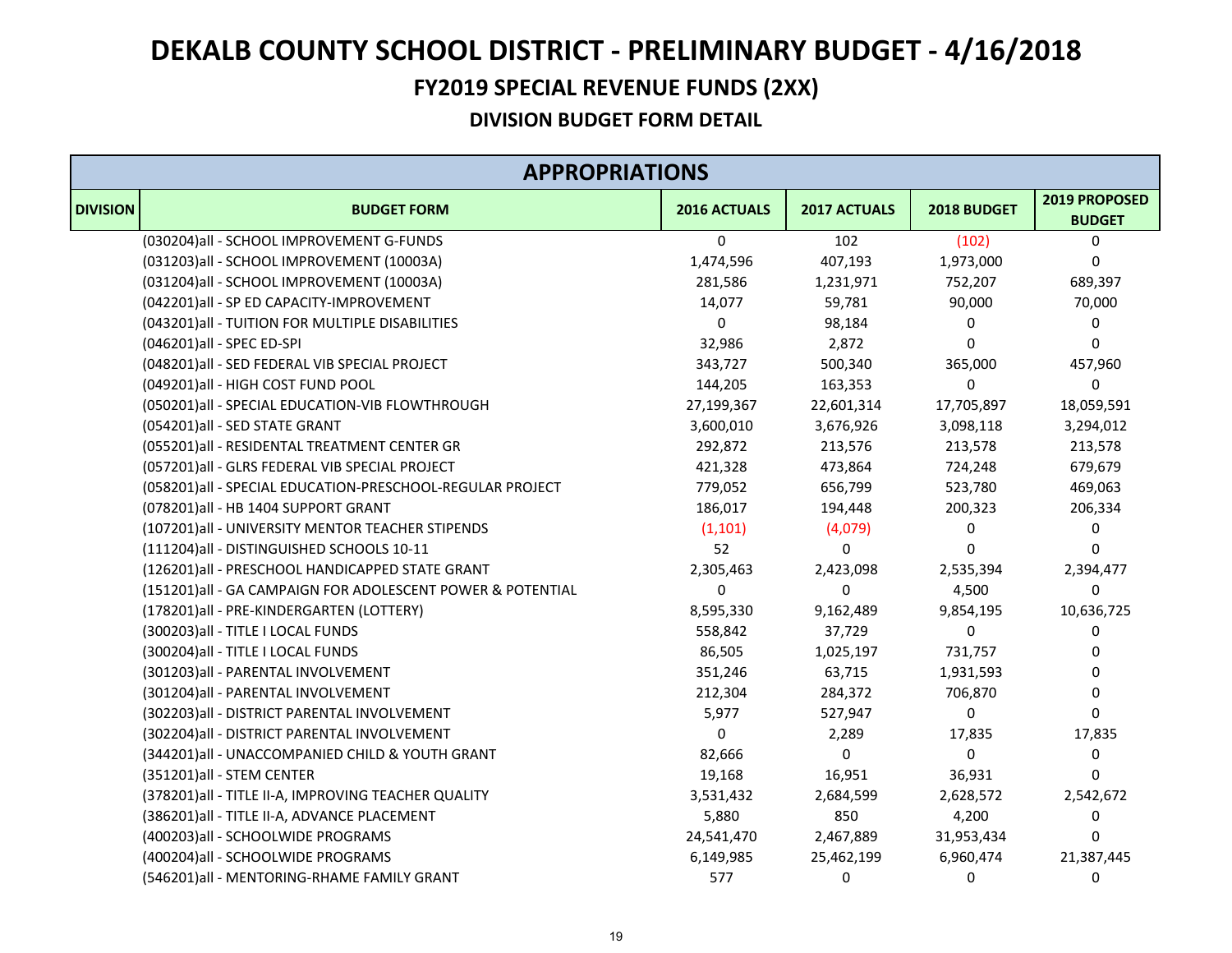#### **FY2019 SPECIAL REVENUE FUNDS (2XX)**

| <b>APPROPRIATIONS</b> |                                                               |              |              |              |                                |
|-----------------------|---------------------------------------------------------------|--------------|--------------|--------------|--------------------------------|
| <b>DIVISION</b>       | <b>BUDGET FORM</b>                                            | 2016 ACTUALS | 2017 ACTUALS | 2018 BUDGET  | 2019 PROPOSED<br><b>BUDGET</b> |
|                       | (615201)all - TAPP - TEACHER ACADEMY FOR PREPARATION PEDAGOGY | 546          | 33,728       | 171,769      | 171,716                        |
|                       | (622201)all - EQUIPMENT GRANT AGREEMENT                       | 95           | $\mathbf 0$  | 0            | 0                              |
|                       | (625201)all - ALTERNATIVE PREP PROGRAM                        | 36,670       | 8,858        | 0            | 0                              |
|                       | (630201)all - GA NTEP - RTTT PLAN AWARD                       | 1,869        | $\mathbf 0$  | $\Omega$     | $\mathbf 0$                    |
|                       | (635201)all - TRANSITION TO TEACHING                          | 8,012        | $\Omega$     | $\Omega$     | 0                              |
|                       | (664201) all - PLANETARIUM PROCEEDS                           | 13,695       | 11,015       | 35,000       | 35,000                         |
|                       | (673201)all - TODOS JUNTOS (CFDA 84.365)                      | 0            | 0            | 10,000       | 0                              |
|                       | (679201) all - SUMMER ENRICHMENT PROGRAM                      | 11,018       | 20,550       | 4,658        | 4,658                          |
|                       | (723201)all - SCIENCE FUND TRAKING                            | 0            | (1, 163)     | 42,050       | 2,900                          |
|                       | (766200) all - DCBOH-RAC ETH COMM HLTH                        | 0            | 0            | 24,500       | 0                              |
|                       | (766201) all - CREST ED                                       | 133,707      | 146,514      | 363,750      | 363,750                        |
|                       | (800201) all - TITLE II (FERNBANK)                            | 0            | $\mathbf 0$  | 10,000       | 0                              |
|                       | (801201) all - TITLE II (K12 CONTENT COORDINANATORS)          | $\Omega$     | 0            | 89,735       | 0                              |
|                       | (802201) all - TITLE II (TEACHER QUALITY PL FACILITATORS)     |              | 0            | 25,000       | 0                              |
|                       | (803201) all - TITLE II (PRIDE & TSS)                         |              | $\Omega$     | 93,675       | $\Omega$                       |
|                       | (804201) all - TITLE II (TAPP)                                |              | $\Omega$     | 50,000       | 0                              |
|                       | (805201) all - TITLE II (GACE)                                | n            | 3,080        | 50,000       | 0                              |
|                       | (806201) all - TITLE II (INTL BACCALAUREATE)                  | $\Omega$     | 23,414       | 25,523       | $\Omega$                       |
|                       | <b>Facilities and Operations</b>                              | 2,393,820    | 1,312,676    | 541,237      | 541,237                        |
|                       | (411201)all - PUPIL TRANSPORTATION - STATE BONDS              | 2,393,820    | 1,312,676    | 541,237      | 541,237                        |
| <b>Finance</b>        |                                                               | 43,593       | 52,991       | 75,000       | 42,300                         |
|                       | (706201) all - COKE PROJECT                                   | 43,593       | 52,991       | 75,000       | 42,300                         |
|                       | <b>Human Capital Management</b>                               | 981,977      | 1,033,335    | 955,224      | 955,224                        |
|                       | (718201) all - STATE MATH & SCIENCE SUPPLEMENTS               | 981,977      | 1,033,335    | 955,224      | 955,224                        |
|                       | <b>Information Technology</b>                                 | 5,519,357    | 66,583       | $\mathbf{0}$ | $\mathbf 0$                    |
|                       | (016201)all - CONNECTIONS FOR CLASSROOMS                      | 5,519,357    | 66,583       | $\Omega$     | $\Omega$                       |
|                       | <b>Student Support &amp; Intervention</b>                     | 11,288,587   | 9,868,451    | 15,974,510   | 11,955,361                     |
|                       | (001201)all - EMPLOYEE-STUDENT ID CARD SYS                    | 1,218        | 2,217        | 2,277        | 5,000                          |
|                       | (004203) all - TITLE I-C, MIGRANT EDUCATION                   | 0            | $\pmb{0}$    | 35,487       | 0                              |
|                       | (004204) all - TITLE I-C, MIGRANT EDUCATION                   | 0            | 131          | 35,303       | 22,560                         |
|                       | (010201)all - GOHS-SADD                                       | 513          | 359          | 0            | 0                              |
|                       | (021201)all - MY BROTHERS KEEPER                              | $\Omega$     | 5,325        | 7,500        | 7,500                          |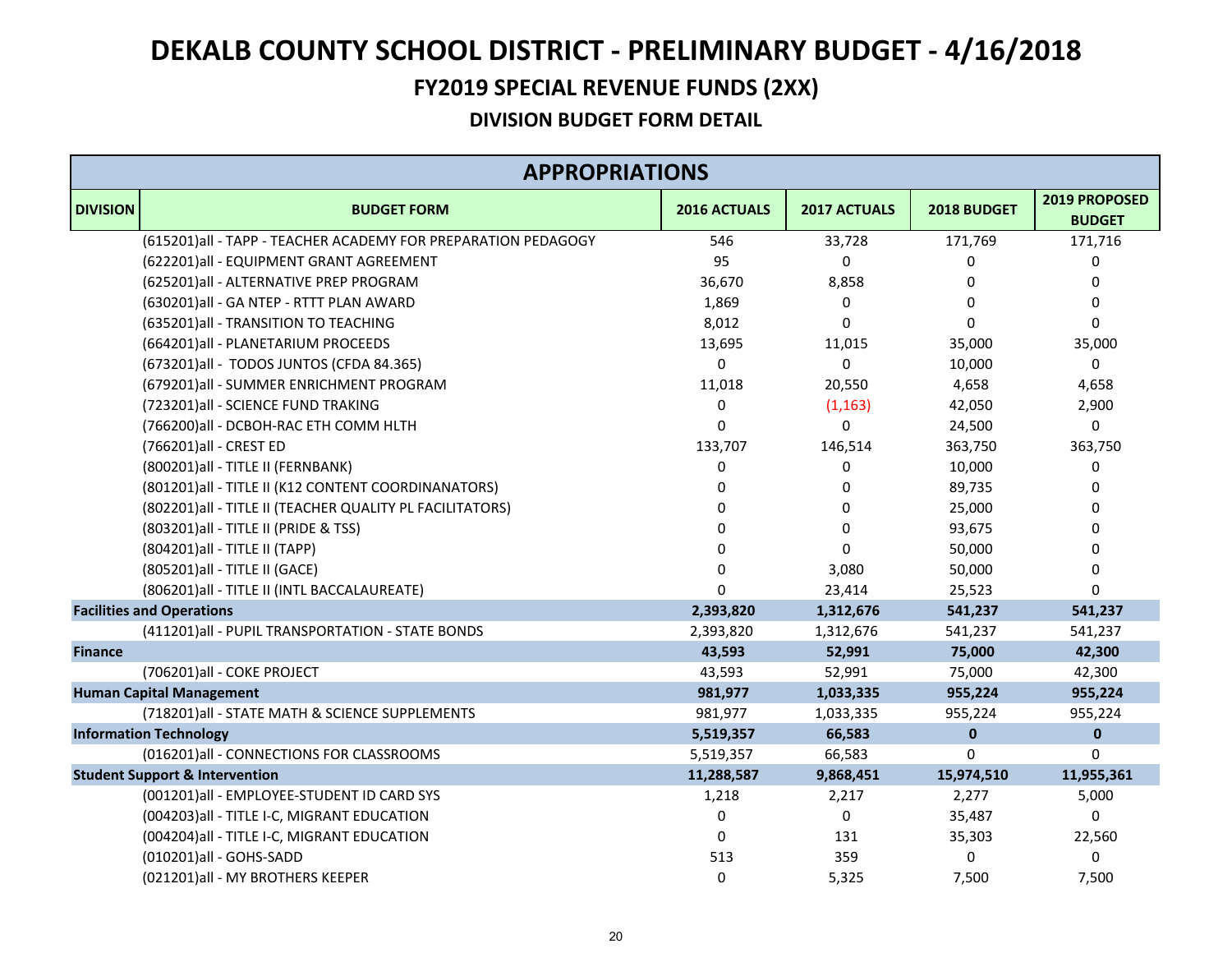#### **FY2019 SPECIAL REVENUE FUNDS (2XX)**

| <b>APPROPRIATIONS</b> |                                                                       |              |              |             |                                |
|-----------------------|-----------------------------------------------------------------------|--------------|--------------|-------------|--------------------------------|
| <b>DIVISION</b>       | <b>BUDGET FORM</b>                                                    | 2016 ACTUALS | 2017 ACTUALS | 2018 BUDGET | 2019 PROPOSED<br><b>BUDGET</b> |
|                       | (032201)all - TITLE IV - STUDENT SUPPORT & ACADEMIC ENRICHMENT (SSAE) | 0            | 0            | 1,044,351   | 421,835                        |
|                       | (070201)all - EMERGENCY IMMIGRANT                                     | 1,870        | $\mathbf 0$  | 0           | $\pmb{0}$                      |
|                       | (072201) all - TITLE IIIA                                             | 2,546,693    | 1,702,213    | 2,308,746   | 2,165,798                      |
|                       | (079201) all - TEACHER OF THE YEAR PROGRAM                            | 1,041        | 513          | 513         | 513                            |
|                       | (088201) all - EDUCATION FOR HOMELESS CHILDREN & YOUTH                | 54,853       | 46,846       | 71,188      | 60,854                         |
|                       | (110201)all - MCNAIR DISCOVERY-SSEDP                                  | 916          | 2,824        | 24,344      | 13,750                         |
|                       | (206201)all - RT3 (RA) Grnt Teacher & Ldr                             | 62,500       | 0            | 0           | 0                              |
|                       | (209201) all - RACE TO THE TOP (RT3) (CFDA #84395)                    | (1, 453)     | $\mathbf 0$  | 0           | 0                              |
|                       | (474201)all - GA GEAR UP GRANT CFDA#84.334S                           | 0            | 0            | 139,539     | 0                              |
|                       | (495201)all - DEKALB ELEM SCHOOL OF THE ARTS-SSEDP                    | 0            | 0            | 8,000       | $\pmb{0}$                      |
|                       | (500201)all - ALLGOOD ELEMENTARY-ASEDP                                | 83,069       | 3,888        | 64,800      | 64,800                         |
|                       | (501201)all - MIDVALE ELEMENTARY-ASEDP                                | 154,975      | 117,522      | 151,241     | 151,241                        |
|                       | (502201)all - ROBERT SHAW ELEMENTARY-ASEDP                            | 70,227       | 73,021       | 122,457     | 122,457                        |
|                       | (504201)all - SHADOW ROCK ELEMENTARY-ASEDP                            | 101,642      | 115,345      | 207,257     | 75,600                         |
|                       | (505201)all - SMOKE RISE ELEM-ASEDP                                   | 99,087       | 87,194       | 86,400      | 86,400                         |
|                       | (506201)all - STONE MOUNTAIN ELEMENTARY-ASEDP                         | 50,732       | 52,906       | 40,511      | 40,512                         |
|                       | (507201)all - SYSTEMWIDE-AFTER SCHOOL EXTENDED DAY PROGRAM            | 205,646      | 189,965      | 255,811     | 213,502                        |
|                       | (508201)all - KINGSLEY ELEMENTARY-ASEDP                               | 161,385      | 111,627      | 86,400      | 86,400                         |
|                       | (509201)all - HAWTHORNE ELEMENTARY-ASEDP                              | 161,688      | 148,999      | 245,664     | 172,000                        |
|                       | (510201)all - OAKCLIFF ELEMENTARY-ASEDP                               | 38,479       | 32,732       | 65,280      | 65,280                         |
|                       | (512201)all - BOUIE ELEMENTARY-ASEDP                                  | 169,203      | 164,102      | 464,491     | 298,640                        |
|                       | (513201)all - NARVIE J HARRIS ELEMENTARY-ASEDP                        | 420,226      | 437,085      | 598,207     | 421,515                        |
|                       | (514201)all - BROWNS MILL ELEMENTARY-ASEDP                            | 74,341       | 72,817       | 112,039     | 99,960                         |
|                       | (515201)all - WYNBROOKE ELEMENTARY-ASEDP                              | 458,175      | 389,416      | 720,541     | 490,628                        |
|                       | (516201)all - EL BOUIE ELEMENTARY-SSEDP                               | 39,314       | 44,911       | 51,000      | 39,900                         |
|                       | (517201)all - RONALD E MCNAIR DISCOVERY LEARNING ACADEMY-ASEDP        | 119,781      | 69,588       | 54,000      | 54,000                         |
|                       | (518201)all - VANDERLYN ELEMENTARY-ASEDP                              | 187,020      | 170,787      | 613,573     | 281,362                        |
|                       | (519201)all - MONTGOMERY ELEMENTARY-ASEDP                             | 319,550      | 269,100      | 397,434     | 374,095                        |
|                       | (520201)all - EVANSDALE ELEMENTARY-ASEDP                              | 213,168      | 183,554      | 270,170     | 220,158                        |
|                       | (521201)all - FLAT ROCK ELEMENTARY-ASEDP                              | 109,299      | 89,438       | 188,873     | 97,199                         |
|                       | (525201)all - OAK GROVE ELEMENTARY-ASEDP                              | 412,065      | 416,422      | 365,191     | 326,403                        |
|                       | (527201)all - CHESNUT CHARTER SCHOOL-ASEDP                            | 194,592      | 208,100      | 384,859     | 241,921                        |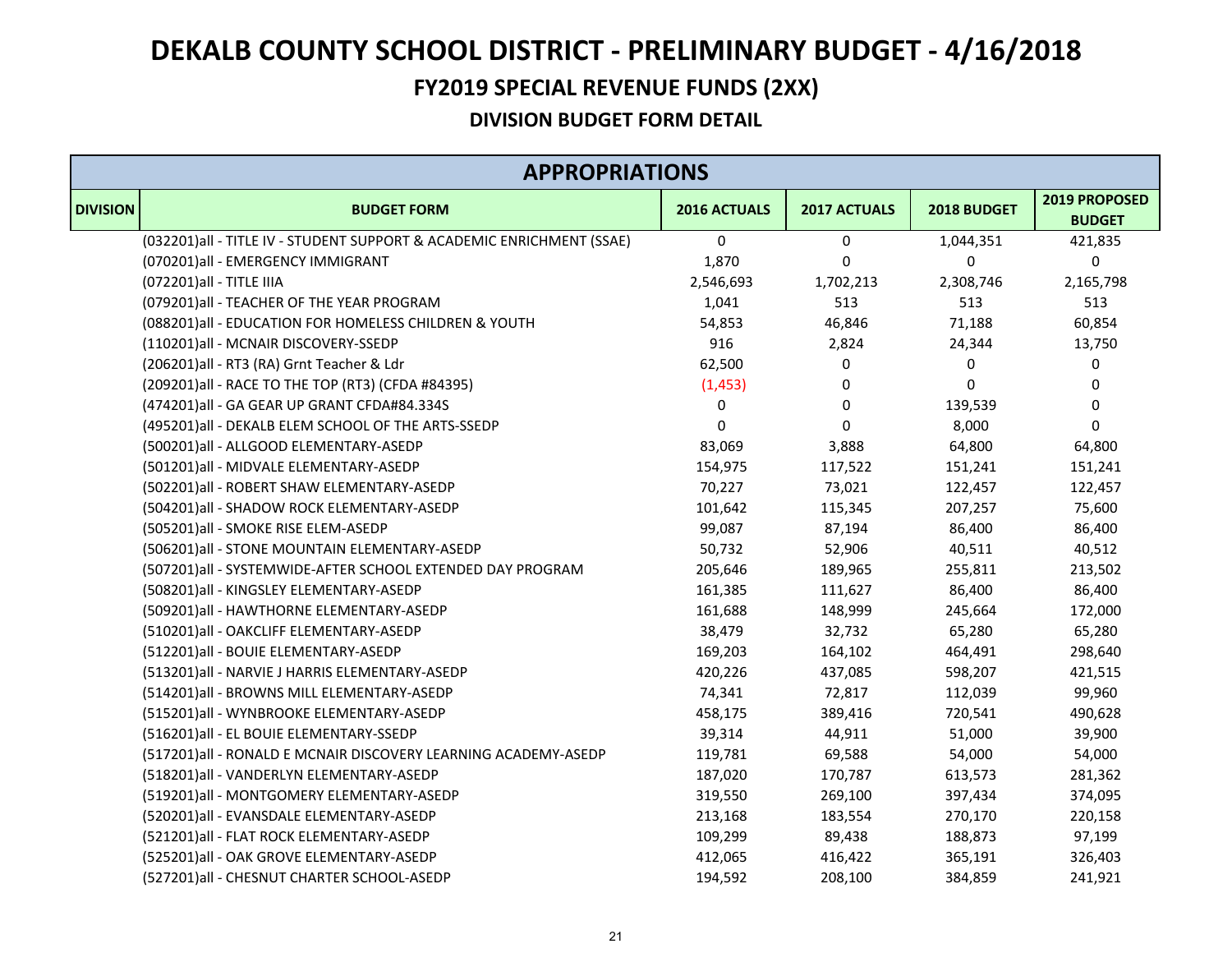#### **FY2019 SPECIAL REVENUE FUNDS (2XX)**

| <b>APPROPRIATIONS</b> |                                                     |              |              |             |                                |
|-----------------------|-----------------------------------------------------|--------------|--------------|-------------|--------------------------------|
| <b>DIVISION</b>       | <b>BUDGET FORM</b>                                  | 2016 ACTUALS | 2017 ACTUALS | 2018 BUDGET | 2019 PROPOSED<br><b>BUDGET</b> |
|                       | (528201)all - HAWTHORNE ELEMENTARY-SSEDP            | 33,111       | 27,146       | 21,376      | 24,500                         |
|                       | (530201)all - CHAMPION THEME MIDDLE -- ASEDP        | 57,248       | 60,149       | 135,207     | 74,273                         |
|                       | (531201)all - PRINCETON ELEMENTARY-ASEDP            | 136,283      | 135,895      | 113,974     | 110,200                        |
|                       | (532201)all - EVANSDALE ELEMENTARY-SSEDP            | 0            | 16,035       | 42,000      | 44,880                         |
|                       | (534201)all - FERNBANK ELEMENTARY-SSEDP             | 35,099       | 38,967       | 96,250      | 96,250                         |
|                       | (536201)all - KITTREDGE MAGNET-ASEDP                | 168,147      | 206,360      | 285,387     | 200,366                        |
|                       | (537201)all - WADSWORTH MAGNET-ASEDP                | 114,794      | 117,818      | 147,777     | 64,800                         |
|                       | (538201) all - HUNTLEY HILLS ELEMENTARY-ASEDP       | 168,306      | 127,861      | 303,270     | 145,564                        |
|                       | (540201)all - HENDERSON MILL ELEMENTARY-ASEDP       | 163,877      | 153,760      | 191,427     | 162,000                        |
|                       | (544201)all - ASHFORD PARK ELEMENTARY-ASEDP         | 260,283      | 241,905      | 342,137     | 287,280                        |
|                       | (549201)all - DUNWOODY ELEMENTARY-ASEDP             | 351,561      | 354,867      | 588,531     | 346,600                        |
|                       | (550201)all - MCLENDON ELEMENTARY-ASEDP             | 44,866       | 51,150       | 70,321      | 62,640                         |
|                       | (551201)all - PEACHCREST ELEMENTARY-ASEDP           | 2,500        | 0            | $\mathbf 0$ | 0                              |
|                       | (552201)all - ROCK CHAPEL ELEMENTARY-ASEDP          | 78,805       | 50,402       | 43,199      | 43,200                         |
|                       | (553201)all - LIVSEY ELEMENTARY -ASEDP              | 241,265      | 203,185      | 188,970     | 184,130                        |
|                       | (561201)all - PINE RIDGE ES-ASEDP                   | 89,317       | 86,741       | 136,469     | 103,440                        |
|                       | (562201)all - IDLEWOOD ES-ASEDP                     | 51,132       | 70,611       | 202,220     | 166,320                        |
|                       | (577201)all - HIGHTOWER ELEMENTARY-ASEDP            | 0            | 0            | 54,000      | 0                              |
|                       | (583201) all - CHAPEL HILL ES-ASEDP                 | 125,745      | 99,617       | 86,400      | 86,400                         |
|                       | (584201)all - STONE MILL ES-ASEDP                   | 78,788       | 64,045       | 75,600      | 75,600                         |
|                       | (587201)all - EDWARD BYRNE MEMORIAL JAG             | 44,550       | 0            | 0           | 0                              |
|                       | (595201)all - EDWARD BYRNE MEMORIAL JAG #20         | 0            | 36,376       | 31,085      | 31,085                         |
|                       | (596201)all - EDWARD BYRNE MEMORIAL JAG #21         | 0            | (34, 511)    | 0           | $\pmb{0}$                      |
|                       | (601201)all - SNAPFINGER ELEMENTARY-ASEDP           | 67,463       | 37,478       | 64,801      | 64,800                         |
|                       | (602201) all - MONTCLAIR ELEMENTARY-ASEDP           | 23,100       | 24,637       | 32,400      | 32,400                         |
|                       | (603201)all - MURPHY CANDLER ELEMENTARY-ASEDP       | 79,875       | 104,907      | 96,441      | 75,600                         |
|                       | (604201)all - ROWLAND ELEMENTARY-ASEDP              | 42,883       | 50,245       | 46,038      | 45,360                         |
|                       | (605201) all - BOB MATHIS ELEMENTARY-ASEDP          | 0            | 0            | 64,800      | 64,800                         |
|                       | (606201) all - DEKALB ELEM SCHOOL OF THE ARTS-ASEDP | 141,716      | 219,086      | 291,429     | 228,522                        |
|                       | (607201)all - STONEVIEW ELEMENTARY-ASEDP            | 0            | 25,746       | 48,545      | 43,200                         |
|                       | (608201)all - LAUREL RIDGE ELEM-SSEDP               | 21,100       | 9,543        | 33,250      | 30,000                         |
|                       | (614201)all - WOODRIDGE ELEMENTARY-ASEDP            | 0            | 0            | 41,040      | 41,040                         |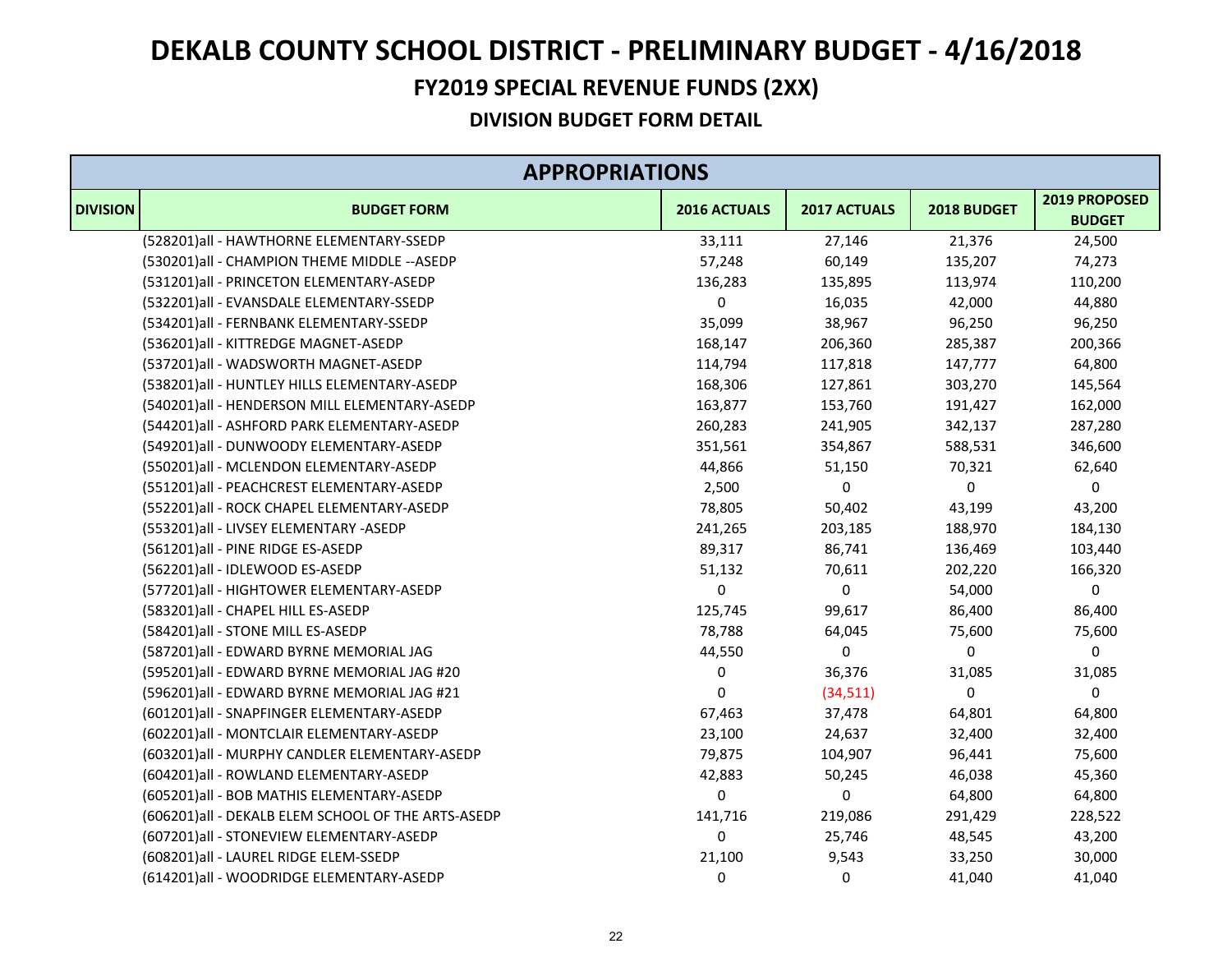#### **FY2019 SPECIAL REVENUE FUNDS (2XX)**

| <b>APPROPRIATIONS</b> |                                               |              |                     |              |                                |  |
|-----------------------|-----------------------------------------------|--------------|---------------------|--------------|--------------------------------|--|
| <b>DIVISION</b>       | <b>BUDGET FORM</b>                            | 2016 ACTUALS | <b>2017 ACTUALS</b> | 2018 BUDGET  | 2019 PROPOSED<br><b>BUDGET</b> |  |
|                       | (631201)all - AVONDALE ELEMENTARY-ASEDP       | 44,645       | 80,701              | 95,391       | 85,760                         |  |
|                       | (632201)all - OAKVIEW ELEMENTARY-ASEDP        | 0            | 67,460              | 61,987       | 54,000                         |  |
|                       | (634201)all - E.L.MILLER ELEMENTARY-SSEDP     | 5,496        | 25,019              | 26,776       | 26,400                         |  |
|                       | (637201)all - GA STATE-THE URBAN ACCEL CERT   | 0            | 511                 | 0            | 0                              |  |
|                       | (649201)all - SAGAMORE HILLS ELEMENTARY-ASEDP | 240,559      | 206,586             | 417,965      | 339,781                        |  |
|                       | (654201)all - PACT+-Partership Alternative    | 645          | 0                   | 0            | 0                              |  |
|                       | (659201)all - EL MILLER ELEMENTARY-ASEDP      | 134,830      | 120,748             | 98,380       | 97,200                         |  |
|                       | (662201)all - BROCKETT ELEMENTARY-ASEDP       | 85,954       | 93,453              | 95,040       | 95,040                         |  |
|                       | (693201) all - BRIAR VISTA ELEMENTARY-SSEDP   | 7,622        | 21,105              | 0            | 26,400                         |  |
|                       | (698201) all - NARVIE HARRIS ELEMENTARY-SSEDP | 32,997       | 32,557              | 49,876       | 60,000                         |  |
|                       | (699201) all - BRIAR VISTA ELEMENTARY-ASEDP   | 147,969      | 144,333             | 184,651      | 177,000                        |  |
|                       | (708201) all - PERKINS IV CARRYOVER           | 0            | 52,388              | 45,804       | 0                              |  |
|                       | (713201)all - MARBUT ELEMENTARY-ASEDP         | 320,822      | 278,600             | 305,888      | 237,600                        |  |
|                       | (721201)all - WALLACE GRANT FOUNDATION        | 256,715      | 0                   | 0            | 0                              |  |
|                       | (730201)all - WYNBROOKE ELEMENTARY-SSEDP      | 45,806       | 30,408              | 54,000       | 75,735                         |  |
|                       | (731201)all - BRIARLAKE ELEMENTARY-ASEDP      | 278,211      | 220,007             | 460,770      | 328,812                        |  |
|                       | (732201)all - FERNBANK ELEMENTARY-ASEDP       | 302,167      | 416,482             | 457,808      | 324,000                        |  |
|                       | (733201)all - REDAN ELEMENTARY-ASEDP          | 39,847       | 20,634              | 51,828       | 43,200                         |  |
|                       | (739201)all - AUSTIN-ASEDP                    | 2,500        | 0                   | 0            | 0                              |  |
|                       | (743201)all - BOH-TOBACCO PREVENTION          | 180          | 0                   | 0            | 0                              |  |
|                       | (748201)all - ROCKBRIDGE ELEMENTARY-ASEDP     | 36,415       | 31,755              | 47,521       | 47,520                         |  |
|                       | (749201)all - LAUREL RIDGE ELEMENTARY-ASEDP   | 160,220      | 222,931             | 382,034      | 235,000                        |  |
|                       | (750201)all - IDLEWOOD ELEM-SSEDP             | 6,130        | 2,371               | 0            | 0                              |  |
|                       | (751201)all - MIDVALE ELEM-SSEDP              | 5,227        | 11,432              | 41,000       | 44,880                         |  |
| <b>Schools</b>        |                                               | 31,528       | 11,590              | $\mathbf{0}$ | $\bf{0}$                       |  |
|                       | (705201) all - DEKALB ON-LINE ACADEMY         | 31,528       | 11,590              | $\Omega$     | 0                              |  |
|                       | <b>TOTAL APPROPRIATIONS</b>                   | 112,806,600  | 97,546,980          | 117,601,121  | 88,292,331                     |  |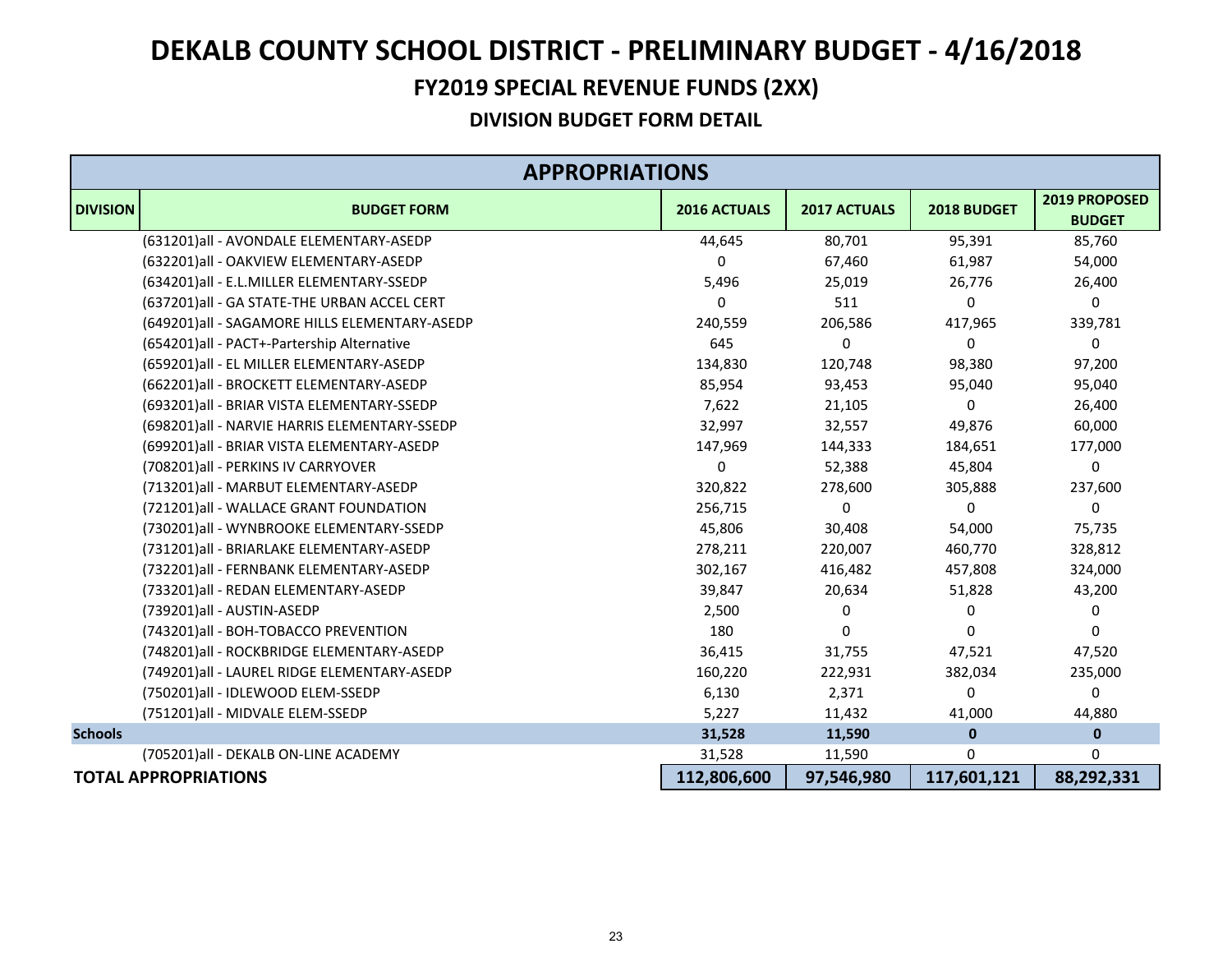#### **FY2019 DEBT SERVICE FUNDS (3XX)**

#### **DIVISION SUMMARY**

| <b>ANTICIPATIONS</b>       |                     |                     |             |                                       |  |  |  |
|----------------------------|---------------------|---------------------|-------------|---------------------------------------|--|--|--|
| <b>DIVISION</b>            | <b>2016 ACTUALS</b> | <b>2017 ACTUALS</b> | 2018 BUDGET | <b>2019 PROPOSED</b><br><b>BUDGET</b> |  |  |  |
| Finance                    | 1,332,001           | 1,332,000           | 33,966,000  | 2,620,500                             |  |  |  |
| <b>TOTAL ANTICIPATIONS</b> | 1,332,001           | 1,332,000           | 33,966,000  | 2,620,500                             |  |  |  |

| <b>APPROPRIATIONS</b>       |                     |                     |             |                                       |  |  |
|-----------------------------|---------------------|---------------------|-------------|---------------------------------------|--|--|
| <b>DIVISION</b>             | <b>2016 ACTUALS</b> | <b>2017 ACTUALS</b> | 2018 BUDGET | <b>2019 PROPOSED</b><br><b>BUDGET</b> |  |  |
| Finance                     | 1,348,473           | 1,332,000           | 33,966,000  | 2,620,500                             |  |  |
| <b>TOTAL APPROPRIATIONS</b> | 1,348,473           | 1,332,000           | 33,966,000  | 2,620,500                             |  |  |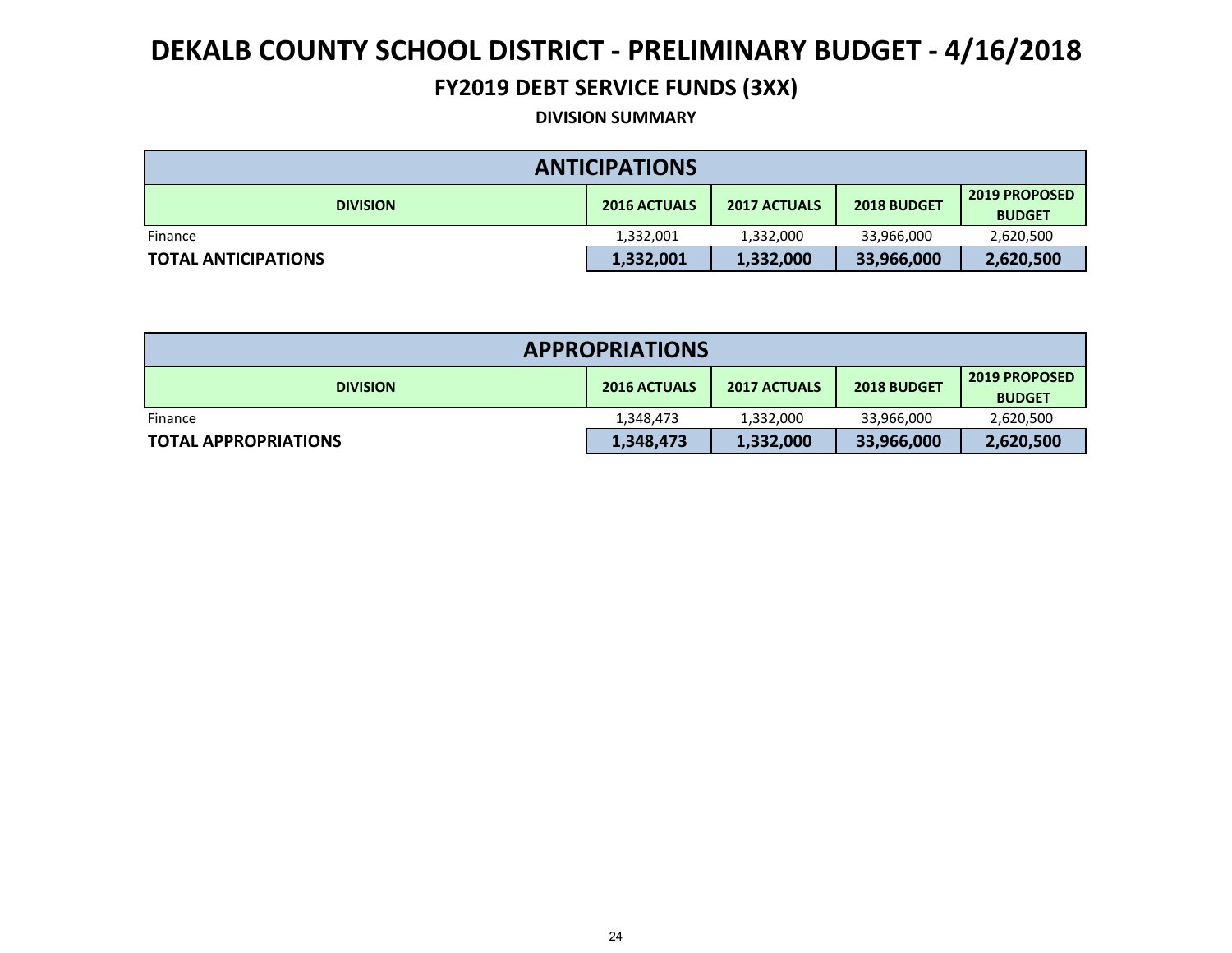#### **FY2019 DEBT SERVICE FUNDS (3XX)**

|                            | <b>ANTICIPATIONS</b>                                                            |           |           |            |           |  |  |
|----------------------------|---------------------------------------------------------------------------------|-----------|-----------|------------|-----------|--|--|
| <b>DIVISION</b>            | <b>2016 ACTUALS</b><br><b>2017 ACTUALS</b><br>2018 BUDGET<br><b>BUDGET FORM</b> |           |           |            |           |  |  |
| <b>Finance</b>             |                                                                                 | 1,332,001 | 1,332,000 | 33,966,000 | 2,620,500 |  |  |
|                            | (000313)all - DEBT SERVICE - CAPITAL OUTLAY                                     | 1,332,001 | 1,332,000 | 33,966,000 | 2,620,500 |  |  |
| <b>TOTAL ANTICIPATIONS</b> |                                                                                 | 1,332,001 | 1,332,000 | 33,966,000 | 2,620,500 |  |  |

| <b>APPROPRIATIONS</b>       |                                                                                                         |           |           |            |           |  |
|-----------------------------|---------------------------------------------------------------------------------------------------------|-----------|-----------|------------|-----------|--|
| <b>DIVISION</b>             | <b>2019 PROPOSED</b><br><b>2016 ACTUALS</b><br>2018 BUDGET<br><b>2017 ACTUALS</b><br><b>BUDGET FORM</b> |           |           |            |           |  |
| <b>Finance</b>              |                                                                                                         | 1,348,473 | 1,332,000 | 33,966,000 | 2,620,500 |  |
|                             | (000313)all - DEBT SERVICE - CAPITAL OUTLAY                                                             | 1,348,473 | 1.332.000 | 33.966.000 | 2,620,500 |  |
| <b>TOTAL APPROPRIATIONS</b> |                                                                                                         | 1,348,473 | 1,332,000 | 33,966,000 | 2,620,500 |  |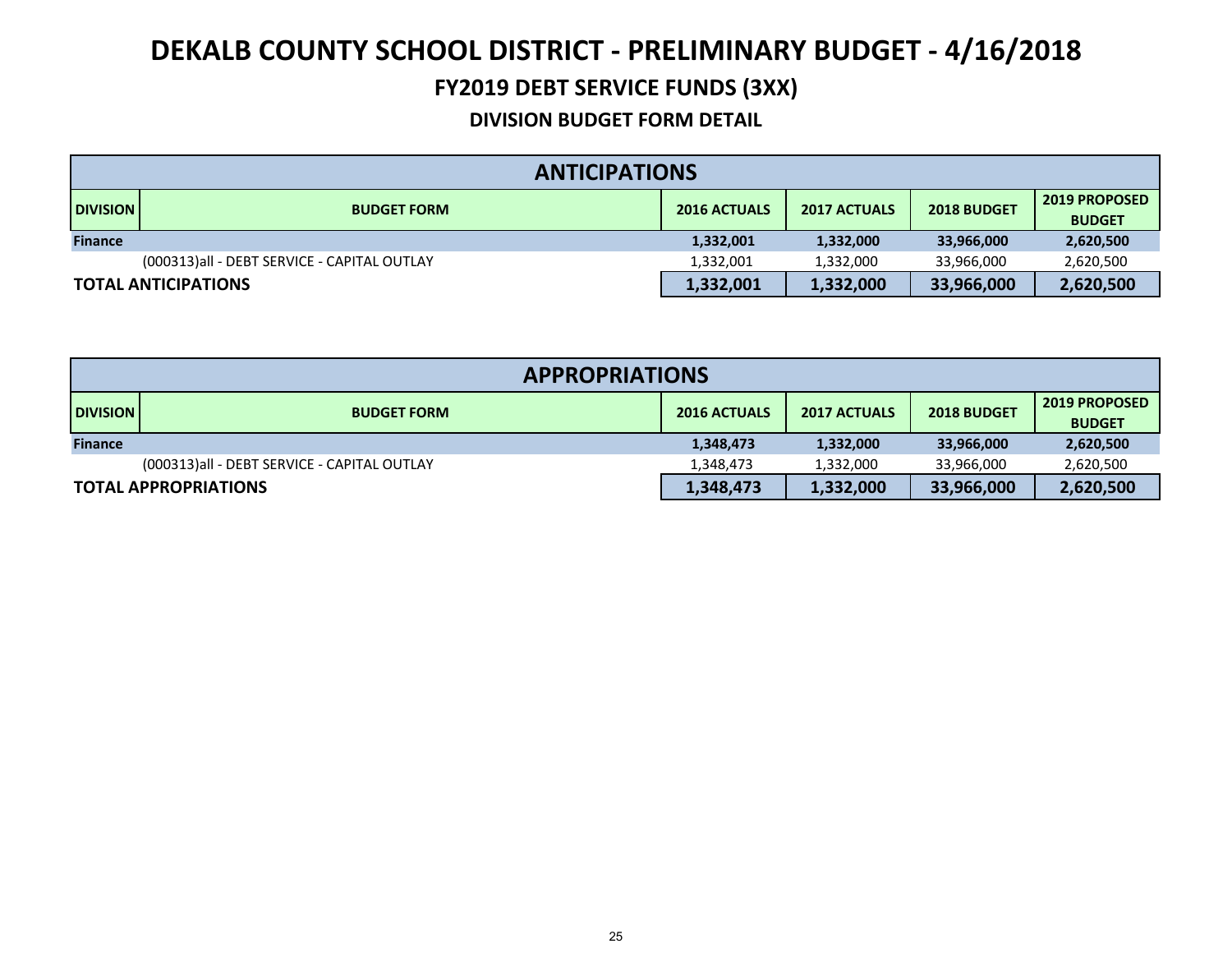#### **FY2019 CAPITAL OUTLAY FUNDS (4XX)**

**DIVISION SUMMARY**

| <b>ANTICIPATIONS</b>             |                     |                     |             |                                       |  |  |
|----------------------------------|---------------------|---------------------|-------------|---------------------------------------|--|--|
| <b>DIVISION</b>                  | <b>2016 ACTUALS</b> | <b>2017 ACTUALS</b> | 2018 BUDGET | <b>2019 PROPOSED</b><br><b>BUDGET</b> |  |  |
| <b>Facilities and Operations</b> | 119,980,273         | 258,240,353         | 129,026,000 | 103,250,000                           |  |  |
| <b>TOTAL ANTICIPATIONS</b>       | 119,980,273         | 258,240,353         | 129,026,000 | 103,250,000                           |  |  |

| <b>APPROPRIATIONS</b>            |                     |                     |             |                                       |  |  |
|----------------------------------|---------------------|---------------------|-------------|---------------------------------------|--|--|
| <b>DIVISION</b>                  | <b>2016 ACTUALS</b> | <b>2017 ACTUALS</b> | 2018 BUDGET | <b>2019 PROPOSED</b><br><b>BUDGET</b> |  |  |
| <b>Facilities and Operations</b> | 131,105,686         | 151,089,694         | 864,922,606 | 191,122,664                           |  |  |
| <b>TOTAL APPROPRIATIONS</b>      | 131,105,686         | 151,089,694         | 864,922,606 | 191,122,664                           |  |  |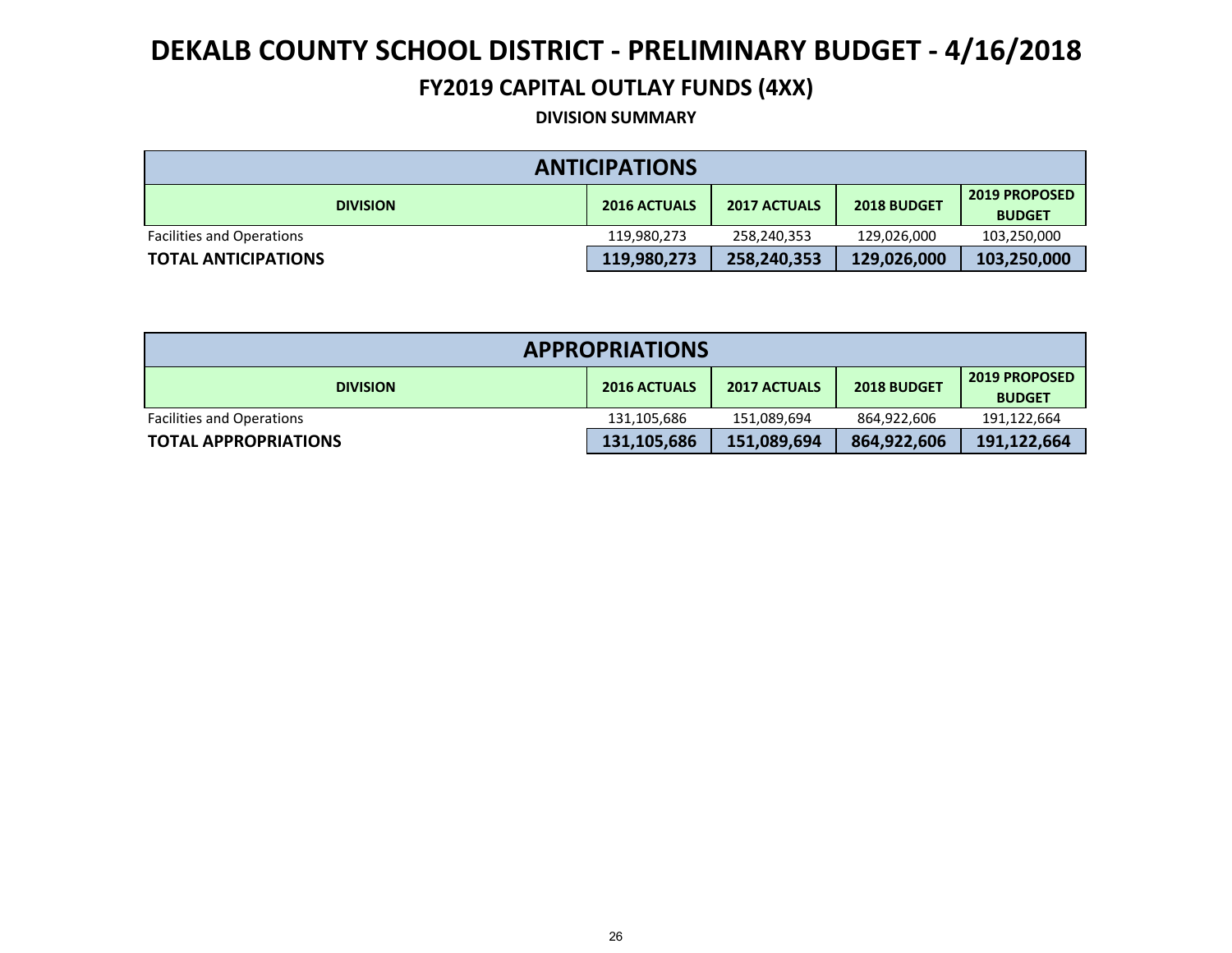#### **FY2019 CAPITAL OUTLAY FUNDS (4XX)**

|                 | <b>ANTICIPATIONS</b>                       |                     |                     |             |                                       |  |  |
|-----------------|--------------------------------------------|---------------------|---------------------|-------------|---------------------------------------|--|--|
| <b>DIVISION</b> | <b>BUDGET FORM</b>                         | <b>2016 ACTUALS</b> | <b>2017 ACTUALS</b> | 2018 BUDGET | <b>2019 PROPOSED</b><br><b>BUDGET</b> |  |  |
|                 | <b>Facilities and Operations</b>           | 119,980,273         | 258,240,353         | 129,026,000 | 103,250,000                           |  |  |
|                 | (000410) all - CAPITAL OUTLAY              | 1,895,569           | 44,802              | 0           | 0                                     |  |  |
|                 | (000411) all - CAPITAL OUTLAY              | 6,601,673           | 4,401,719           | 0           | 0                                     |  |  |
|                 | (000415)all - CAPITAL OUTLAY-QSCB FUNDS    | 974                 | 2,252               | 0           | 0                                     |  |  |
|                 | (000419) all - SPLOST II - CAPITAL OUTLAY  | 1,362               | 2,859               | 0           | 0                                     |  |  |
|                 | (000421) all - SPLOST III - CAPITAL OUTLAY | 288,513             | 21,308              | 0           | 0                                     |  |  |
|                 | (000422) all - SPLOST IV - CAPITAL OUTLAY  | 111,192,183         | 110,319,535         | 39,005,000  | 0                                     |  |  |
|                 | (000423) all - SPLOST V - CAPITAL OUTLAY   | 0                   | 143,447,879         | 90,021,000  | 103,250,000                           |  |  |
|                 | <b>TOTAL ANTICIPATIONS</b>                 | 119,980,273         | 258,240,353         | 129,026,000 | 103,250,000                           |  |  |

|                 | <b>APPROPRIATIONS</b>                                      |                     |                     |              |                                       |  |  |
|-----------------|------------------------------------------------------------|---------------------|---------------------|--------------|---------------------------------------|--|--|
| <b>DIVISION</b> | <b>BUDGET FORM</b>                                         | <b>2016 ACTUALS</b> | <b>2017 ACTUALS</b> | 2018 BUDGET  | <b>2019 PROPOSED</b><br><b>BUDGET</b> |  |  |
|                 | <b>Facilities and Operations</b>                           | 131,105,686         | 151,089,694         | 864,922,606  | 191,122,664                           |  |  |
|                 | (000410)all - CAPITAL OUTLAY                               | 1,845,602           | 91,155              | 0            |                                       |  |  |
|                 | (000411) all - CAPITAL OUTLAY                              | 8,493,332           | 4,401,719           | <sup>0</sup> | 0                                     |  |  |
|                 | (000421) all - SPLOST III - CAPITAL OUTLAY                 | 34,585,029          | 16,695,568          | 6,542,759    | 0                                     |  |  |
|                 | (000422) all - SPLOST IV - CAPITAL OUTLAY                  | 85,144,465          | 104,194,962         | 318,646,085  | 105,835,835                           |  |  |
|                 | (000423) all - SPLOST V - CAPITAL OUTLAY                   | 0                   | 24,278,616          | 531,721,384  | 83,643,281                            |  |  |
|                 | (603423) all - SPLOST V - MANAGEMENT ADMINISTRATION STAFF  | 0                   |                     | 5,000,000    | 1,643,548                             |  |  |
|                 | (903422) all - SPLOST IV - MANAGEMENT ADMINISTRATION STAFF | 1,037,258           | 1,427,676           | 3,012,377    | $\Omega$                              |  |  |
|                 | <b>TOTAL APPROPRIATIONS</b>                                | 131,105,686         | 151,089,694         | 864,922,606  | 191,122,664                           |  |  |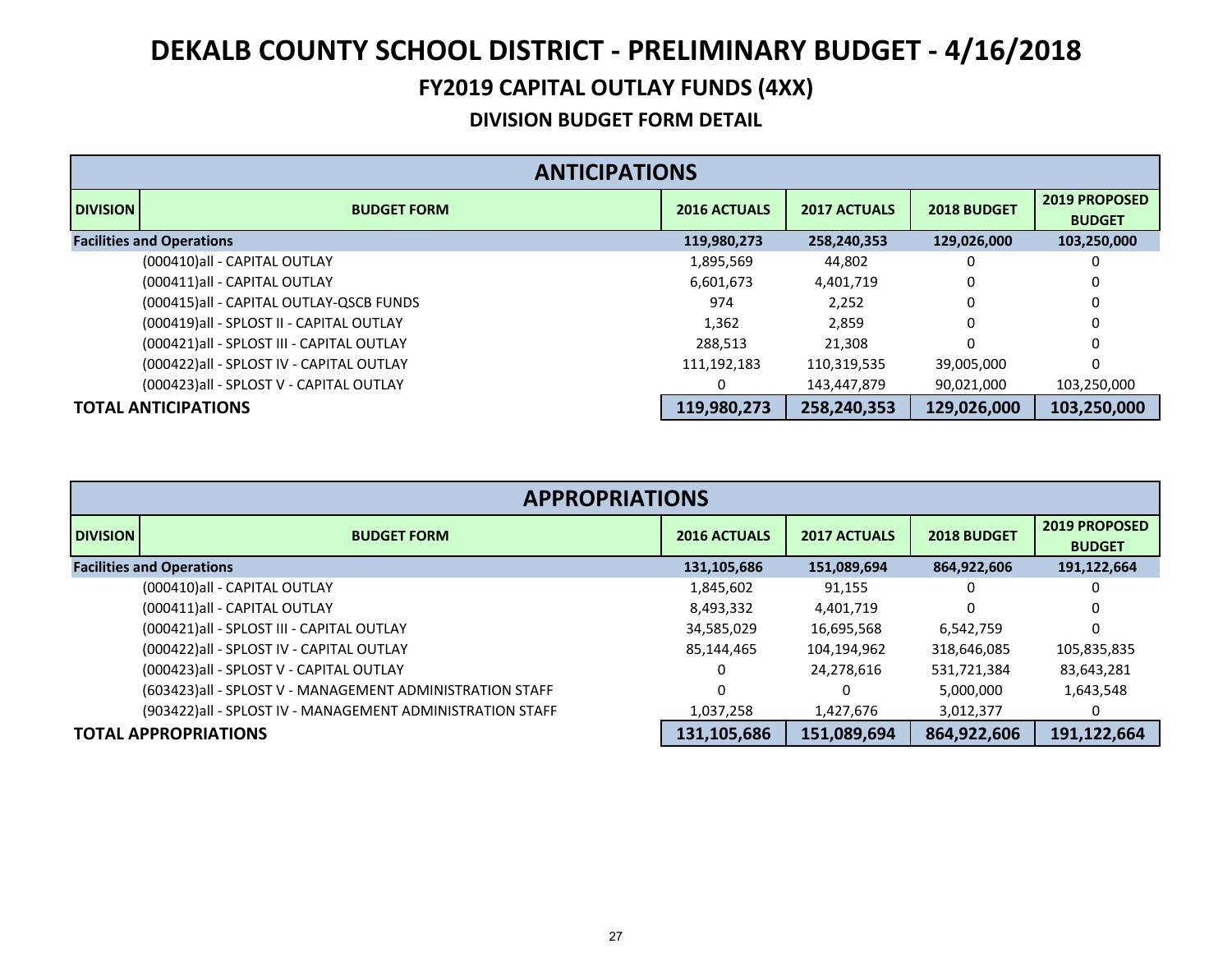#### **FY2019 ENTERPRISE FUNDS (6XX)**

#### **DIVISION SUMMARY**

| <b>ANTICIPATIONS</b>           |                     |                     |             |                                       |  |  |  |
|--------------------------------|---------------------|---------------------|-------------|---------------------------------------|--|--|--|
| <b>DIVISION</b>                | <b>2016 ACTUALS</b> | <b>2017 ACTUALS</b> | 2018 BUDGET | <b>2019 PROPOSED</b><br><b>BUDGET</b> |  |  |  |
| Finance                        | 60,200,128          | 62,284,947          | 63,183,838  | 65,301,514                            |  |  |  |
| Student Support & Intervention | 1.150.229           | 1.166.361           | 1.154.709   | 1,154,709                             |  |  |  |
| <b>TOTAL ANTICIPATIONS</b>     | 61,350,357          | 63,451,308          | 64,338,547  | 66,456,223                            |  |  |  |

| <b>APPROPRIATIONS</b>          |                     |                     |             |                                |  |  |  |
|--------------------------------|---------------------|---------------------|-------------|--------------------------------|--|--|--|
| <b>DIVISION</b>                | <b>2016 ACTUALS</b> | <b>2017 ACTUALS</b> | 2018 BUDGET | 2019 PROPOSED<br><b>BUDGET</b> |  |  |  |
| Finance                        | 61,249,668          | 63,685,260          | 63,183,738  | 65,176,894                     |  |  |  |
| Student Support & Intervention | 1.445.441           | 1,117,702           | 1,054,249   | 1,054,249                      |  |  |  |
| <b>TOTAL APPROPRIATIONS</b>    | 62,695,110          | 64,802,962          | 64,237,987  | 66,231,143                     |  |  |  |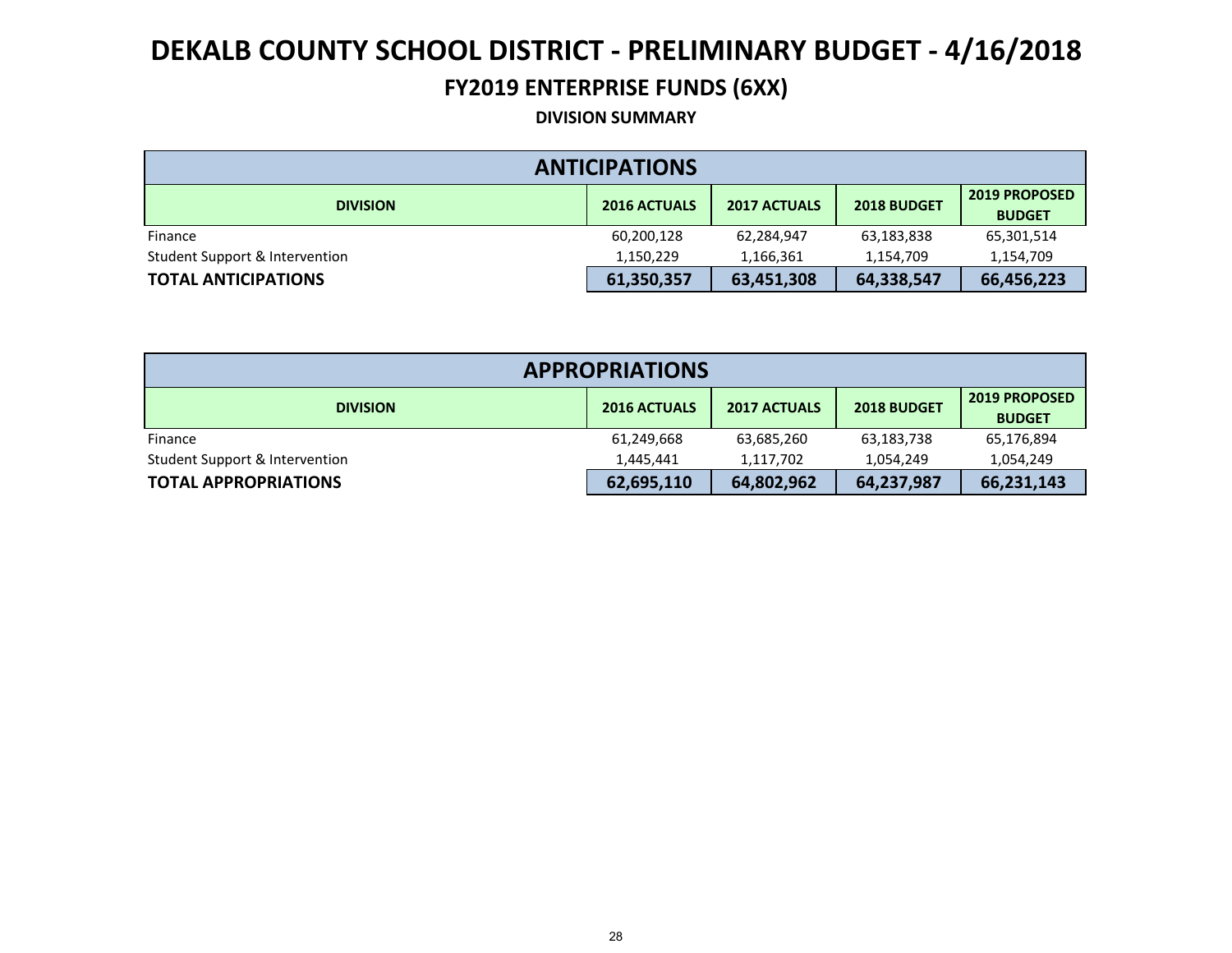| <b>ANTICIPATIONS</b>                      |                                                              |                     |                     |             |                                       |  |
|-------------------------------------------|--------------------------------------------------------------|---------------------|---------------------|-------------|---------------------------------------|--|
| <b>DIVISION</b>                           | <b>BUDGET FORM</b>                                           | <b>2016 ACTUALS</b> | <b>2017 ACTUALS</b> | 2018 BUDGET | <b>2019 PROPOSED</b><br><b>BUDGET</b> |  |
| <b>Finance</b>                            |                                                              | 60,200,128          | 62,284,947          | 63,183,838  | 65,301,514                            |  |
|                                           | (000621) all - FUND 621 - SCHOOL NUTRITION EQUIPMENT RESERVE | 1,072,817           | 1,303,102           | 1,161,000   | 1,201,000                             |  |
|                                           | (000622) all - FUND 622 - SCHOOL NUTRITION (SYSTEMWIDE)      | 56,351,940          | 58,670,294          | 59,367,838  | 62,085,514                            |  |
|                                           | (000627) all - FUND 627 - SCHOOL NUTRITION (WAREHOUSE)       | 1,842,178           | 1,797,583           | 1,600,000   | 800,000                               |  |
|                                           | (000693)all - FUND 693 - SCHOOL NUTRITION (CATERING)         | 9,515               | 9,431               | 15,000      | 15,000                                |  |
|                                           | (007621) all - FUND 621 - SCH LUNCH EQUIP GRANT 10.579       | 0                   | 16,000              |             |                                       |  |
|                                           | (016622) all - SFS SUMMER PROGRAMS                           | 923,679             | 0                   | $\Omega$    | $\Omega$                              |  |
|                                           | (017622) all - SFS SUMMER PROGRAMS                           | (0)                 | 488,537             | 1,040,000   | 1,200,000                             |  |
| <b>Student Support &amp; Intervention</b> |                                                              | 1,150,229           | 1,166,361           | 1,154,709   | 1,154,709                             |  |
|                                           | (000607) all - FUND 607 - ATHLETICS                          | 952,872             | 1,030,594           | 1,070,709   | 1,070,709                             |  |
|                                           | (002607)all - TOURNAMENTS                                    | 197,357             | 135,767             | 84,000      | 84,000                                |  |
| <b>TOTAL ANTICIPATIONS</b>                |                                                              | 61,350,357          | 63,451,308          | 64,338,547  | 66,456,223                            |  |

| <b>APPROPRIATIONS</b>       |                                                             |                     |                     |             |                                       |  |  |
|-----------------------------|-------------------------------------------------------------|---------------------|---------------------|-------------|---------------------------------------|--|--|
| <b>DIVISION</b>             | <b>BUDGET FORM</b>                                          | <b>2016 ACTUALS</b> | <b>2017 ACTUALS</b> | 2018 BUDGET | <b>2019 PROPOSED</b><br><b>BUDGET</b> |  |  |
| <b>Finance</b>              |                                                             | 61,249,668          | 63,685,260          | 63,183,738  | 65,176,894                            |  |  |
|                             | (000621)all - FUND 621 - SCHOOL NUTRITION EQUIPMENT RESERVE | 917,036             | 1,208,562           | 1,161,000   | 1,161,000                             |  |  |
|                             | (000622) all - FUND 622 - SCHOOL NUTRITION (SYSTEMWIDE)     | 57,492,189          | 59,958,607          | 59,367,738  | 62,000,894                            |  |  |
|                             | (000627) all - FUND 627 - SCHOOL NUTRITION (WAREHOUSE)      | 1,375,656           | 1,533,873           | 1,600,000   | 800,000                               |  |  |
|                             | (000693)all - FUND 693 - SCHOOL NUTRITION (CATERING)        | 9,696               | 25,854              | 15,000      | 15,000                                |  |  |
|                             | (007621) all - FUND 621 - SCH LUNCH EQUIP GRANT 10.579      | 16,673              | 0                   | 0           | 0                                     |  |  |
|                             | (016622) all - SFS SUMMER PROGRAMS                          | 856,629             | $\Omega$            | $\Omega$    | $\Omega$                              |  |  |
|                             | (017622) all - SFS SUMMER PROGRAMS                          | 581,789             | 958,363             | 1,040,000   | 1,200,000                             |  |  |
|                             | <b>Student Support &amp; Intervention</b>                   | 1,445,441           | 1,117,702           | 1,054,249   | 1,054,249                             |  |  |
|                             | (000607) all - FUND 607 - ATHLETICS                         | 1,366,390           | 1,040,991           | 1,007,249   | 991,249                               |  |  |
|                             | (002607)all - TOURNAMENTS                                   | 79,051              | 76,711              | 47,000      | 63,000                                |  |  |
| <b>TOTAL APPROPRIATIONS</b> |                                                             | 62,695,110          | 64,802,962          | 64,237,987  | 66,231,143                            |  |  |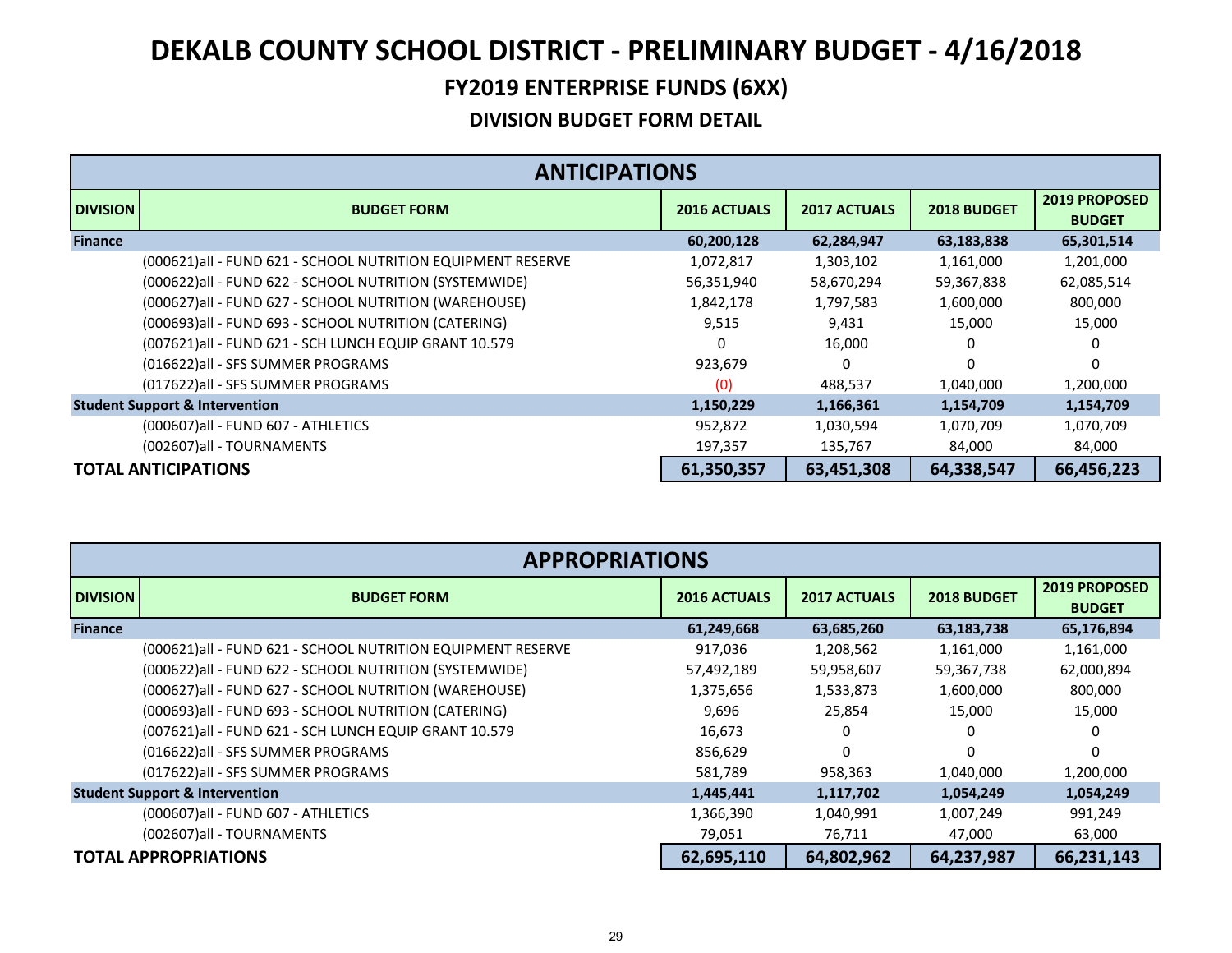#### **FY2019 TRUST AND AGENCY FUNDS (7XX)**

**DIVISION SUMMARY**

| <b>ANTICIPATIONS</b>           |                     |                     |             |                                |  |  |
|--------------------------------|---------------------|---------------------|-------------|--------------------------------|--|--|
| <b>DIVISION</b>                | <b>2016 ACTUALS</b> | <b>2017 ACTUALS</b> | 2018 BUDGET | 2019 PROPOSED<br><b>BUDGET</b> |  |  |
| Curriculum and Instruction     | 800                 | 2,400               |             | 2,164                          |  |  |
| Finance                        | 19,801,887          | 21,470,745          | 18,747,000  | 22,503,000                     |  |  |
| Human Capital Management       |                     | 0                   | 15,000      | 15,000                         |  |  |
| Student Support & Intervention | 76,323              | 79,690              | 50,000      | 50,000                         |  |  |
| <b>TOTAL ANTICIPATIONS</b>     | 19,879,010          | 21,552,835          | 18,812,000  | 22,570,164                     |  |  |

| <b>APPROPRIATIONS</b>          |                     |                     |             |                                       |  |  |
|--------------------------------|---------------------|---------------------|-------------|---------------------------------------|--|--|
| <b>DIVISION</b>                | <b>2016 ACTUALS</b> | <b>2017 ACTUALS</b> | 2018 BUDGET | <b>2019 PROPOSED</b><br><b>BUDGET</b> |  |  |
| Curriculum and Instruction     | 725                 | 108                 |             | 1,000                                 |  |  |
| Finance                        | 16,641,993          | 17,885,979          | 21,881,000  | 21,395,000                            |  |  |
| Human Capital Management       | 1,259               | 7.070               | 15,000      | 15,000                                |  |  |
| Student Support & Intervention | 70,527              | 89,558              | 50,000      | 50,000                                |  |  |
| <b>TOTAL APPROPRIATIONS</b>    | 16,714,504          | 17,982,716          | 21,946,000  | 21,461,000                            |  |  |